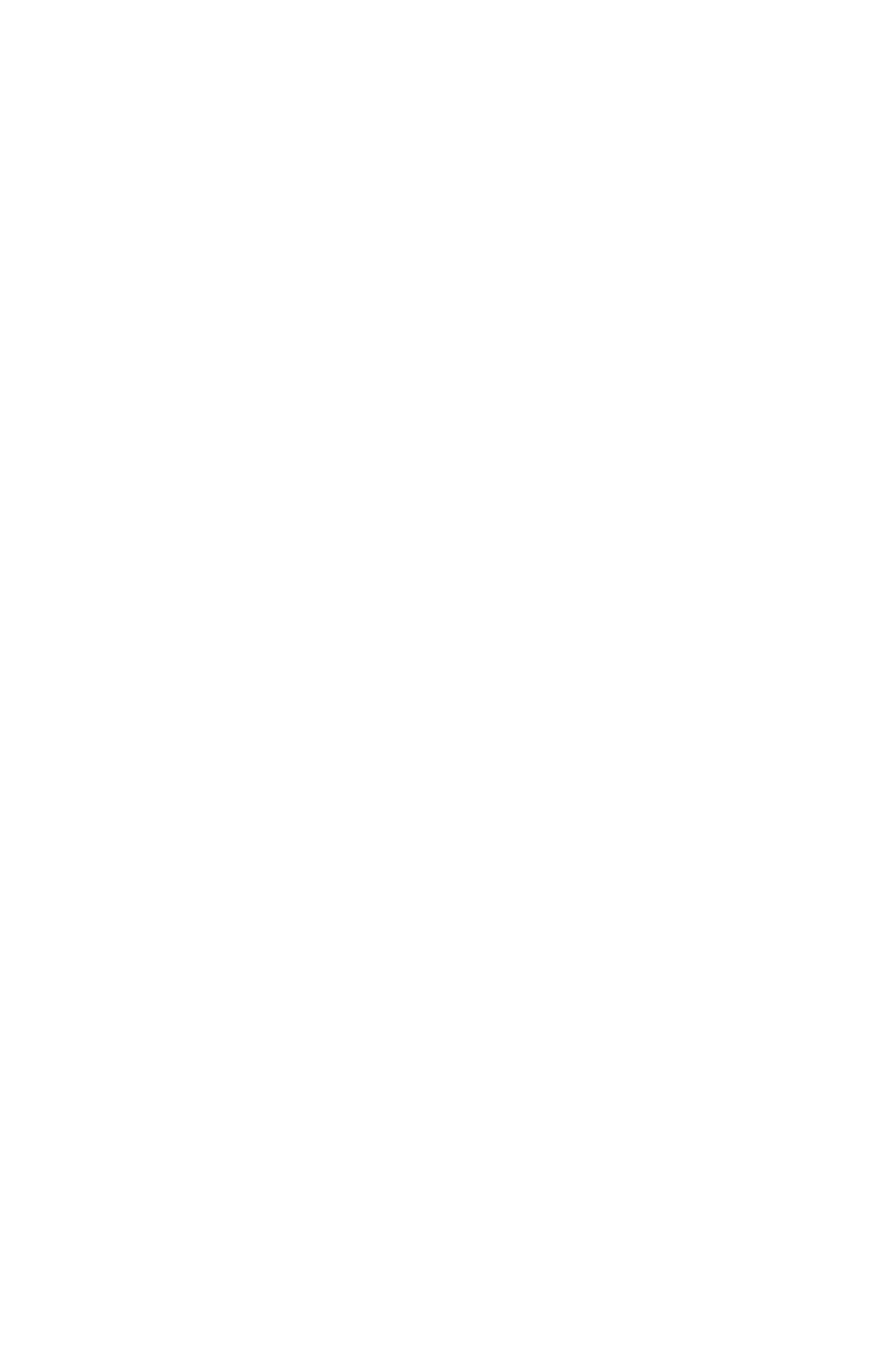# A HOLY AMBITION

TO PREACH WHERE CHRIST HAS NOT BEEN NAMED

**Second Revised Edition** 

JOHN PIPER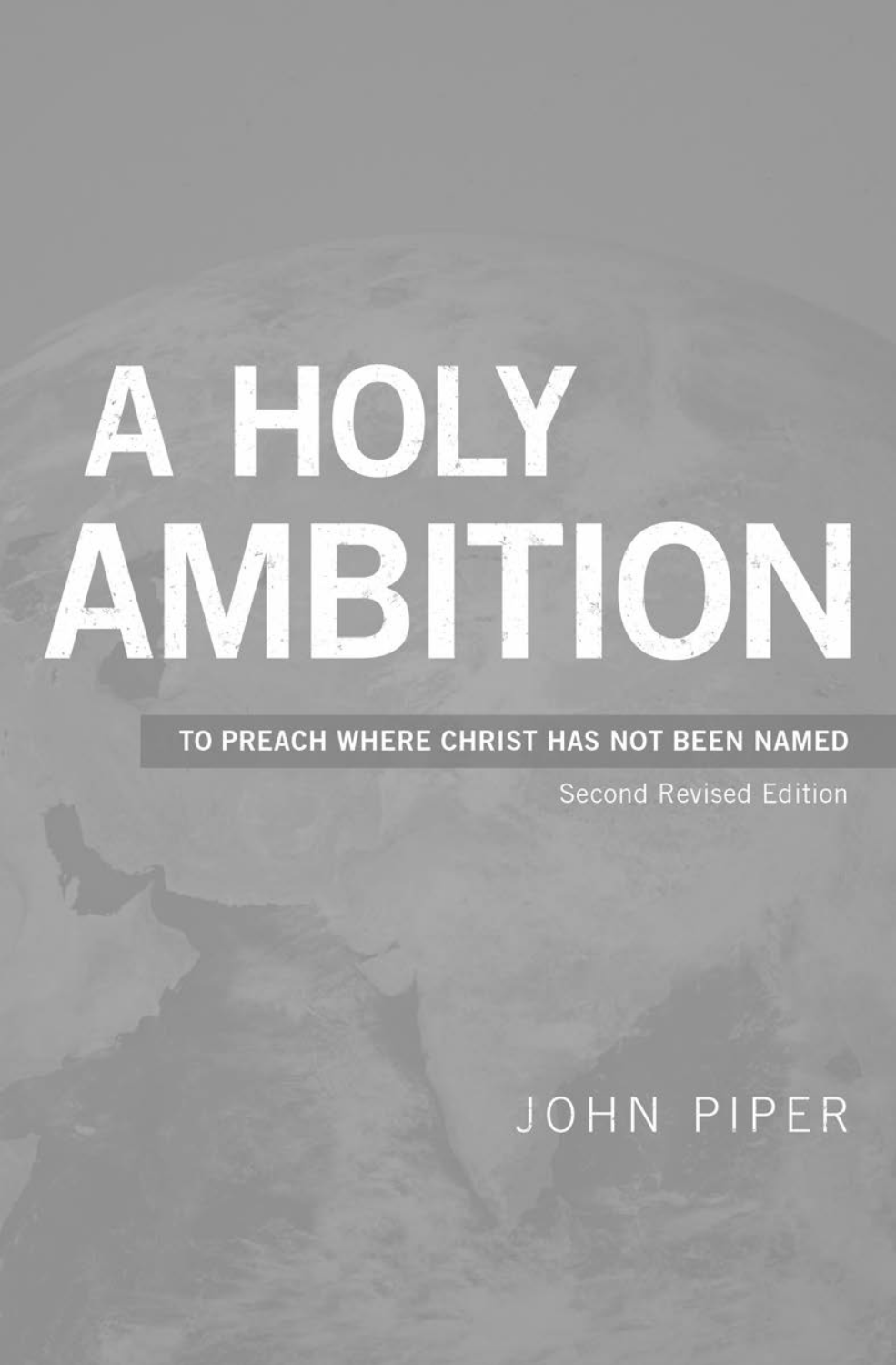#### *A Holy Ambition: To Preach Where Christ Has Not Been Named* Second Revised Edition

Copyright © 2019 by Desiring God Post Office Box 2901 Minneapolis, MN 55402

#### Publi[shed for Desiring G](http://cruciformpress.com)od by **CruciformPress**

Chapter 11 has been adapted from Chapter 6 of *Shaped by God*, and Chapter 12 from Chapter 6 of *Astonished by God*; all titles by John Piper and published by Cruciform Press.

All rights reserved. No part of this publication may be reproduced, stored in a retrieval system, or transmitted in any form by any means, electronic, mechanical, photocopy, recording, or otherwise, without the prior permission of the publisher, except as provided for by USA copyright law.

> Print/PDF 978-1-949253-06-1 Mobipocket 978–1–949253–07–8 ePub 978–1–949253–08–5

Scripture quotations are from the ESV Bible (*The Holy Bible, English Standard* © 2001 by Crossway)

Emphasis in Scripture quotations have been added by the author.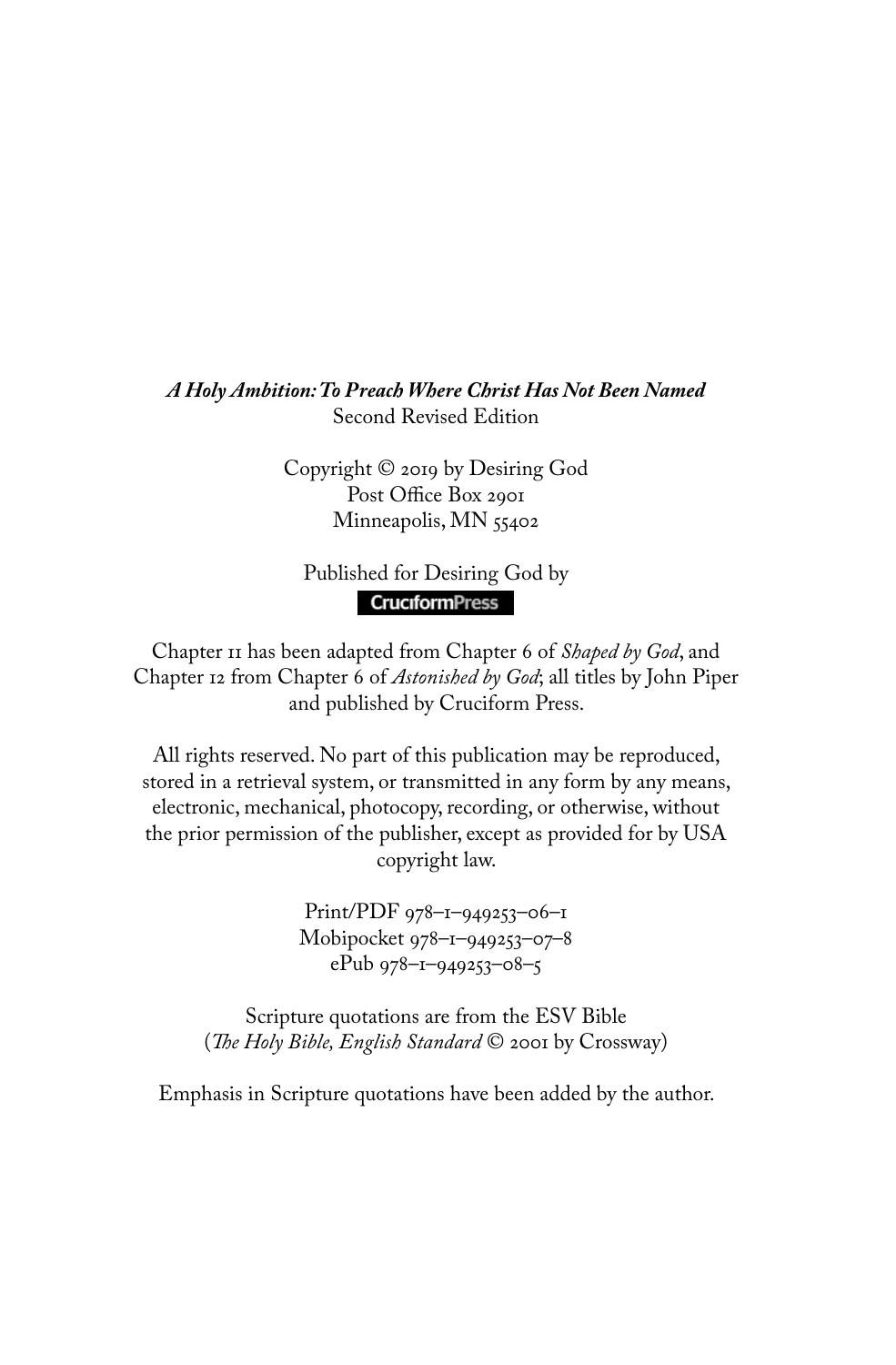## **Contents**

|     | Preface                                                                    | 3              |
|-----|----------------------------------------------------------------------------|----------------|
|     | Introduction-A Holy Ambition: To Preach<br>Where Christ Has Not Been Named | 7              |
| I.  | The Story of His Glory                                                     | 17             |
| 2.  | Doing Missions When Dying Is Gain                                          | 37             |
| 3.  | The Voice of the Sovereign Shepherd                                        | 55             |
| 4.  | A Rescue Mission from Glory to Gladness                                    | 69             |
| 5.  | The Unsearchable Riches of Christ for All Peoples                          | 85             |
| 6.  | Let the Peoples Praise You, O God! Let All<br>the Peoples Praise You!      | 95             |
| 7.  | The Aroma of Christ among the Nations                                      | III            |
| 8.  | Cities of Ruthless Nations Will Fear the Lord                              | I23            |
| 9.  | Gospel to the Nations, Generosity to the Poor                              | 135            |
| IO. | "I Am Sending You Out as Sheep in the Midst<br>of Wolves"                  | 147            |
| II. | Music and Missions for the Glory of God                                    | 159            |
| I2. | Missions Exists Because Worship Doesn't                                    | I7I            |
|     | Afterword—If I Could Start All Over:<br>Six Lessons for Your Twenties      | 181            |
|     | Scripture Index                                                            | <sup>188</sup> |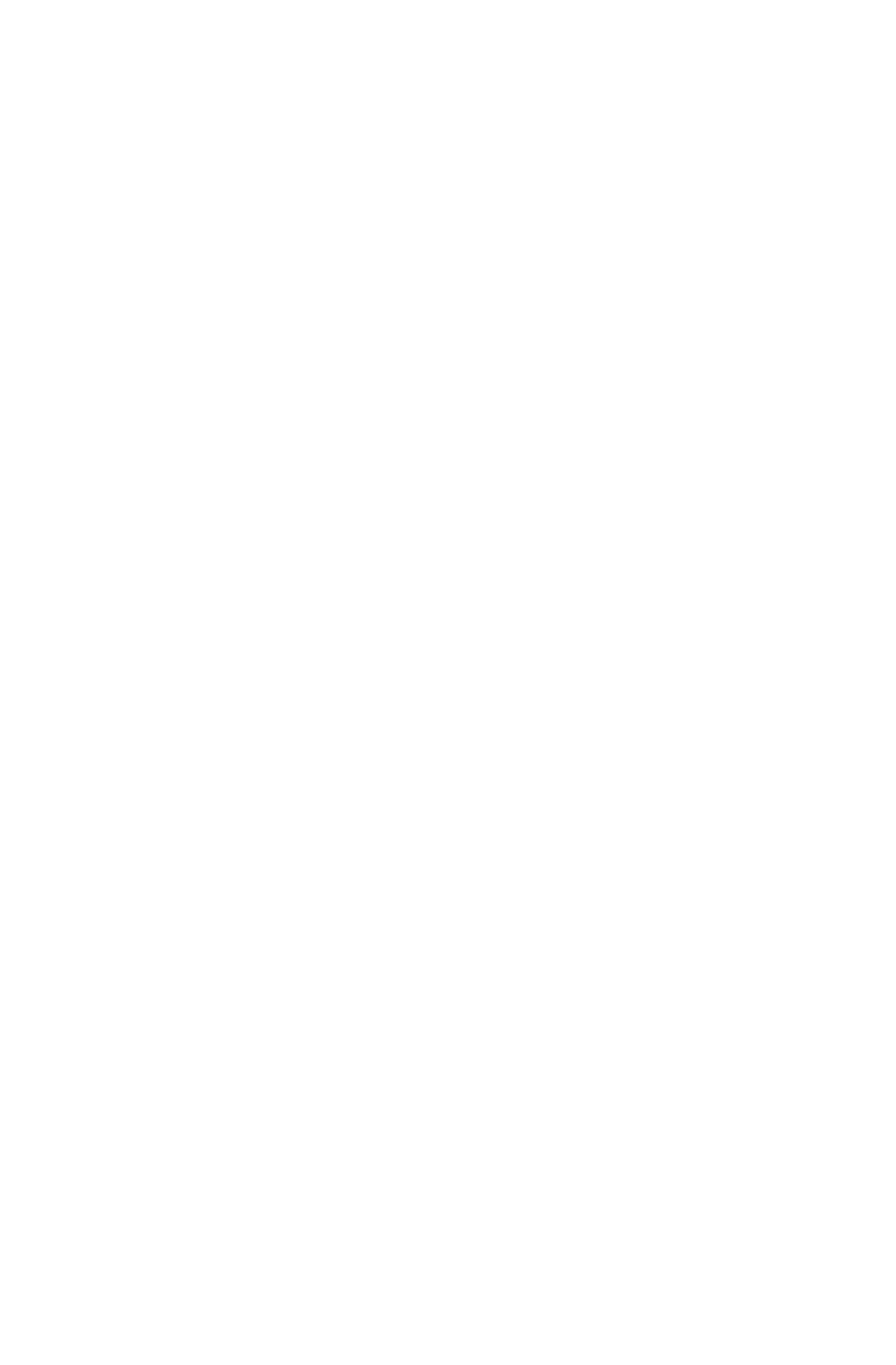# Preface

The title of this book comes from the apostle Paul. It has a special significance for me, because he was not young when he burned with his "holy ambition." I am not young. But my heart burns at age 73 with the ambition of pursuing God's global glory. For whatever time I have left, I want my life to count for the gladness of the nations in the glory of Christ. I hope this book makes your heart burn in the same way.

Paul said, "I make it my *ambition* to preach the gospel, not where Christ has already been named" (Romans 15:20). That's the heart of a missionary talking—a person whose calling is to herald the good news of Christ in places where people have no access to the gospel.

To be sure, there is always more great gospel work to be done in every church and every neighborhood in every nation of the world. Most Christians are meant to give their lives to this glorious work of shining with the light of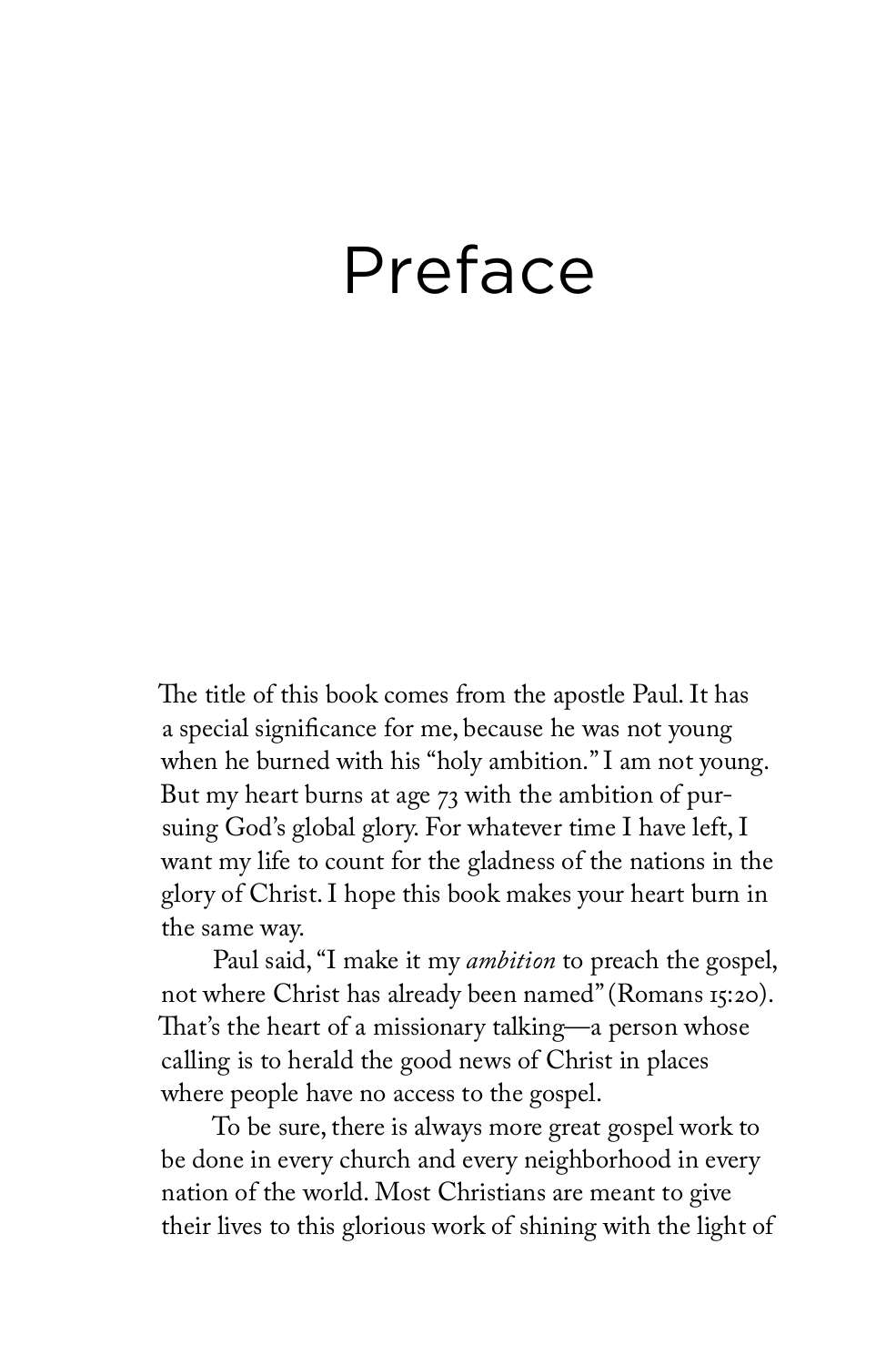Christ in places already touched with the gospel. We know this because, when Paul told the Roman church about his ambition to go to Spain (Romans 15:24, 28), he did not invite the whole church to leave Rome and go with him.

Nevertheless, my prayer is that God would ignite a flame in some believers in every Christian church around the world—a *holy ambition* to pick up Paul's mantle, and take the gospel where it has never gone. We are publishing this revised edition of *A Holy Ambition* as one piece of kindling to throw on that flame.

In this edition, we have added four chapters of new material. We removed about a third of the original content, and freshly edited and organized the remainder. It's been eight years since the first edition appeared. Since then, my thirty-three-year pastorate at Bethlehem Baptist Church has come to an end. God designed and performed a beautiful transition for the church into new leadership.

But in this new chapter of life, as I work full-time for Desiring God and Bethlehem College & Seminary, the cause of world missions remains prominent. I have been able to travel internationally more than I used to, as we try to serve newer movements of gospel growth. And to my amazement, God gave me the privilege of being part of starting the CROSS missions conference for students.

This conference has grown from its first gathering in 2013, to 7,000 attenders in 2018. It is rooted in the conviction that people perish eternally if they do not hear and believe the good news of Christ's death and resurrection for sinners. It foregrounds the essential role of the local church. It stresses the truth that not every Christian is a missionary, but that missions is a special cross-cultural calling. It exults in the sovereignty of God's grace in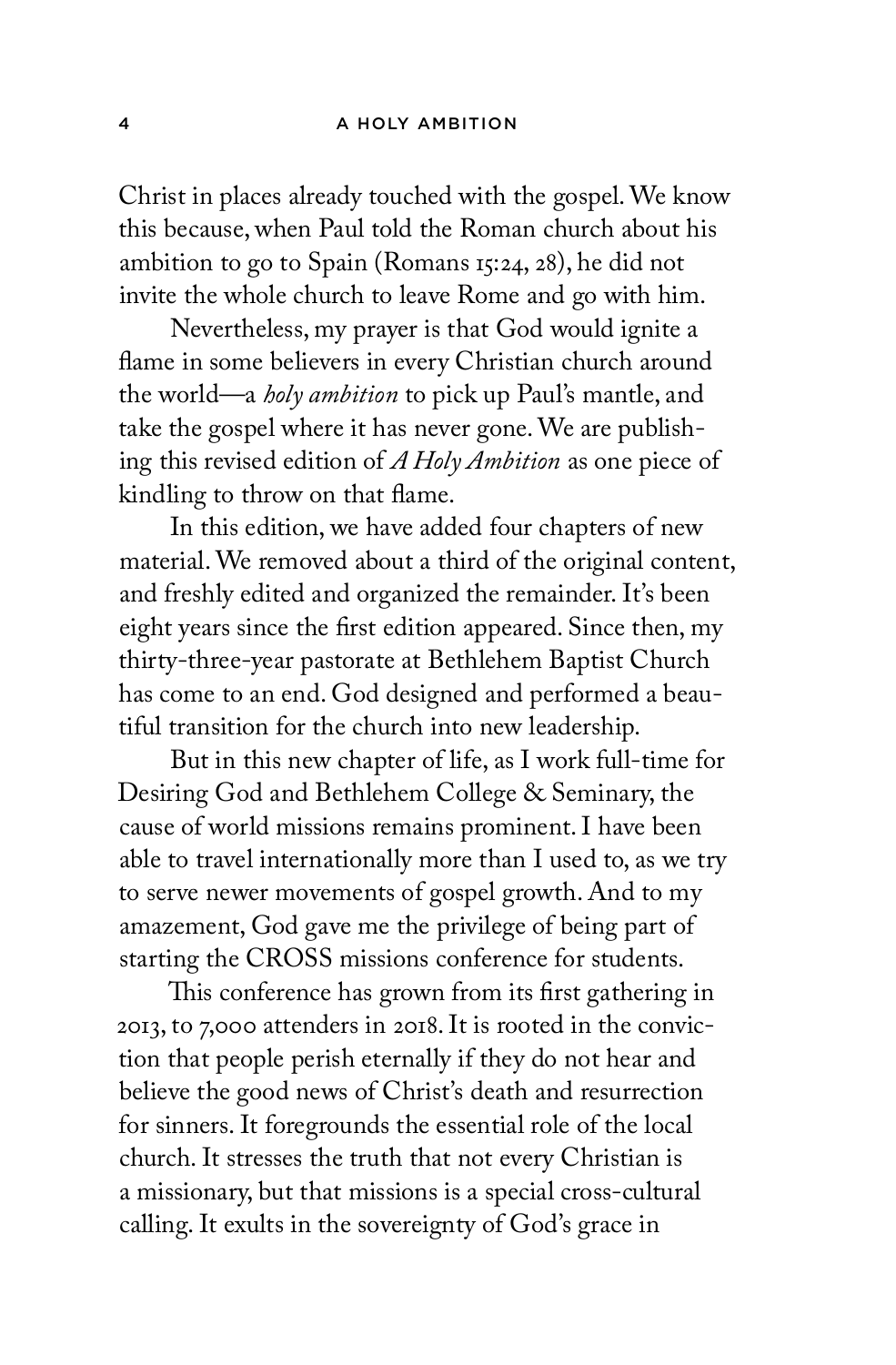raising to life people from every ethnicity who are spiritually dead. And it waves the flag that Christians care about all suffering, especially eternal suffering.

I mention the CROSS conference mainly to illustrate that God is willing to fulfill an old man's holy ambition. I stand amazed that I have been granted the privilege of joining with others in launching thousands of Christians into cross-cultural missions. If you are reading this book, you are not too young, or too old, to dream a new gospel dream.

I say this with the confidence that God can make your holy ambition clear to you. The reason for that confidence is that, when Paul wanted to explain his confidence in his holy ambition, he did not refer to his unrepeatable encounter with Christ on the Damascus Road. He referred to his eminently repeatable encounter with God's word in the Bible. In Romans 15:21, he explained his confidence with Isaiah 52:15,

Those who have never been told of him will see, and those who have never heard will understand.

God warranted and clarified Paul's holy ambition with the Scriptures. He can do the same for you. I pray that this will happen as you read these chapters, which are saturated with God's word.

John Piper Senior Teacher and Founder, Desiring God Chancellor, Bethlehem College & Seminary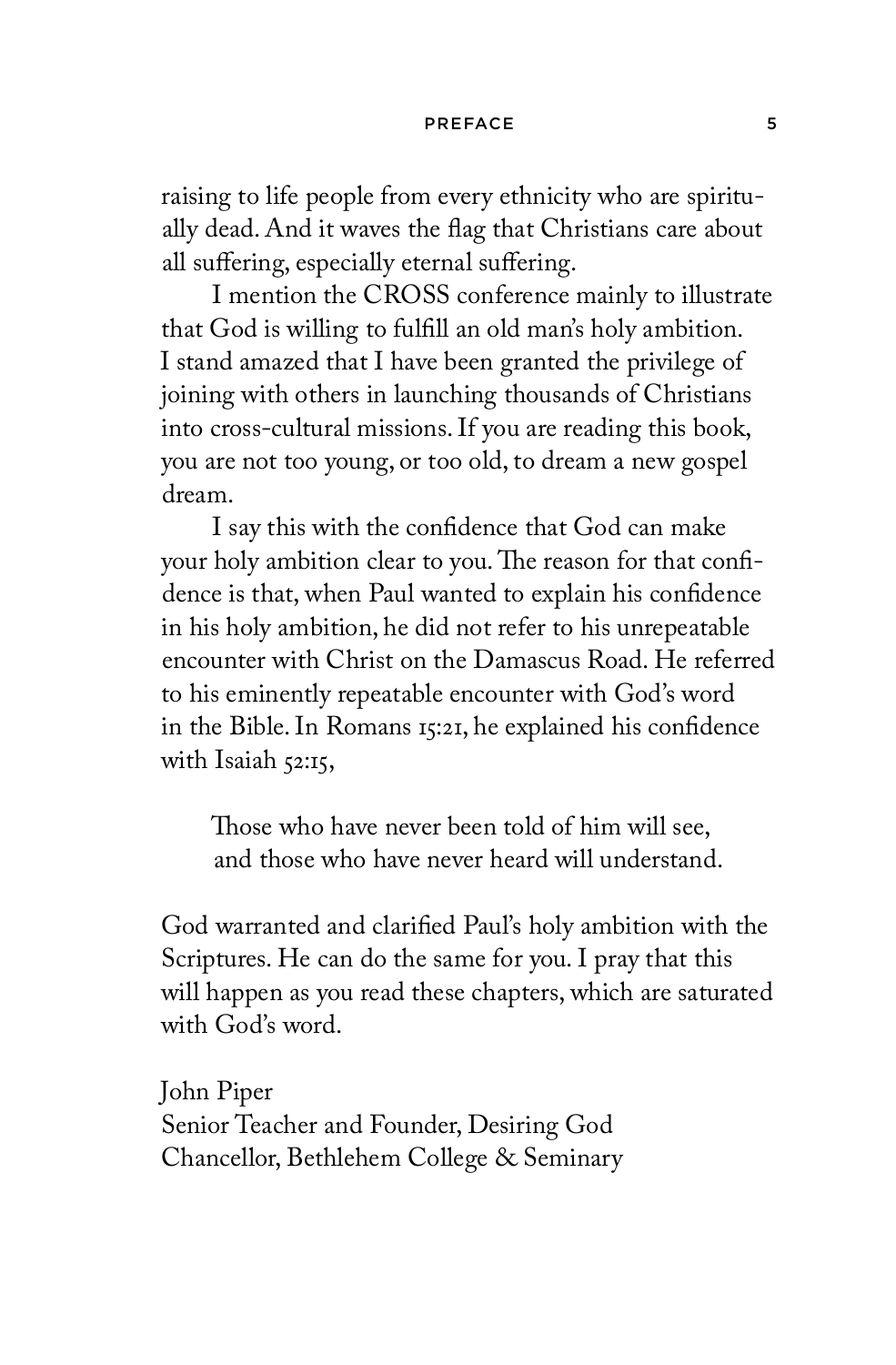#### **ROMANS 15:18–24**

For I will not venture to speak of anything except what Christ has accomplished through me to bring the Gentiles to obedience by word and deed, <sup>19</sup> by the power of signs and wonders, by the power of the Spirit of God—so that from Jerusalem and all the way around to Illyricum I have fulfilled the ministry of the gospel of Christ; 20 and thus I make it my ambition to preach the gospel, not where Christ has already been named, lest I build on someone else's foundation.<sup>21</sup> but as it is written. "Those who have never been told of him will see, and those who have never heard will understand."<sup>22</sup> This is the reason why I have so often been hindered from coming to you.<sup>23</sup> But now, since I no longer have any room for work in these regions, and since I have longed for many years to come to you, <sup>24</sup> I hope to see you in passing as I go to Spain, and to be helped on my journey there by you, once I have enjoyed your company for a while.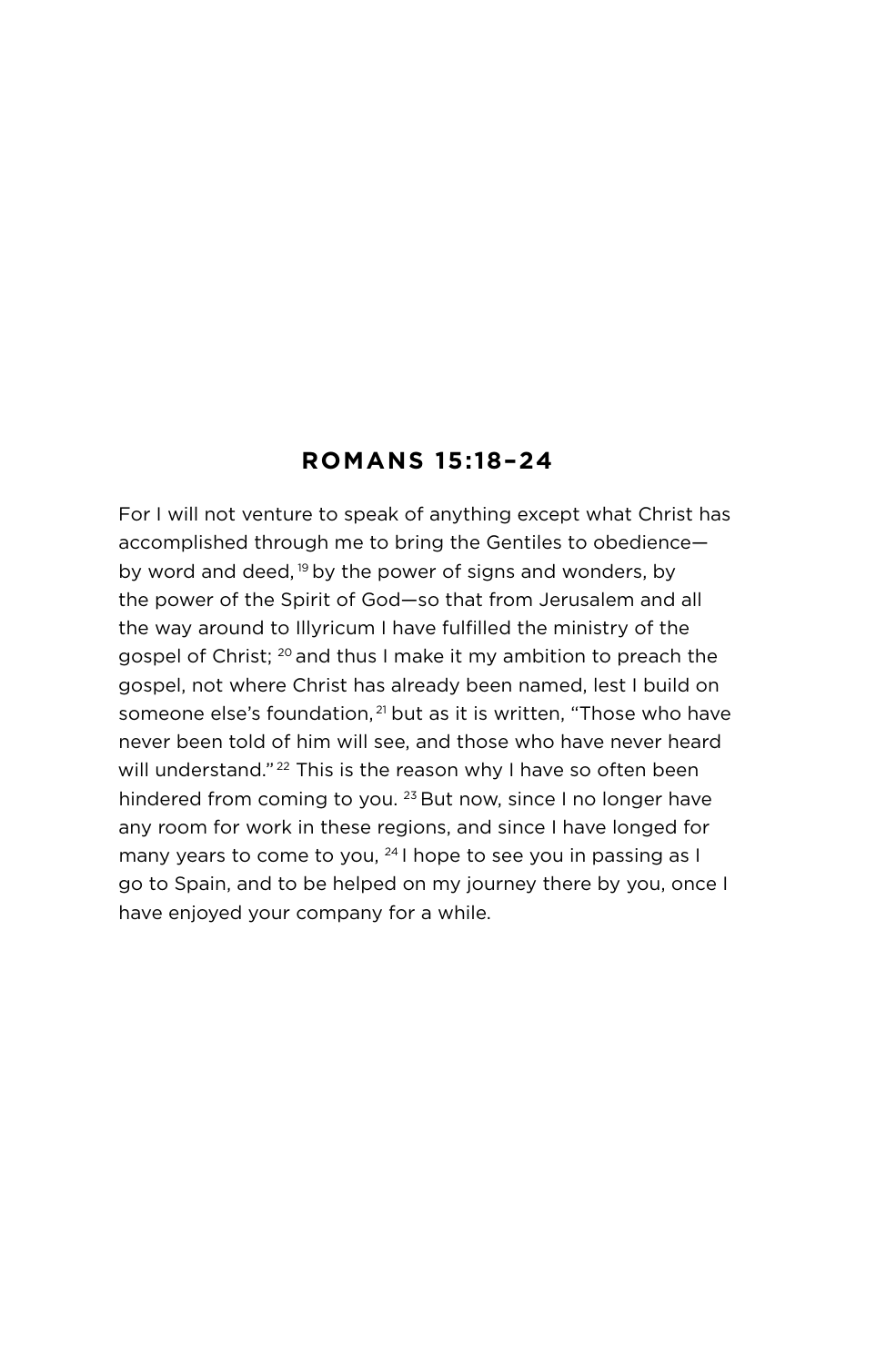# **Introduction** A Holy Ambition: To Preach Where Christ Has Not Been Named

Let's focus on three parts of this Romans 15 text. All three have direct implications for your life (even if you are currently not aware of them), and all of them relate directly to God and his purposes in the twenty-first century. I see, first, a holy ambition; second, an immeasurable need; third, a global strategy. Let's take these one at a time and see how they relate to each other and to us and to our world today.

## A Holy Ambition

Romans 15:20 reads, "And thus I make it my ambition to preach the gospel, not where Christ has already been named, lest I build on someone else's foundation."

Paul was controlled by a holy ambition: He says in verse 22, "This is the reason why I have so often been hindered from coming to you." And he says at the end of verse 23, "I have longed for many years to come to you."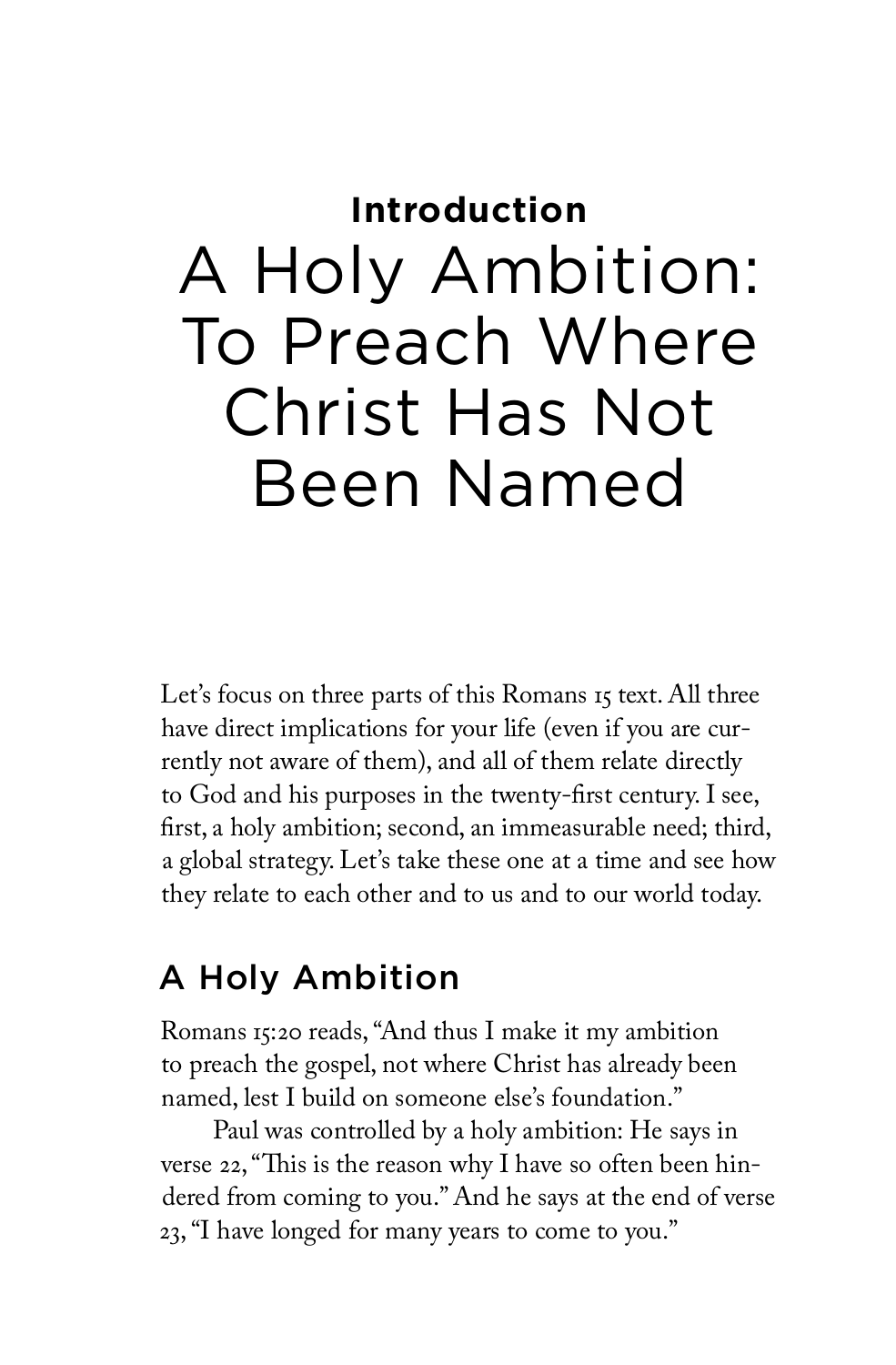When you long to do something for years and years, but you don't do it, something or someone must be controlling you to the contrary. What was controlling Paul and keeping him from going to Rome? He was not finished with his ambition in the regions from Jerusalem to Illyricum. But finally, he says in verse 23, "I no longer have any room for work in these regions." And then in verse 24, "I hope to see you in passing as I go to Spain."

In other words, he was controlled by an ambition to preach the gospel to those who had not heard the name of Jesus from Jerusalem to Illyricum (modern-day Albania), and he would not turn from this ambition until it was fulfilled. But now the work is done in those regions, and his ambition is taking him to Spain. That frees him finally to do what he has wanted to do for years—namely, visit the church in Rome and enjoy their company for a little while.

It is a good thing to be controlled by a holy ambition. Are you controlled by a holy ambition? I am calling it *holy* because its aim is holy—to see people from all the nations who have never heard of Jesus believe in him and become obedient to him and be saved by him from their sin and from God's wrath. I am also calling this ambition *holy* because it comes from the holy God and his holy word, as we will see in a few moments. It is right and it is good to be controlled by a holy ambition.

Do you have a holy ambition? Not everyone *should* have Paul's ambition. One plants, another waters (1 Corinthians 3:6–8). Each has his own gift ( $\sigma$  Corinthians 7:7). Each stands or falls before his own master (Romans 14:4). But I think God would be pleased if each of his children had a holy ambition.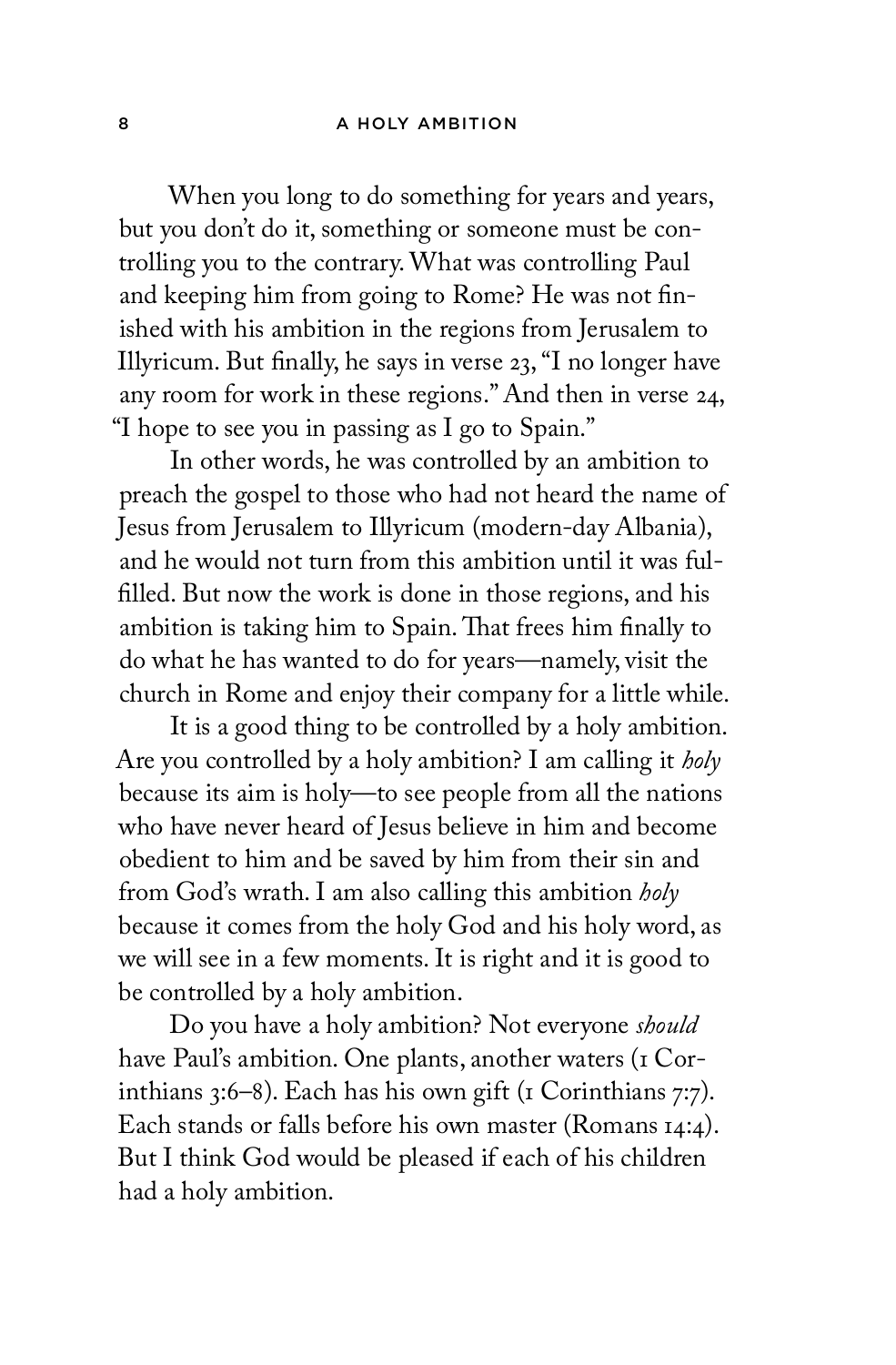#### Holy Ambition for Girls and Boys

Little children, listen to me carefully for a moment. I know the words *holy ambition* are unusual and you don't use them every day. *Holy ambition* means something you *really*  want to do that God wants you to do. Something you want to do so much that doing it keeps you from doing other things that you also really like to do. Paul really wanted to go to Rome for years. But he didn't go because he wanted something else more. He wanted to preach the gospel in Asia and Greece, where people didn't know about Jesus. He really, really, really wanted to do this. We call that kind of desire an *ambition*. And we call it a *holy ambition* when it is something God wants you to do too.

Do you have one? Probably not yet. You're still a child. That's what you're supposed to be. But some day you won't be a child anymore. And one of the differences between being a child and growing up is that growing up as a Christian means you get a holy ambition.

Most little girls, my Talitha included, really want to have and play with dolls. That's a good thing. But the day is going to come, little girls, when you will put away the fun of playing with dolls and grow up into the even bigger, better joy of caring for real babies in the nursery. And maybe you will even lead a ministry someday of caring for hungry babies far away, or lonely babies who have no mommy or daddy. And for some of you, this will become a holy ambition. For others, your holy ambition will be something else.

And boys, listen. If you are like I was, what you really want is a ball, a truck, or a gun, and somebody to play with. I've never had a real gun (except a pellet rifle). But I shot a lot of bad guys with my Matt Dillon pistol and my Lucas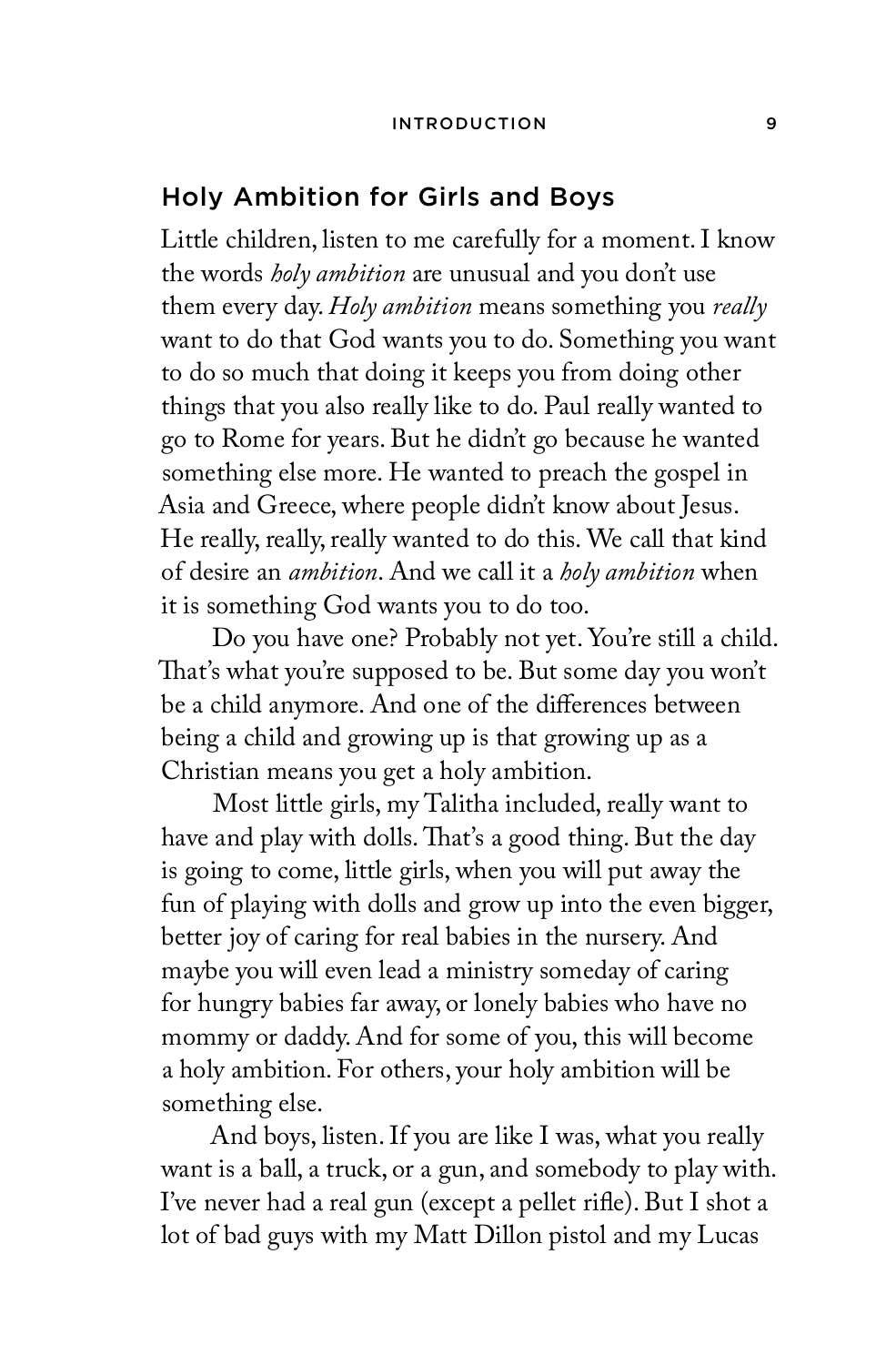McCain-like circle-handled rifle. I loved playing football with my friends and digging roads across the street for my trucks and drawing my pistol so fast you couldn't see it. It was fun. And that was good.

But some day you won't be a little boy any more. And one of the differences between being a little boy and growing up is that growing up as a Christian means you get a holy ambition. And that means the fun of guns and trucks and balls gets small and the joy of fighting for justice and salvation gets big. Growing up means getting a holy ambition to wield the sword of the Spirit mightily and drive a truckload of love to the needy and kick Satan's rear end in the name of Jesus.

Moms and dads, single people, young and old, all Christians should have a holy ambition—something you really, really want to do for the glory of God. It is something that controls you. It helps you decide not to go to "Rome" yet. It gives eternal focus, organization, and passion to your life.

#### The Source of Holy Ambition

Where does it come from? A crucial part of the answer is given in the link between Romans 15, verses 20 and 21: "Thus I make it my ambition to preach the gospel, not where Christ has already been named, lest I build on someone else's foundation, but *as it is written*, 'Those who have never been told of him will see, and those who have never heard will understand.'"

Now here is the amazing and relevant thing about this for us. We know from Acts 9 and 22 and 26 that Paul was called by the risen Christ on the Damascus road. Jesus gave Paul his mission in Acts 26:17-18: "I am sending you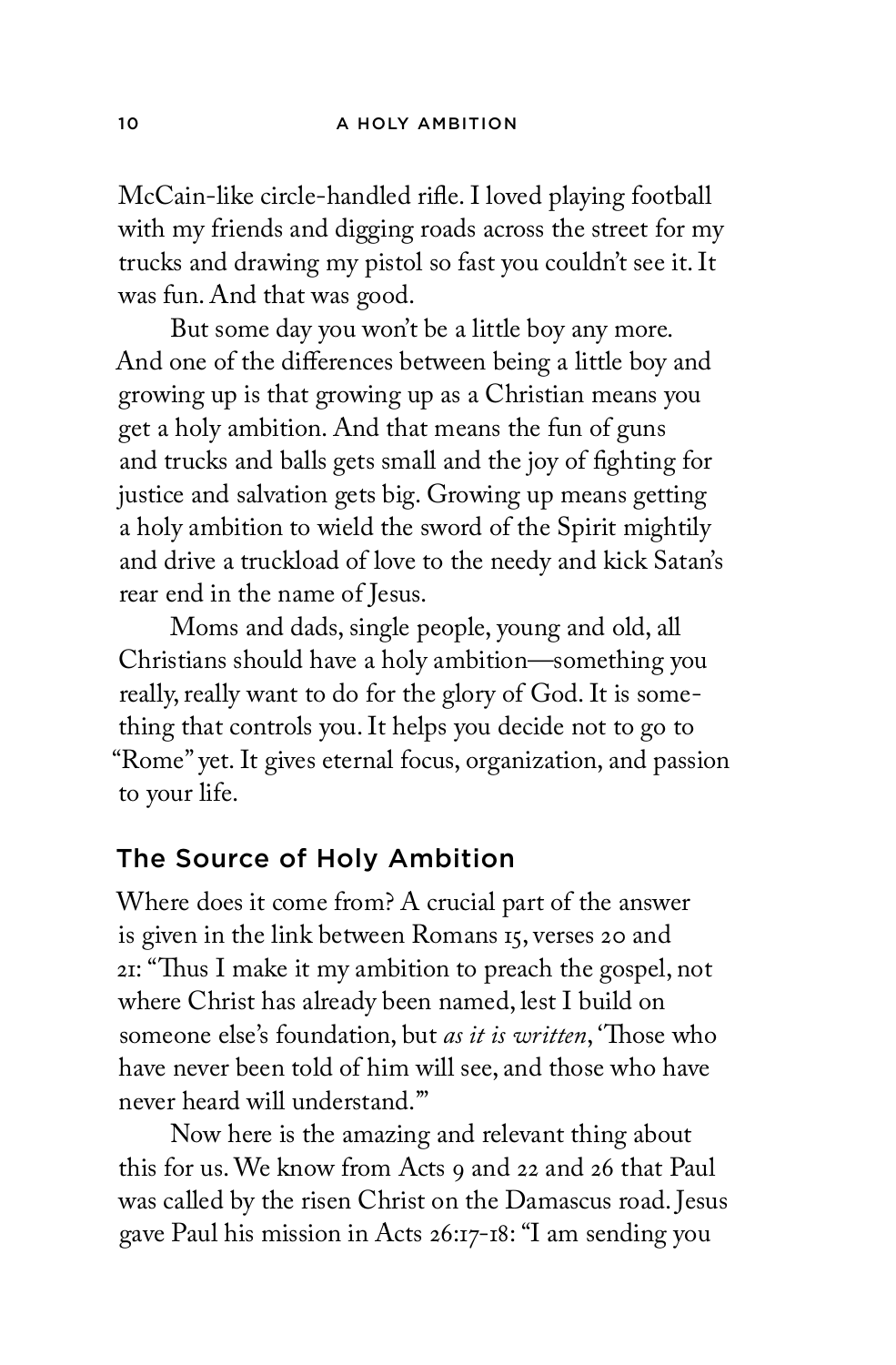#### INTRODUCTION 11

[to the nations] to open their eyes, so that they may turn from darkness to light and from the power of Satan to God, that they may receive forgiveness of sins and a place among those who are sanctified by faith in me." So he got a calling straight from the risen, living, all-sovereign Jesus Christ to be a light to the Gentiles.

But that's not what he says in Romans 15:21. He doesn't say, "I have this ambition to be a light to the nations who don't know Christ because Jesus called me on the Damascus road." He says, in effect, "I have this ambition—I am controlled by a passion to preach where Christ has not been named—because Isaiah 52:15 says, 'Those who have never been told of him will see, and those who have never heard will understand."

What do you make of that? Here's what I make of it. When Jesus called Paul on the Damascus road to take the gospel to the Gentiles who had never heard, Paul went to his Bible (what we today call the Old Testament) and looked for a confirmation and explanation of this calling to see how it fit into God's overall plan. And he found it. And for our sake he speaks this way. He doesn't refer just to his experience on the Damascus road, which we will never have. He refers to God's written word, which we *do*  have, and he roots his ambition there.

So my answer to the question, "Where does your holy ambition come from?" is this: it comes from a personal encounter with the living Christ (not necessarily as dramatic as the Damascus road), shaped and informed and empowered by the written word of God. As you meditate on the law of the Lord day and night (Psalm 1:2)—as you immerse yourself in God's word—he comes and takes some truth of that word and burns it into your heart until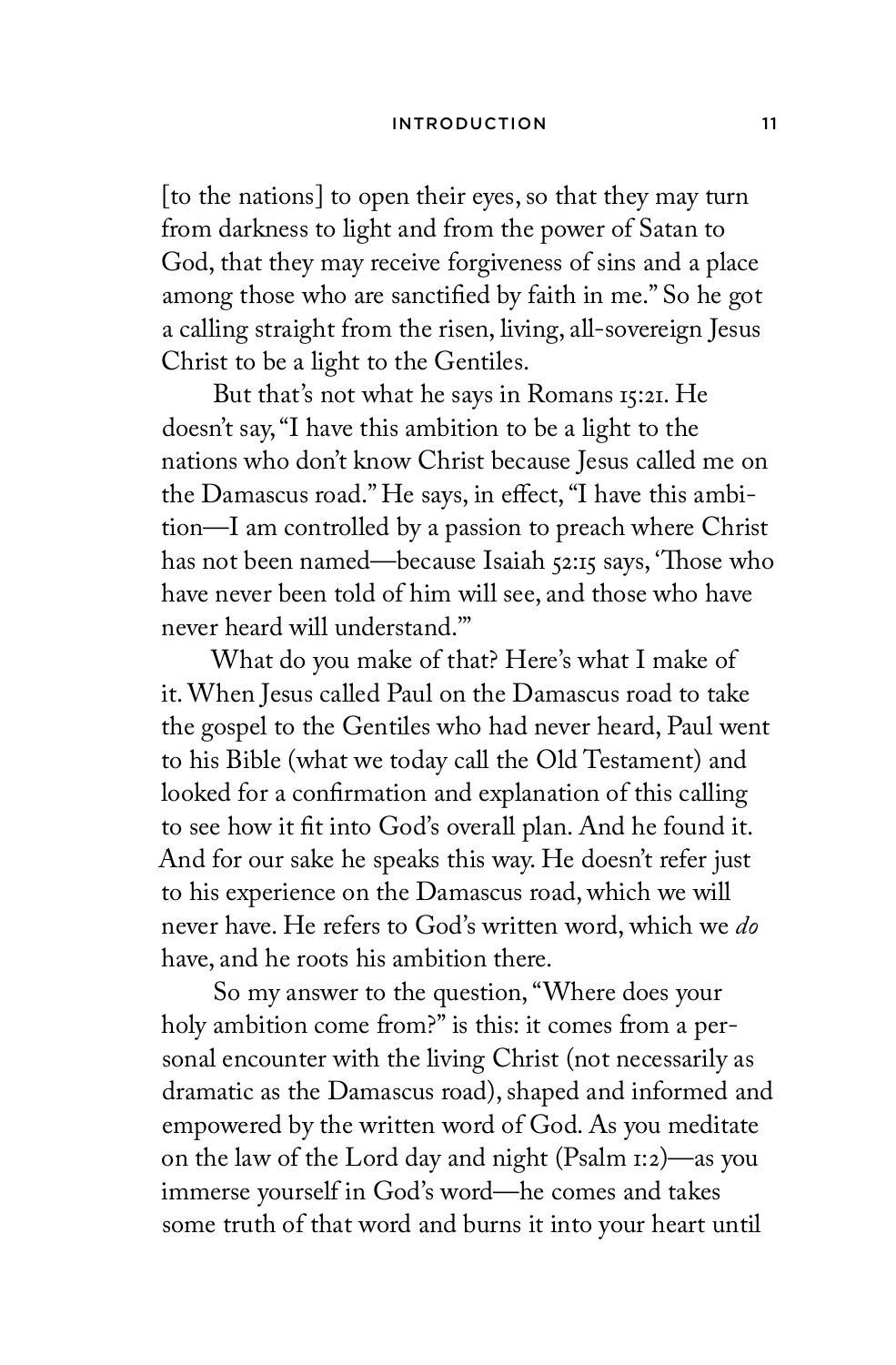it becomes a holy ambition. If that hasn't happened yet, saturate yourself with the word of God and ask him for it.

## An Immeasurable Need

God doesn't lead us into ambitions that are pointless—that you will regret at the end of your life. There is always a need to be met (not a need in God, but in the world) by a holy ambition. Holy ambitions are not about self-exaltation. They are always a form of love. They always meet someone's need.

Now what is the immeasurable need Paul refers to in this text? Look at verse 20: "Thus I make it my ambition to preach the gospel, not where Christ has already been named." That means that Paul has set his face like flint to preach the gospel to people who have never heard of Christ. They don't even know his name.

Now here's the question: If these people don't even know Jesus's name, then are they responsible to believe on him for salvation? And if not, then wouldn't it be safer, for them, just to leave them in their ignorance and believe that God will have mercy on them and save them because they haven't heard of Jesus? Why, Paul, do you suffer so much to preach the gospel to people who have never heard the name of Jesus?

Paul gave the answer in Romans 1:18–23. Read it with me slowly and soberly and feel the weight of it the way Paul must have. These words are written about all those peoples and nations who have never heard the name of Jesus, and whom Paul is driving to reach with his holy ambition.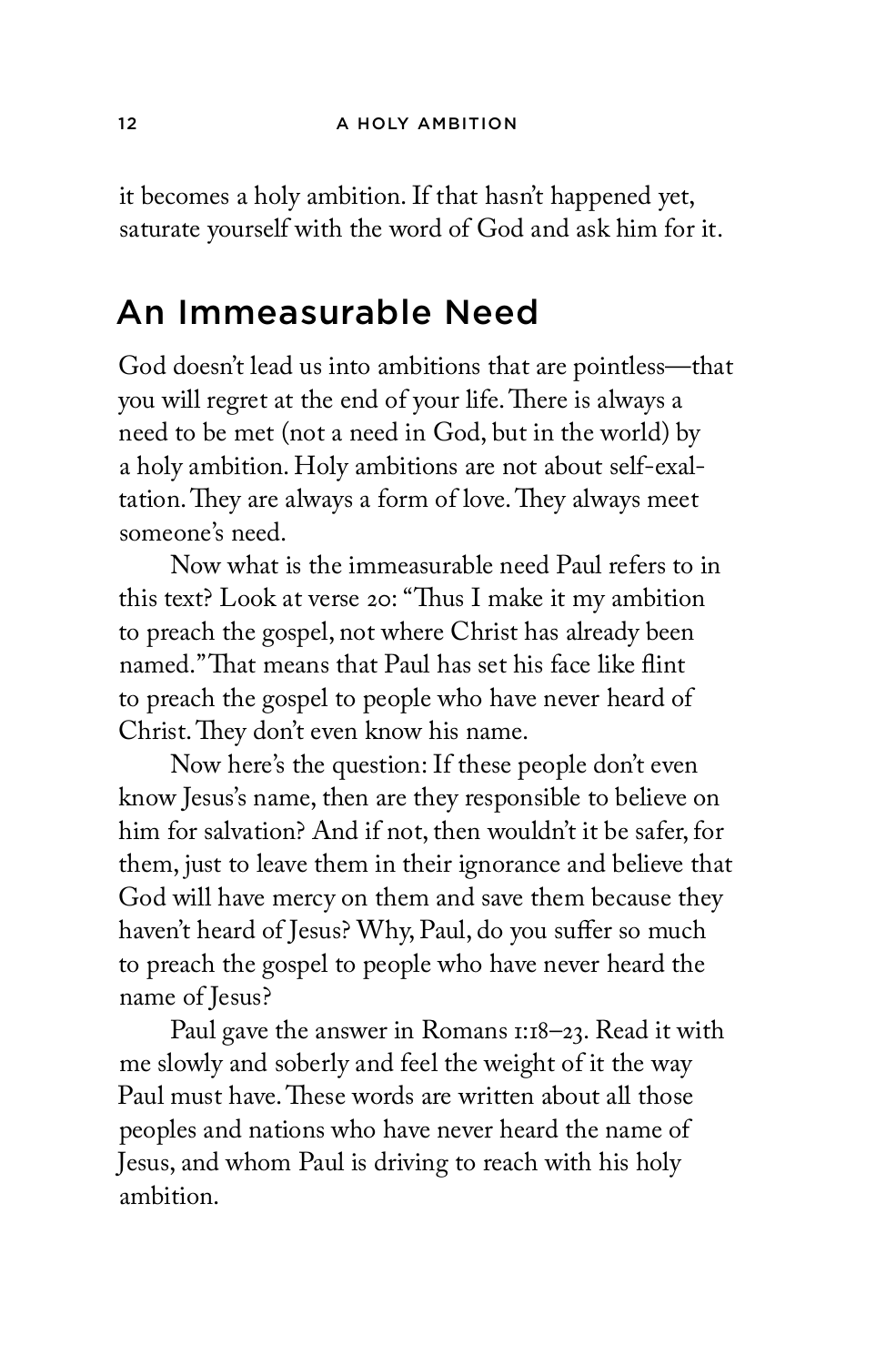The wrath of God is revealed from heaven against all ungodliness and unrighteousness of men, who by their unrighteousness suppress the truth. For what can be known about God is plain to them, because God has shown it to them. For his invisible attributes, namely, his eternal power and divine nature, have been clearly perceived, ever since the creation of the world, in the things that have been made. So they are without excuse. [Those are the fatal words that define the immeasurable need Paul sees; the nations who have never heard of Jesus will have no excuse at the judgment day.] For although they knew God, they did not honor him as God or give thanks to him, but they became futile in their thinking, and their foolish hearts were darkened. Claiming to be wise, they became fools, and exchanged the glory of the immortal God for images resembling mortal man and birds and animals and creeping things.

Paul says in Romans 2:12, "All who have sinned without the law will also perish without the law, and all who have sinned under the law will be judged by the law." Everybody will be judged according to what they have access to. And everybody will perish who does not hear the gospel, because everybody suppresses the truth that they have and lives in rebellion against God. There is only one hope: hearing and believing the gospel of Jesus Christ.

The need of the nations who do not know the name of Jesus is an immeasurable need. It is an infinite need. The greatest need that can be imagined is the need of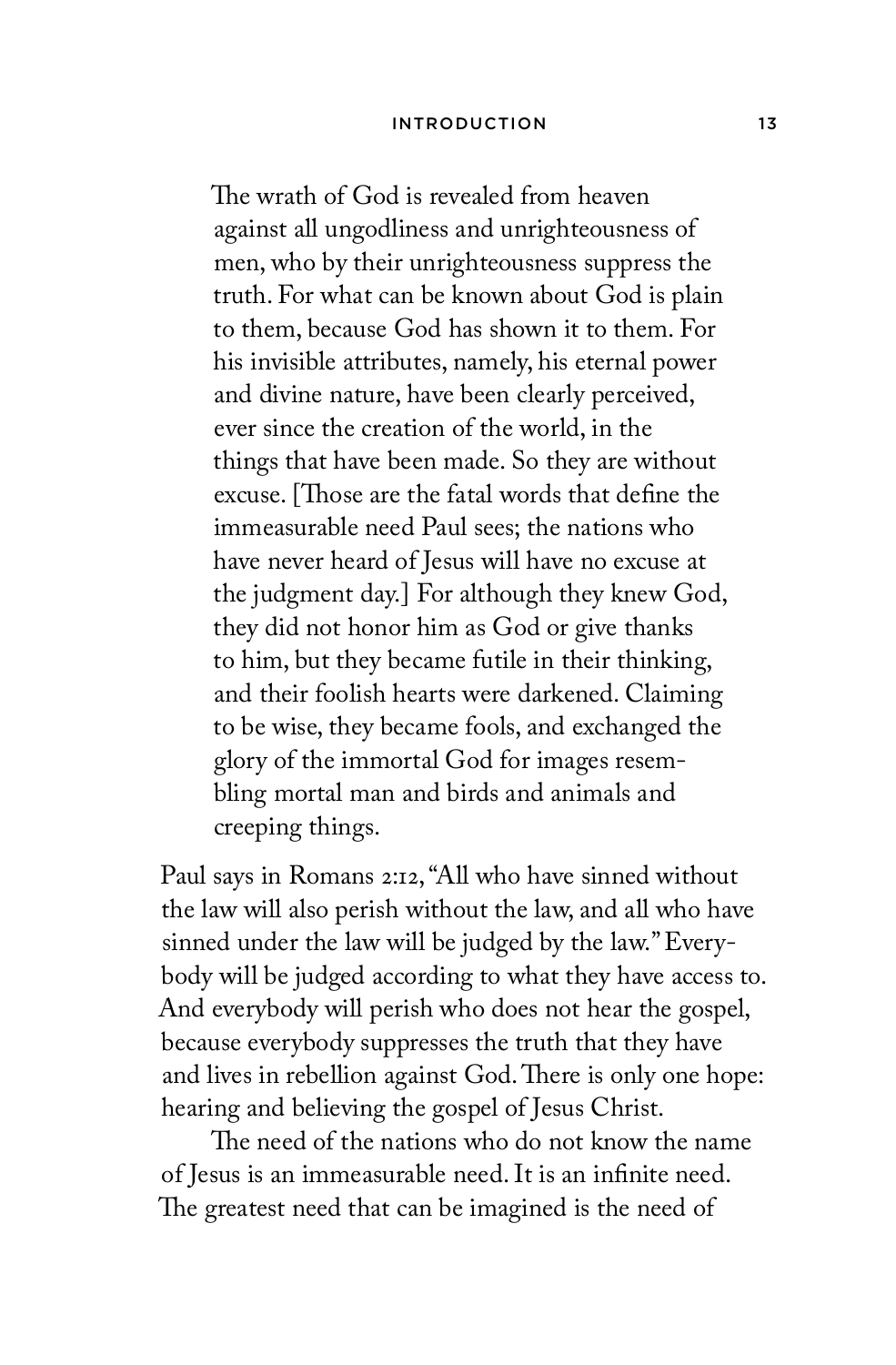the nations to hear the gospel of Jesus Christ and believe. Because the gospel of Jesus "is the power of God for salvation to everyone who believes, to the Jew first and also to the Greek" (Romans 1:16). And no one is saved without it.

Not every one of you is called to go like Paul. But you can't be a loving person and not want your life to count or contribute to the meeting of this great need.

## A Global Strategy

But God is calling some of you to join Paul personally and vocationally in this particular global strategy. Here's the strategy. And it is amazing.

Here are Paul's amazing statements. First, verse 19: "From Jerusalem and all the way around to Illyricum I have fulfilled the ministry of the gospel of Christ." That's from Jerusalem up through Syria, across Asia Minor (Turkey), down through Greece on the east side and up the west to northern Italy where Albania is today. Paul says he has fulfilled the gospel there. And he underlines that astonishing statement in verse 23 by saying, "I no longer have any room for work in these regions." And then in verse 24 he says, "I go to Spain."

What in the world did he mean that he had no room for work from Jerusalem to Illyricum? It is not a risk to say that there were tens of thousands of people yet to be evangelized in those regions. We know this because Paul writes to Timothy at Ephesus (in this very region) and commands him to "do the work of an evangelist" (2 Timothy 4:5). In other words, there are people who need to be evangelized. And Paul says his work is done in this region.

I take that to mean that Paul is not a local evangelist;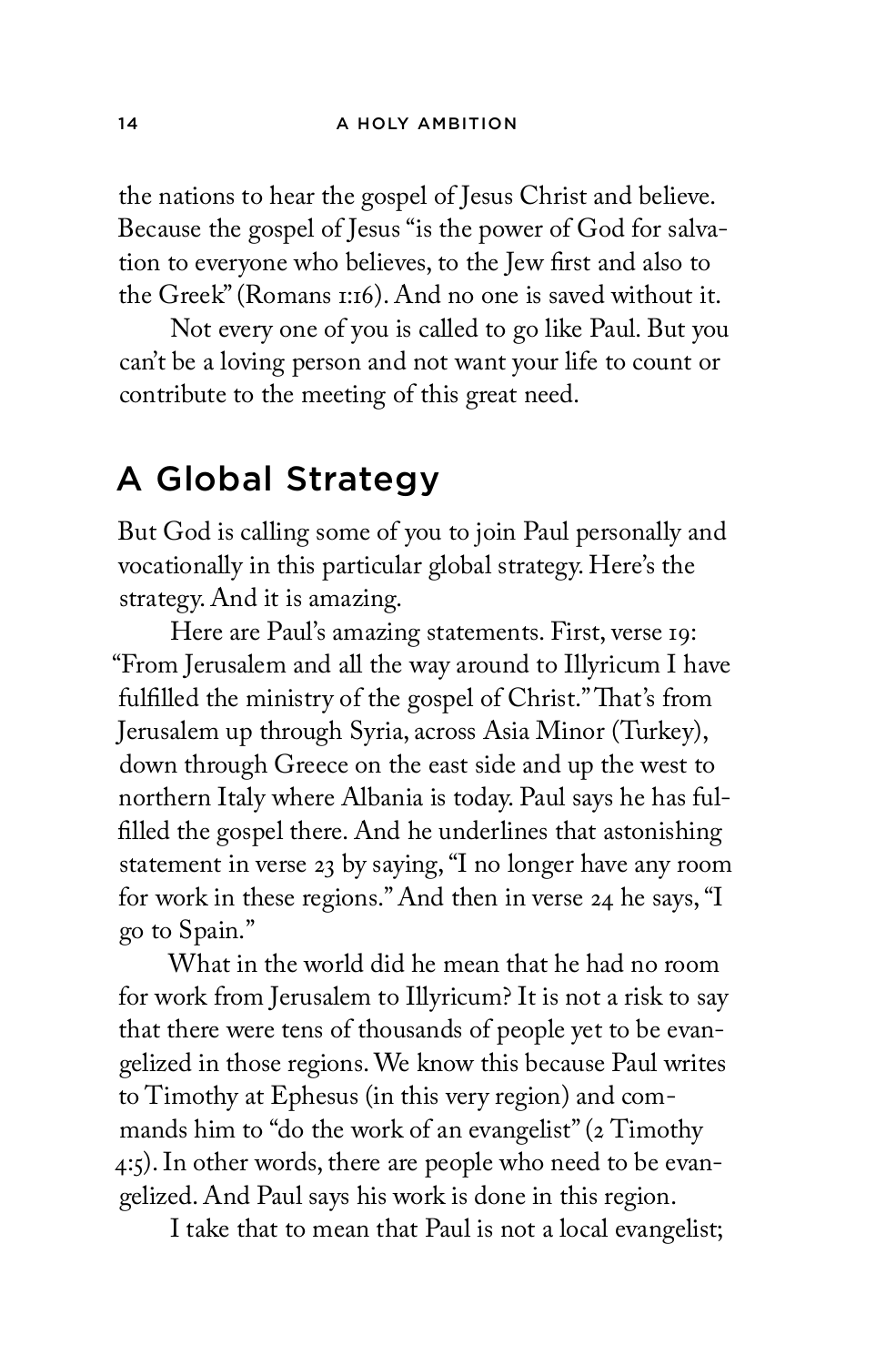#### INTRODUCTION 15

he's a frontier missionary, a pioneer missionary. That is, his calling and his ambition is not to do evangelism where the church has been planted. The church should do that. Paul's calling and his ambition is to preach the gospel where there is no evangelizing church. Where there are no Christians. Where they don't even know what a Christian is.

The label for the role is not what's crucial. What's crucial is the distinction. There are frontier (or pioneer) missionaries, and there are evangelists. Missionaries cross cultures and learn languages. And *frontier* missionaries pour out their lives "by word and deed, by the power of signs and wonders, by the power of the Spirit of God" (Romans 15:18–19) to break through thousands of years of darkness and the reign of Satan over a people who do not know the King of kings and the Savior of the world.

This was Paul's ambition. And since the Great Commission to make disciples of all nations is still valid, and there are peoples today who do not know the gospel, every church should pray that God would raise up many frontier missionaries and make all of us evangelists.

I can imagine—indeed, I pray—that ten years from now, someone will write a letter home from an unreached people and say, "I am here to speak the gospel to those who have never heard, for as it is written in Romans 15:20, 'I make it my ambition to preach the gospel, not where Christ has already been named, lest I build on someone else's foundation.' God burned that word onto my heart and turned it into a holy ambition."

Lord, please do that. Amen.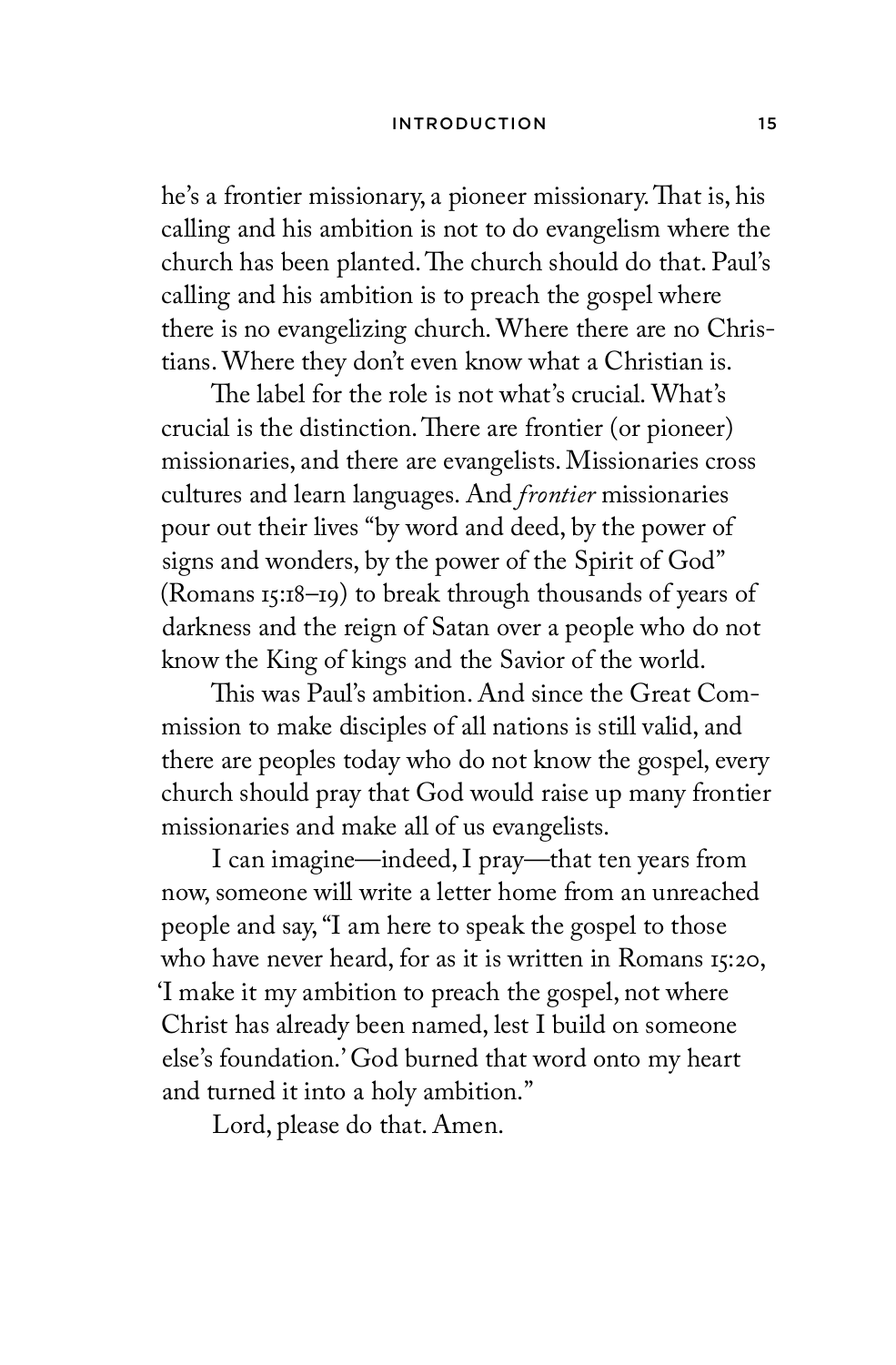#### **EPHESIANS 1:3–6**

Blessed be the God and Father of our Lord Jesus Christ, who has blessed us in Christ with every spiritual blessing in the heavenly places, 4 even as he chose us in him before the foundation of the world, that we should be holy and blameless before him. In love 5 he predestined us for adoption to himself as sons through Jesus Christ, according to the purpose of his will, <sup>6</sup>to the praise of his glorious grace, with which he has blessed us in the Beloved.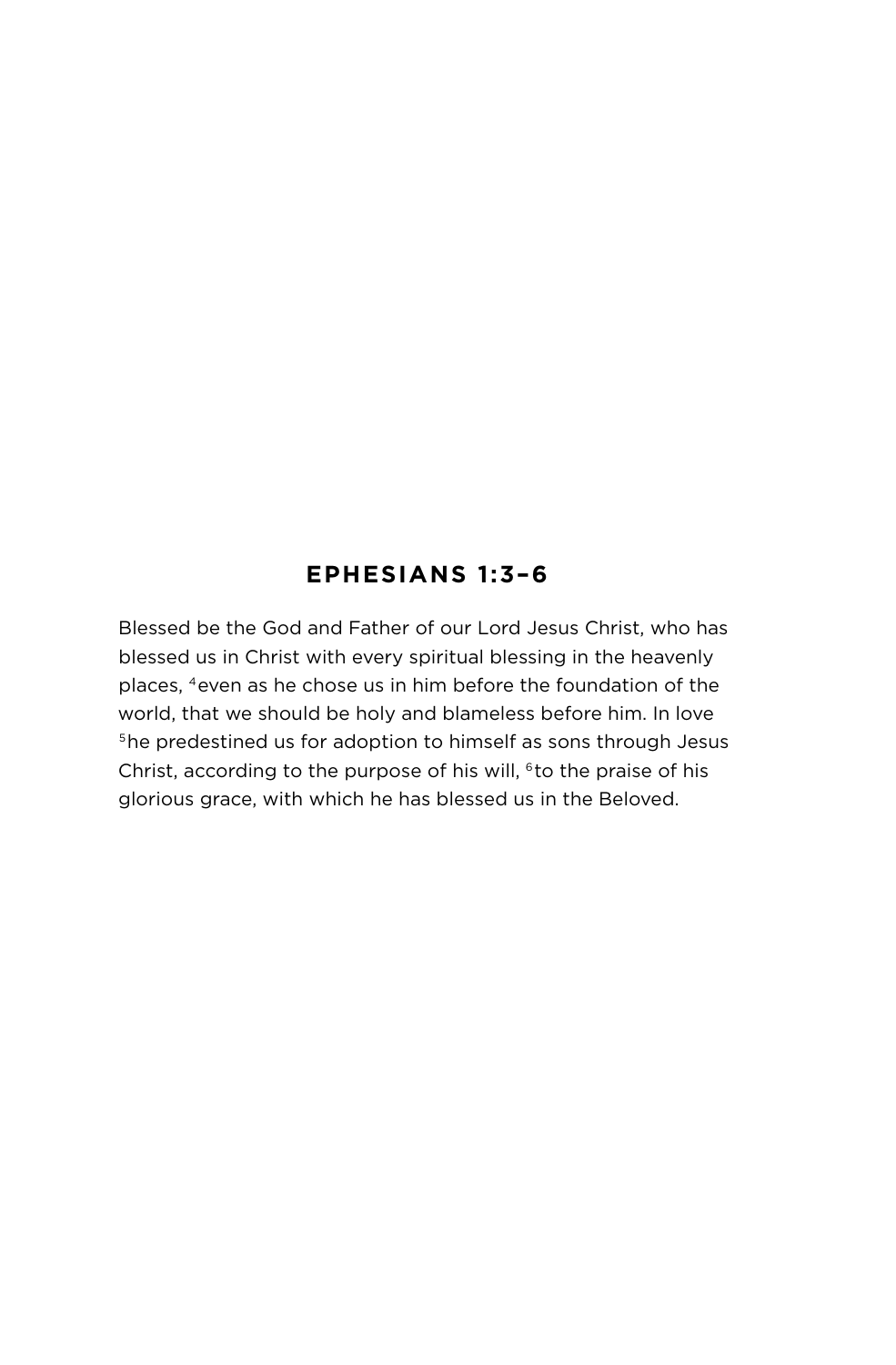# **1** The Story of His Glory

Human beings, by nature, don't draw the same conclusions that God does from many facts, and in our human nature we don't feel the same way God does about the conclusions that he draws from the facts.

By *human nature* I mean a mind, an attitude, a bent that thinks badly about many things. "By nature [we are] children of wrath" (Ephesians 2:3). By our very nature, there is something wrong with us. We don't just do bad *things*; we have a bad *nature*, often doing terrible things with the abilities God has given us. Another text would be 1 Corinthians 2:14: "The natural person does not accept the things of the Spirit of God, for they are folly to him."

If God says something strange, we don't like it. We, by nature, regard lots of things that are true as foolish. So there's something wrong with us: when God draws conclusions that look strange to us, we get in his face and we disagree with him and call him into question.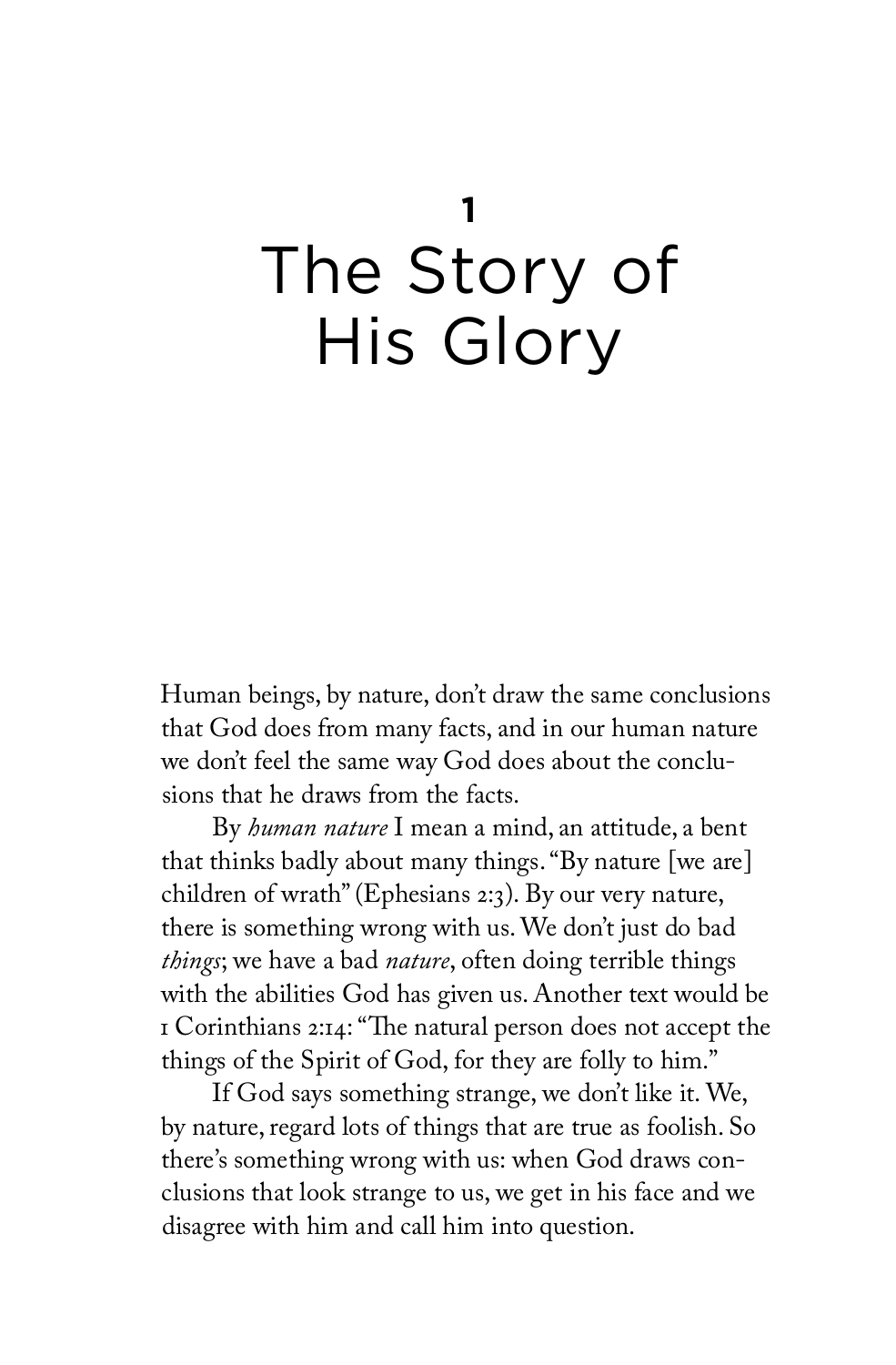## God's Motive for Missions

The older I get, the more I see evidences of this in me and in other Christians in the way we read our Bibles and in the way we respond to providences. For example, in order for us to have a heart for unreached peoples that is strong enough, deep enough, durable enough, God-centered enough, and Christ-exalting enough to be the kind of heart it should be, we need to base this heart for the nations on the same foundation on which God bases his heart for the nations. But when we see what God bases his heart for the nations on, many people start to get uncomfortable, because God bases his heart for the nations on *his passion for his own name and his own glory*.

I go all over the country and the world saying this, and then I watch the reactions and field the questions. I have discovered, for about thirty years now, that God's jealousy for his own name as he saves and judges the nations is alien to many believers, not to mention unbelievers. Since that is so alien to us, I want to build the case that God bases his heart for the nations on his heart for himself.

In doing that, I want to lay out texts, because what *I* think is of no consequence whatsoever if it doesn't correspond to biblical truth. The only thing you should care about is if what I say corresponds to what the Bible teaches. That's all that matters. My authority as a pastor isn't what counts, my being older than most readers isn't what counts, my having a certain level of education isn't what counts. What counts is this: Does this man get under the Bible instead of over the Bible? Does he submit and then talk plainly about what he finds here, in such a way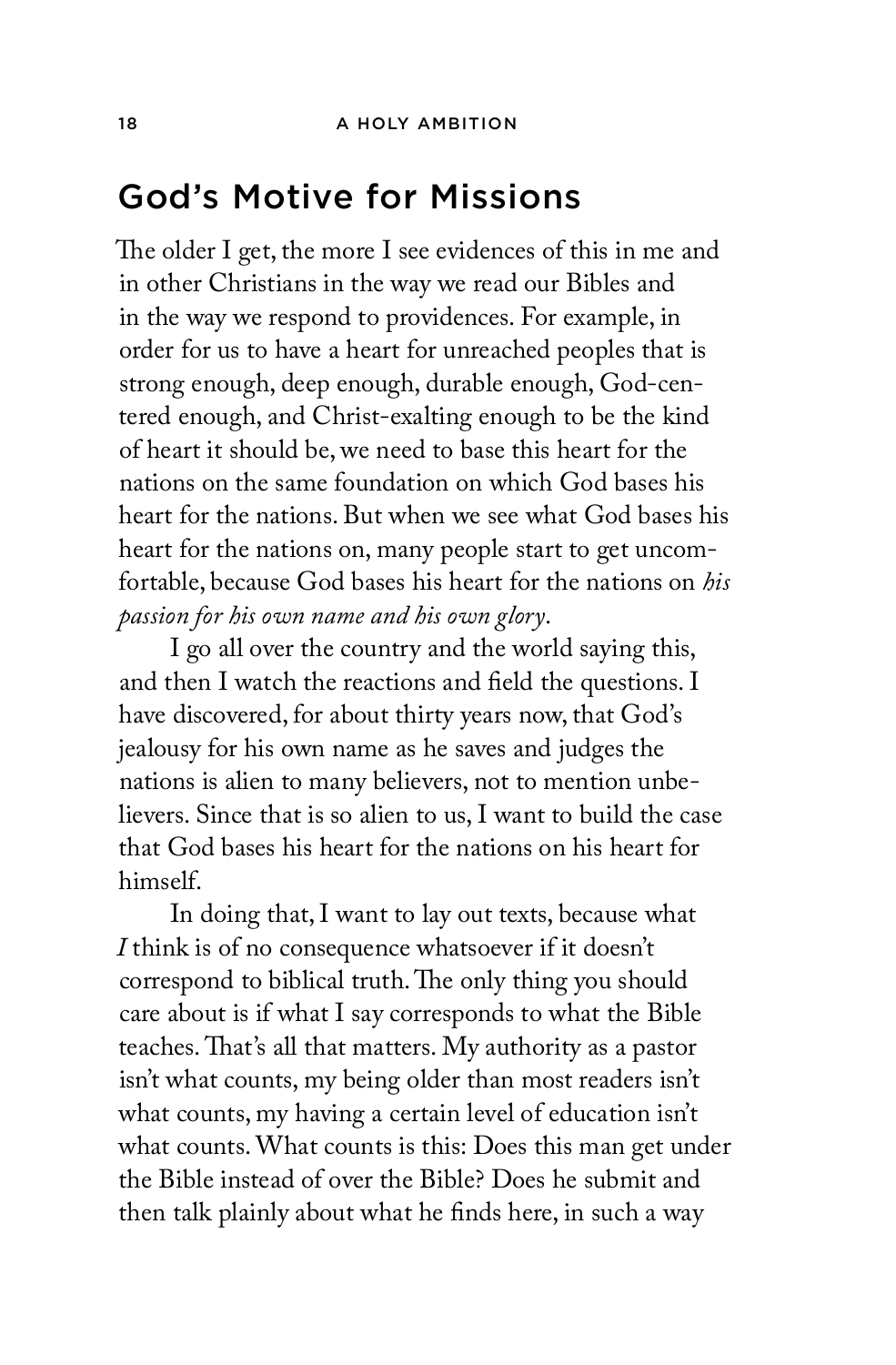that ordinary folks can say, "Yes, that must be what it says and what it means, because there it is"?

## God's Ultimate Goal

God's heart for the nations is built on God's heart for God. God's zeal to reach the nations with the glory of his Son and save sinners is built on his zeal that his name be exalted in and through the worshiping of Christ. That's the argument. And the way to argue for it, I think, is to simply look at an array of texts that show that God does everything for the sake of magnifying his glory.

Here's my thesis: God's ultimate goal in creation and redemption is to uphold and display his glory for the enjoyment of his redeemed people from every tribe and tongue and people and nation. God's main goal, his ultimate goal, is to uphold and display his glory. That is the seemingly offensive thing to many people. It just sounds so self-centered and self-exalting to many people.

The key to why God's self-exaltation—that is, the pursuit of the magnifying of his own glory—is not vicious but virtuous, not unloving but loving, is this word *enjoyment*. He is doing it for the enjoyment of his people. If God did not preserve and exalt his glory, we would not be given the very thing that we were designed to be most satisfied by—namely, God and his glory. He is the one being in the universe for whom self-exaltation is the highest virtue and the greatest act of love. When you stand in front of God, if you're thinking God's thoughts and not the world's thoughts, what you want is for God to say, "Hey, stand in front of me and watch *this*!" And then you want him to be God, in the fullness of his grace and justice, so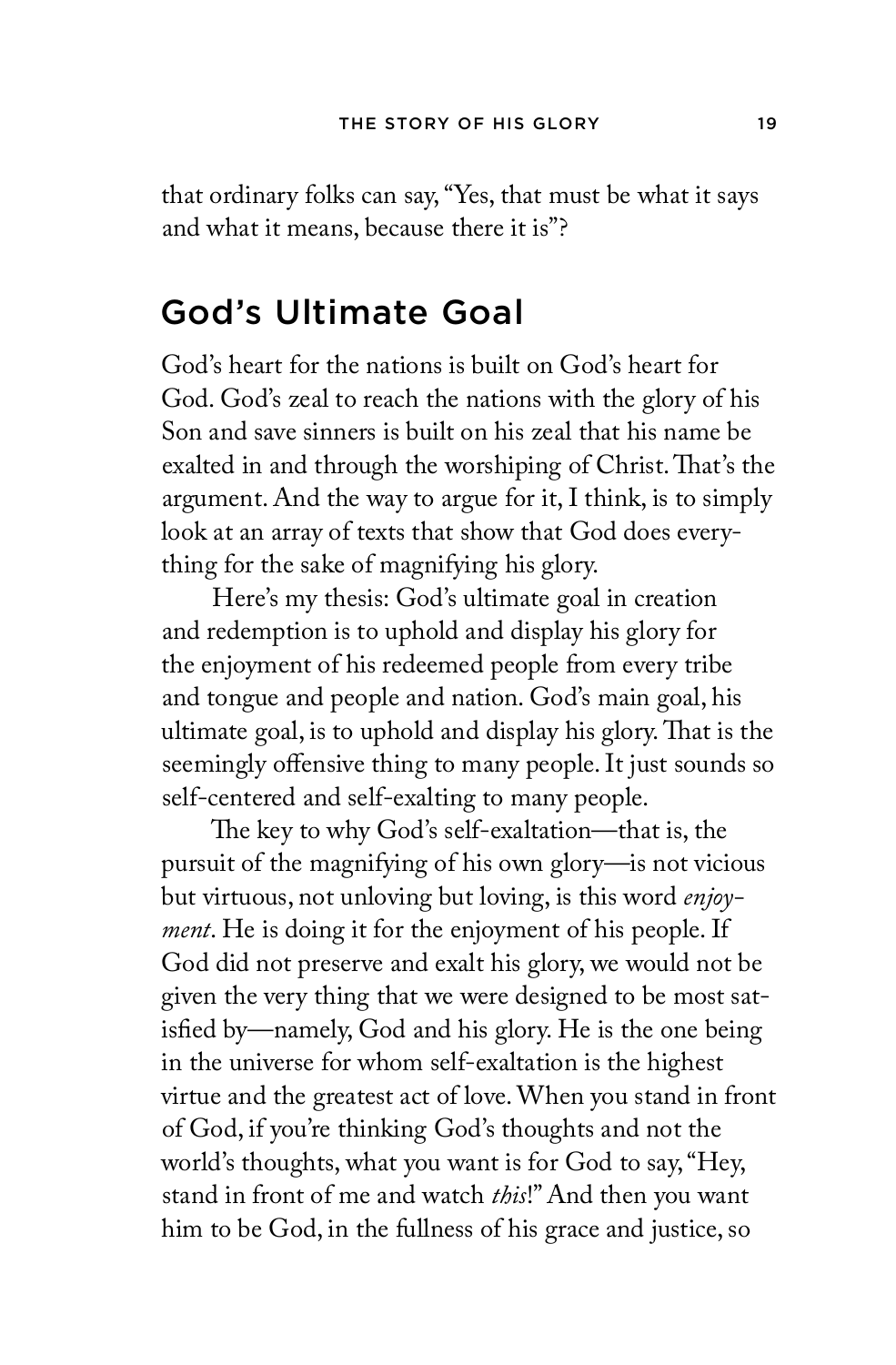that you can spend eternity enjoying him and going deeper into him.

Consider Isaiah 28:5: "In that day the LORD of hosts will be a crown of glory, and a diadem of beauty, to the remnant of his people." What will it mean that he will be a crown of glory? Whose head will it be on? He's the crown. He is not the head. It's going to be on your head. Take a deep breath. He will be a crown of glory and a diadem of beauty. In other words, he will satisfy every longing you have for glory and beauty. Everything good that you ever longed for will be satisfied in him.

Therefore, it is loving for him to lift himself up and say, "Here I am, world! Admire!" If you did that, you would be unloving, because you are not all-satisfying. He is. You should simply go all over the world pointing to him. Say, "World, look!" Look at Christ especially, because there, when Christ died, the glory of the grace of God was magnified, which is the apex of all his glory, which is why Christ is the center of everything.

## To the Praise of His Glorious Grace

The texts we are going to look at will appear in chronological order. This first passage describes an event that was chronologically first in the universe—no, first in reality, even *before* the universe. Look at Ephesians 1.

Blessed be the God and Father of our Lord Jesus Christ, who has blessed us in Christ with every spiritual blessing in the heavenly places, even as he chose us in him before the foundation of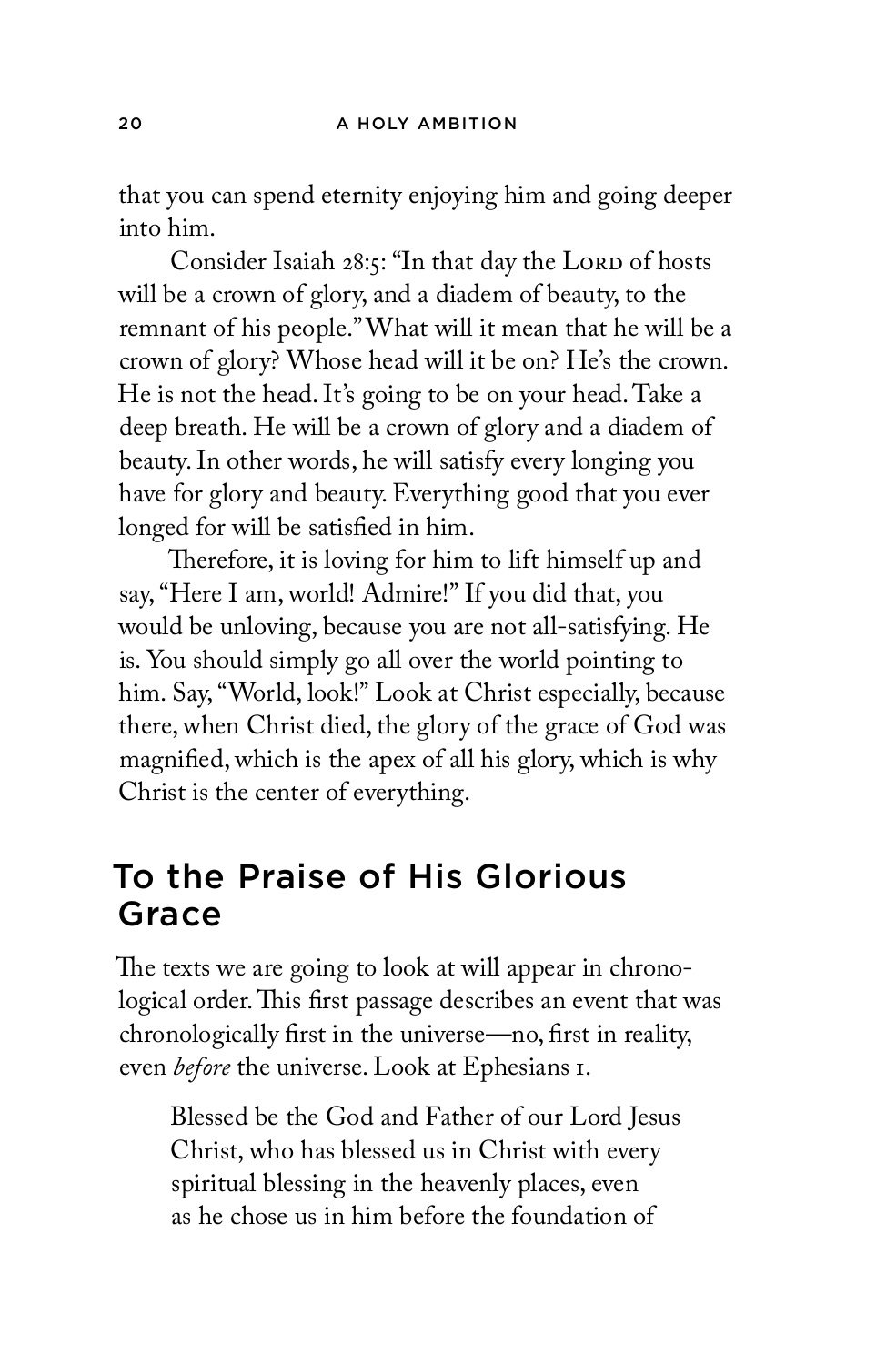the world, that we should be holy and blameless before him. In love he predestined us for adoption to himself as sons through Jesus Christ, according to the purpose of his will, to the praise of his glorious grace, with which he has blessed us in the Beloved. (Ephesians  $1:3-6$ )

I'll paraphrase that: God, before the foundation of the world, set his heart on being praised. Choosing, predestining, adopting—these are all means to that ultimate goal. And the goal is, the purpose is, that we *praise his glorious grace*, which was supremely manifested in Jesus, and which was planned before the foundation of the world.

So there's my first argument: From the beginning, before we existed, God's design was to get praise for his glorious grace.

## Images Are Created to Image

The next item in my chronology is creation.

Then God said, "Let us make man in our image, after our likeness. And let them have dominion over the fish of the sea and over the birds of the heavens and over the livestock and over all the earth and over every creeping thing that creeps on the earth." So God created man in his own image, in the image of God he created him; male and female he created them. (Genesis 1:26–27)

What does it mean to be created in the image of God? Books by the hundreds have been written on the *imago dei*, as it's called. It's a huge issue. Is it our reason? Is it our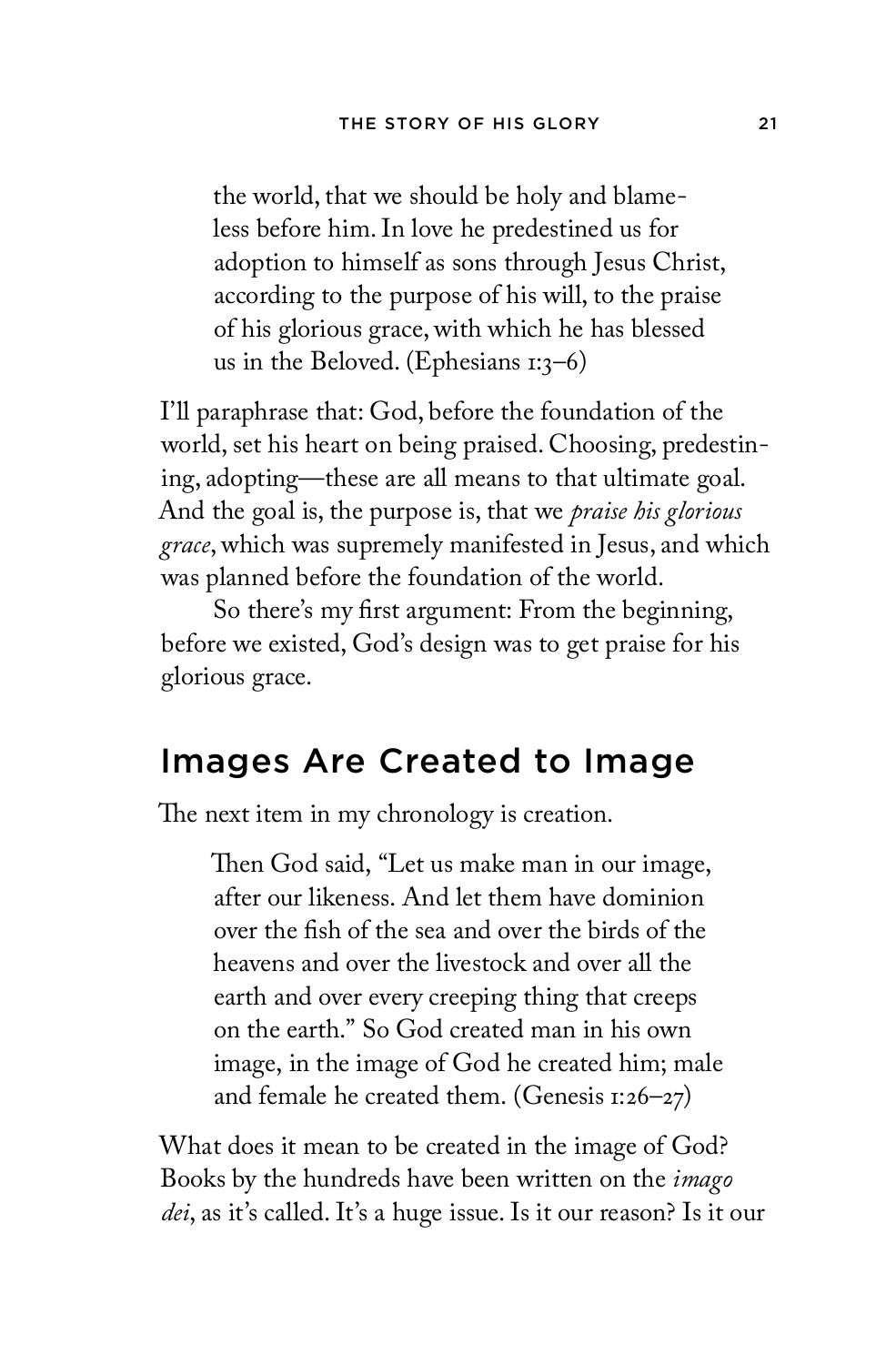emotions? Is it that we have moral accountability? How are we like God?

I'm going to avoid the whole controversy and say something much simpler: images are created to image. Why do you ever set up an image of anything? To image it! If someone puts up a statue of Stalin, he wants people to look at Stalin and think about Stalin. If someone puts up a statue of George Washington, he wants people to look at it and think about the founding fathers. Images are made to image. So if God made us, unlike all the other animals, in his image, whatever it means in detail, this it means clearly: God is the reality, and we are the image. Images are created to set forth the reality.

Why did God create man? To show God! He created little images so that they would talk and act and feel in a way that reveals the way God is—so that people would look at the way you behave, the way you think, the way you feel, and say, "God must be great. God must be real." *That*  is why you exist. God didn't create you as an end in yourself. *He's* the end, and you're the means. And the reason that's such good news is because the best way to show that God is infinitely valuable is to be supremely happy in him. If God's people are bored with God, they are really bad images. God is not unhappy about himself. He is infinitely excited about his own glory.

That's why the Son received the words "This is my beloved Son, with whom I am well pleased" (Matthew 3:17). Take those words *well pleased*. God doesn't say he feels just okay about Jesus. He is absolutely thrilled with Jesus as the image of himself. So if we watch television, go on the computer, handle money, and use food in a way that communicates to the world that these things are our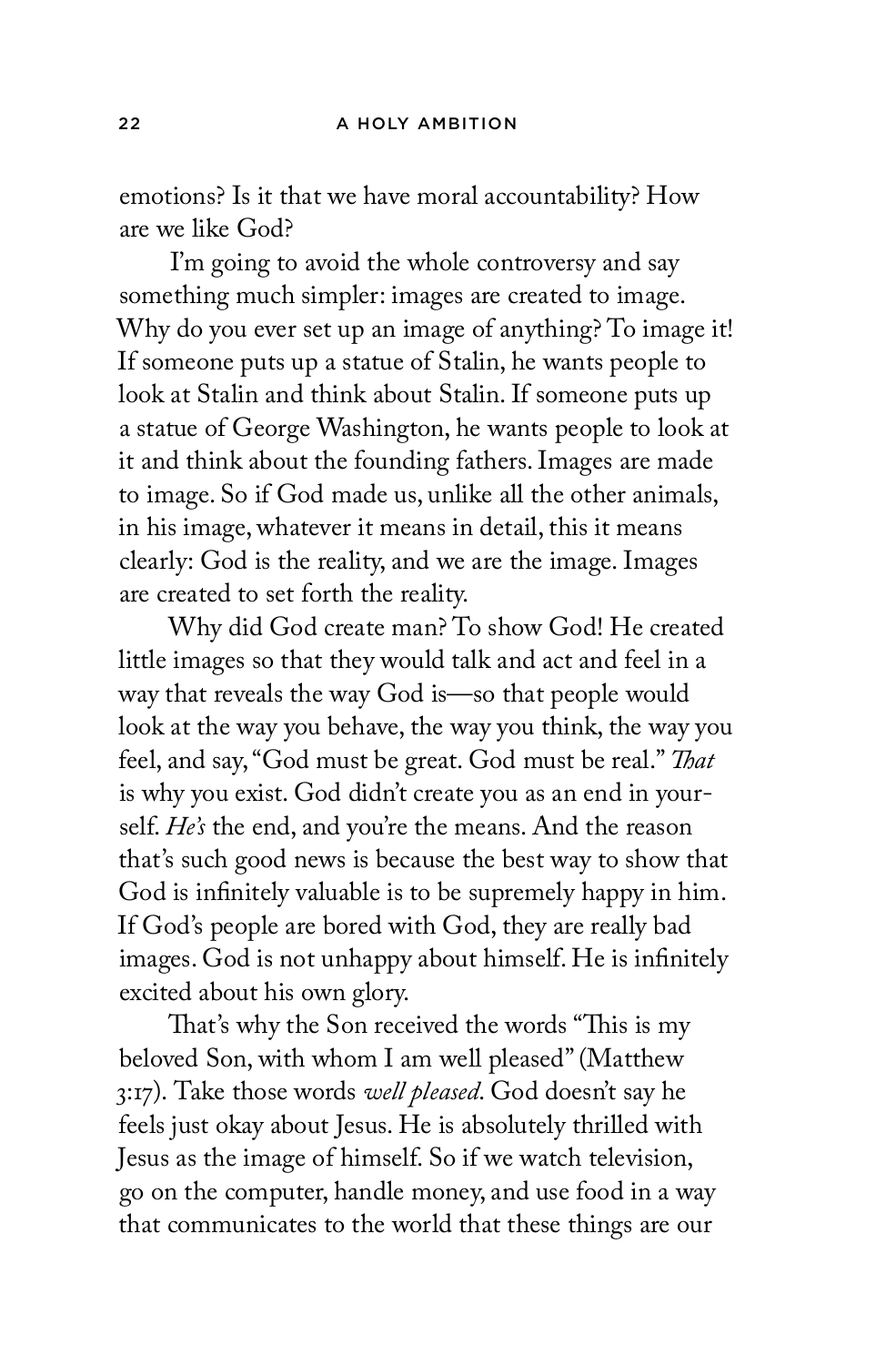treasure rather than God, that these things make us satisfied rather than God, then he's getting bad press and we're not doing what we were created to do. We were created to image God.

So, God predestined people *for* his glory, and he created people for the *display* of his glory.

## God Acts for the Sake of His Name

Staying in chronological order, we'll now move to the exodus.

Thus says the Lord God: On the day when I chose Israel, I swore to the offspring of the house of Jacob, making myself known to them in the land of Egypt; I swore to them, saying, I am the Lorp your God. <sup>6</sup>On that day I swore to them that I would bring them out of the land of Egypt into a land that I had searched out for them, a land flowing with milk and honey, the most glorious of all lands. 7 And I said to them, 'Cast away the detestable things your eyes feast on, every one of you, and do not defile yourselves with the idols of Egypt; I am the LORD your God.' 8 But they rebelled against me and were not willing to listen to me. None of them cast away the detestable things their eyes feasted on, nor did they forsake the idols of Egypt. Then I said I would pour out my wrath upon them and spend my anger against them in the midst of the land of Egypt. 9But I acted for the sake of my name, that it should not be profaned in the sight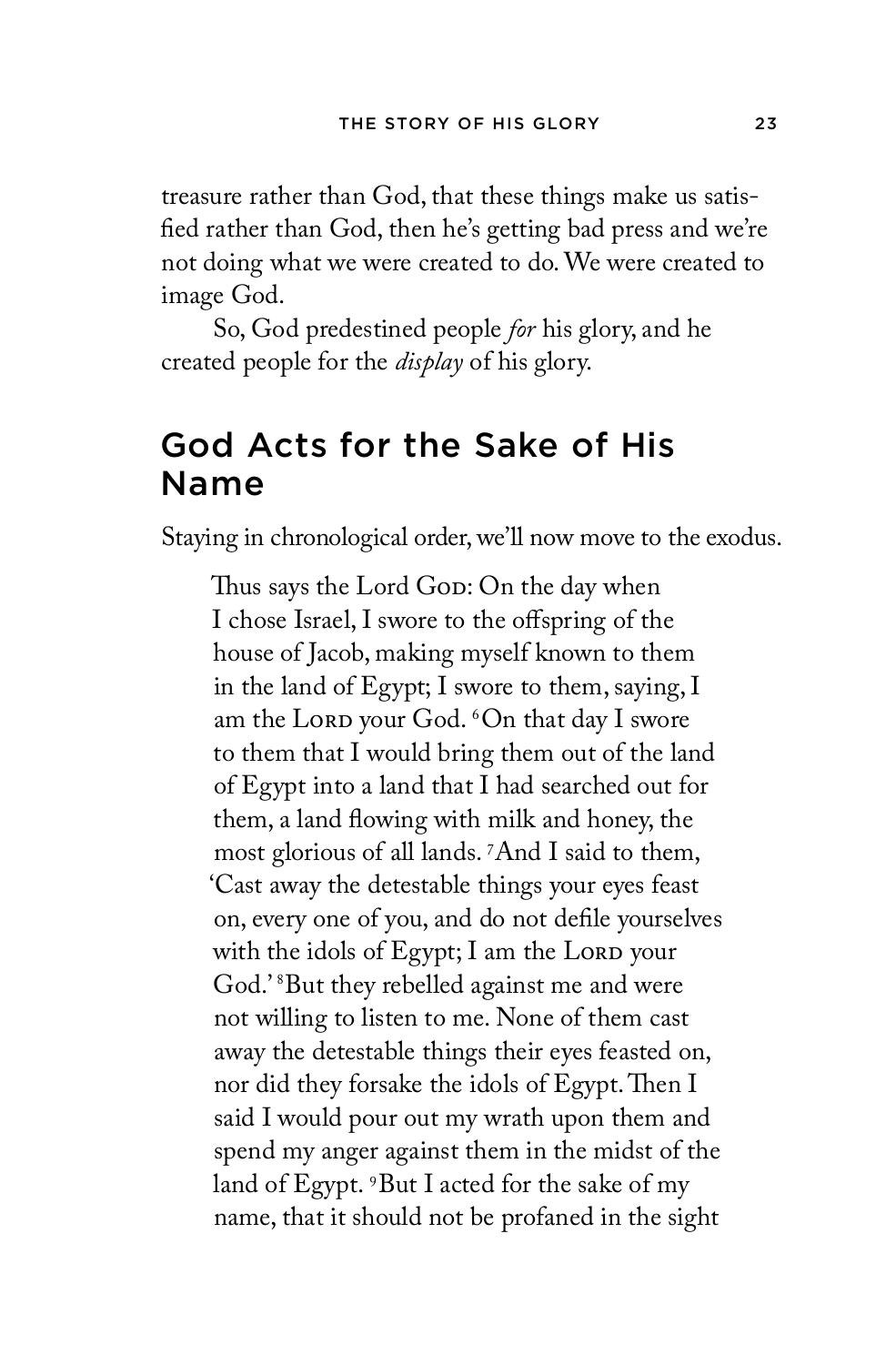of the nations among whom they lived, in whose sight I made myself known to them in bringing them out of the land of Egypt. (Ezekiel 20:5–9)

Here we begin to see something that's going to climax in the cross of Christ—namely, the ground of the deliverance of a rebellious people is God's jealousy for his name. If God, at this point, had not been supremely jealous for his name, wrath would have fallen upon the people of Israel: "Then I said I would pour out my wrath upon them and spend my anger against them in the midst of the land of Egypt" (v. 8).

That's what they deserved. But something checked that just disposition in God: "But I acted for the sake of my name, that it should not be profaned in the sight of the nations among whom they lived, in whose sight I made myself known to them in bringing them out of the land of  $E$ gypt" (v. 9).

## To Make Known His Mighty Power

Get that principle. There are so many Christians today who see the salvation of God as an evidence of their worth instead of God's worth. That doesn't work here. It just doesn't work. When they walked through the sea on dry land, what should they say? "We must be really good!" No! They deserved wrath, and they got deliverance because God is really great, and he means to be known as great.

Here is the way Psalm 106:6–8 puts it:

Both we and our fathers have sinned; we have committed iniquity; we have done wickedness. Our fathers, when they were in Egypt, did not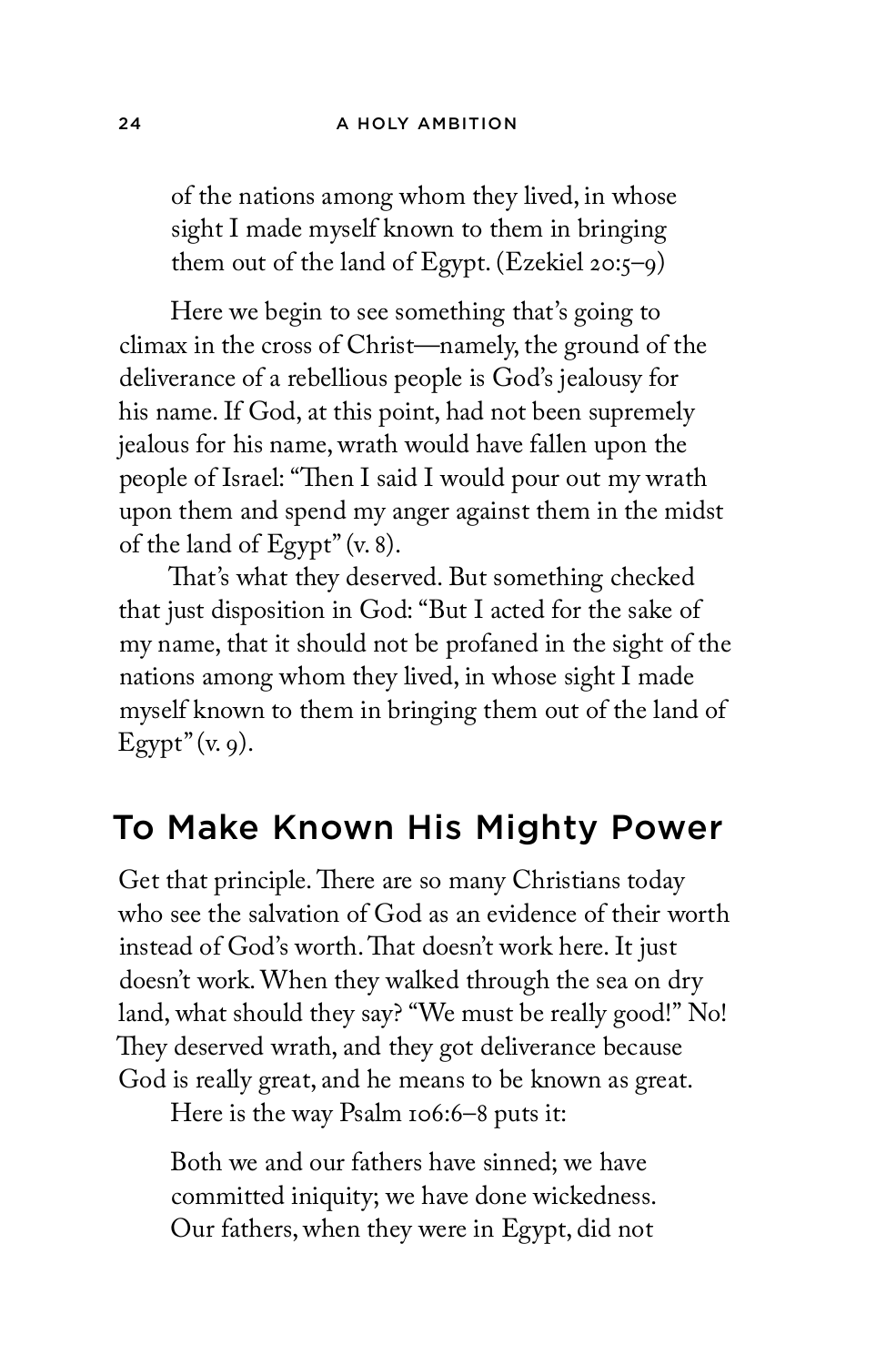consider your wondrous works; they did not remember the abundance of your steadfast love, but rebelled by the sea, at the Red Sea. Yet he saved them for his name's sake, that he might make known his mighty power.

Oh, how thankful I am for worship leaders who get this, who are constantly saying, "We're going to glory in our Redeemer!" We're not going to glory in the fact that God's saving me must mean I am glorious. We're not going to talk like that. That doesn't satisfy the soul. That's the carnal mind using the cross to buttress its ego. There are many people who do that, but the cross crucifies the ego and puts all worth on Jesus and the Father.

## Why Ten Plagues?

Now to the book of Exodus itself. God says, "I will harden Pharaoh's heart, and he will pursue them, and I will get glory over Pharaoh and all his host, and the Egyptians shall know that I am the  $LORD''$  (Exodus 14:4).

Have you ever asked why God used ten plagues to deliver Israel from Egypt instead of one? If you thought like the world, you might think, "Well, he did his best for nine, and then he really pulled the trump card at ten and it worked." That's not the case, because we read at the beginning of the story that he was going to multiply his signs in Egypt (Exodus 7:3–4). God *planned* to multiply his signs in Egypt. Why? Because he meant to get glory over Pharaoh, who was so against God. He meant to magnify himself. The exodus, which is a pointer to our exodus from sin, was based upon God's zeal for his name.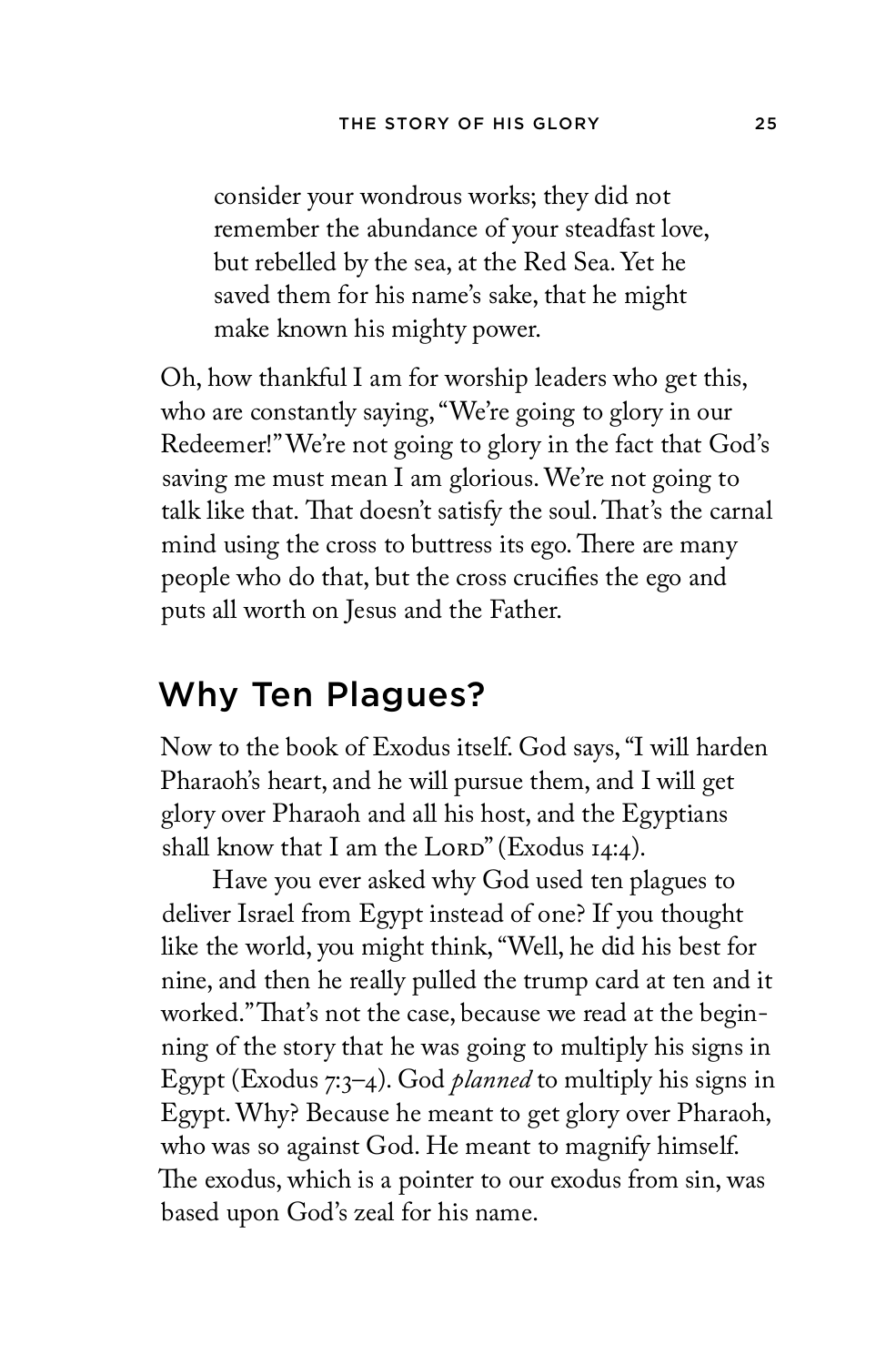## Healthy Jealousy

A few months after the exodus came the giving of the law.

You shall have no other gods before me. You shall not make for yourself a carved image, or any likeness of anything that is in heaven above, or that is in the earth beneath, or that is in the water under the earth. You shall not bow down to them or serve them, for I the LORD your God am a jealous God, visiting the iniquity of the fathers on the children to the third and the fourth generation of those who hate me. (Exodus 20:3–5)

Have no gods before me because I'm jealous, God says. What does *jealous* mean here? There is some jealousy that is bad, and there is some jealousy that is good. I just did some premarital counseling recently, and I looked at some personality things that I saw, and I queried them about how he would feel if she spent time with her female friends after they were married, and he with his male friends, and other things. I probed because I was scratching for unhealthy jealousy: "You're mine! You be home every night! You give everything to me!" Now, that would be unhealthy jealousy.

There is, however, a very healthy jealousy. If Noël decides she's interested in another man, if she starts hanging out for long hours at Starbucks with him, having deep conversations about her heart, and gets further and further from my heart, I should be really angry. And God is really angry when we hang out in inappropriate ways with the world. Why? Because we're designed to bestow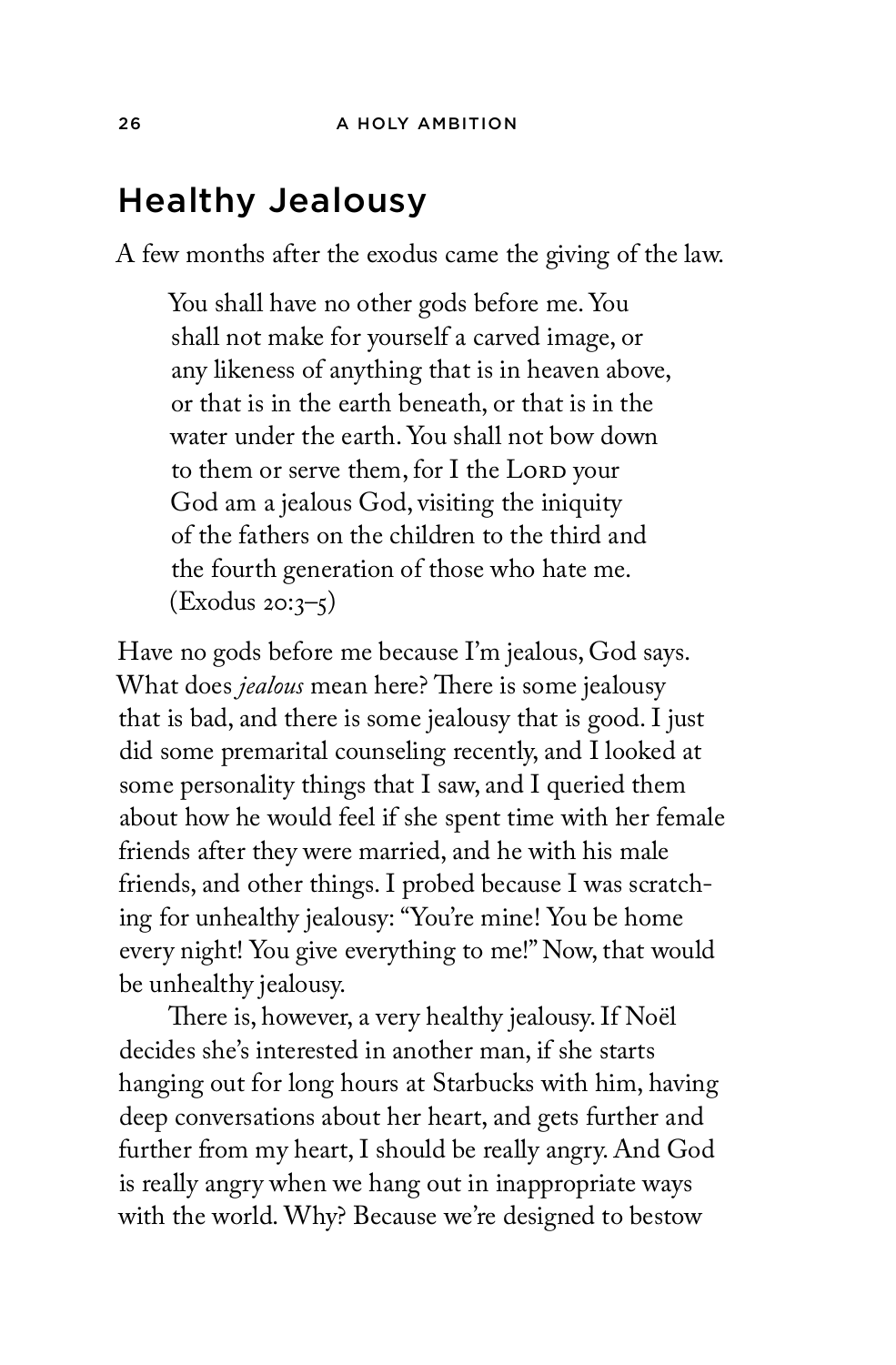all the glory on him, to get our deepest and most profound satisfaction from him. He is intending to say in the law, "I'm number one—period. And you'll be destroyed if you don't agree." Now that kind of talk really turns people off. But you need to say it like that just to wake some people up to how carnal and self-centered they are. That's the law.

## Mercy in the Wilderness

The Israelites wandered in the wilderness a long time. Why? Why did he spare them? These were really, really rebellious folks, just like we are apart from God.

But the house of Israel rebelled against me in the wilderness. They did not walk in my statutes but rejected my rules, by which, if a person does them, he shall live; and my Sabbaths they greatly profaned. Then I said I would pour out my wrath upon them in the wilderness, to make a full end of them. But I acted for the sake of my name, that it should not be profaned in the sight of the nations, in whose sight I had brought them out. (Ezekiel 20:13–14)

We've seen that before. It happens over and over again in the history of Israel.

## Gospel before the Gospel

We will skip the conquest of Canaan and move to the Israelites asking for a king. I love this passage because it is so full of gospel before the gospel. We saw the gospel in the exodus, that the salvation of a rebellious people was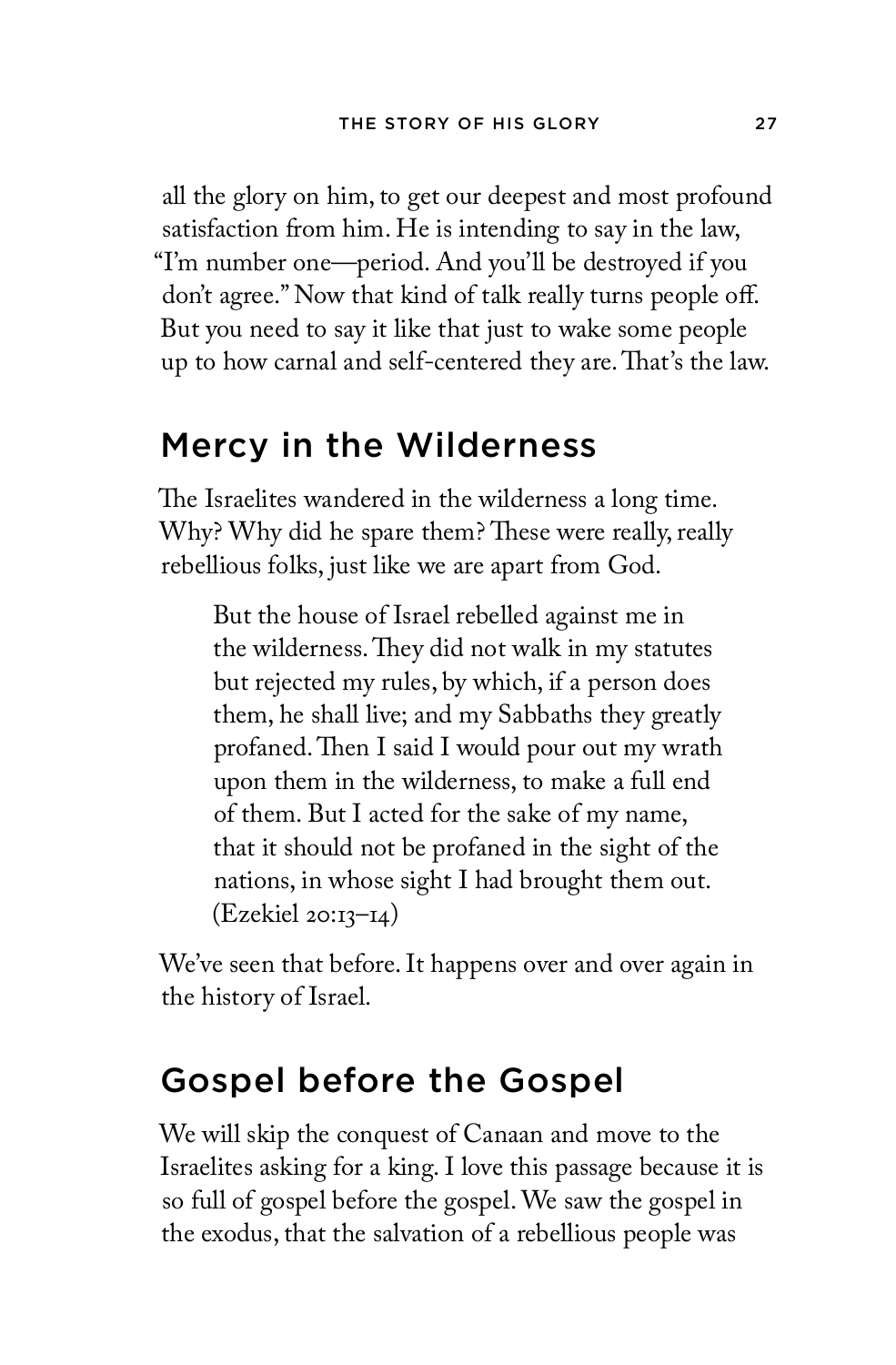rooted not in their worth, but in God's worth. And here we're going to see it again. The people have asked to have a king like the nations, and Samuel's not happy about that, and God's angry about that. So, what happens?

And all the people said to Samuel, "Pray for your servants to the Lord your God, that we may not die, for we have added to all our sins this evil, to ask for ourselves a king." And Samuel said to the people, "Do not be afraid; you have done all this evil." (1 Samuel 12:19–20)

I don't remember how many years ago it was, but there was a point where I read this and I thought, that is a very strange connection*.* The connection between "fear not" and "you have done all this evil" is really weird. It should be, "Fear! You have done all this evil. Fear!" But it says, "Fear not; you have done all this evil." That's what I mean by *gospel*. This is undeserved grace, undeserved mercy. Why? What's the basis of it?

Do not be afraid; you have done all this evil. Yet do not turn aside from following the LORD, but serve the Lorp with all your heart. And do not turn aside after empty things that cannot profit or deliver, for they are empty. For the Lord will not forsake his people, for his great name's sake.  $(I Sumuel I2:20-22)$ 

So in the exodus, the people were delivered and not shown wrath because God was jealous for his name in Egypt. Here, the people have committed treason and impeached God and essentially said, "We want another kind of king. We want to be like the nations. We don't like this theoc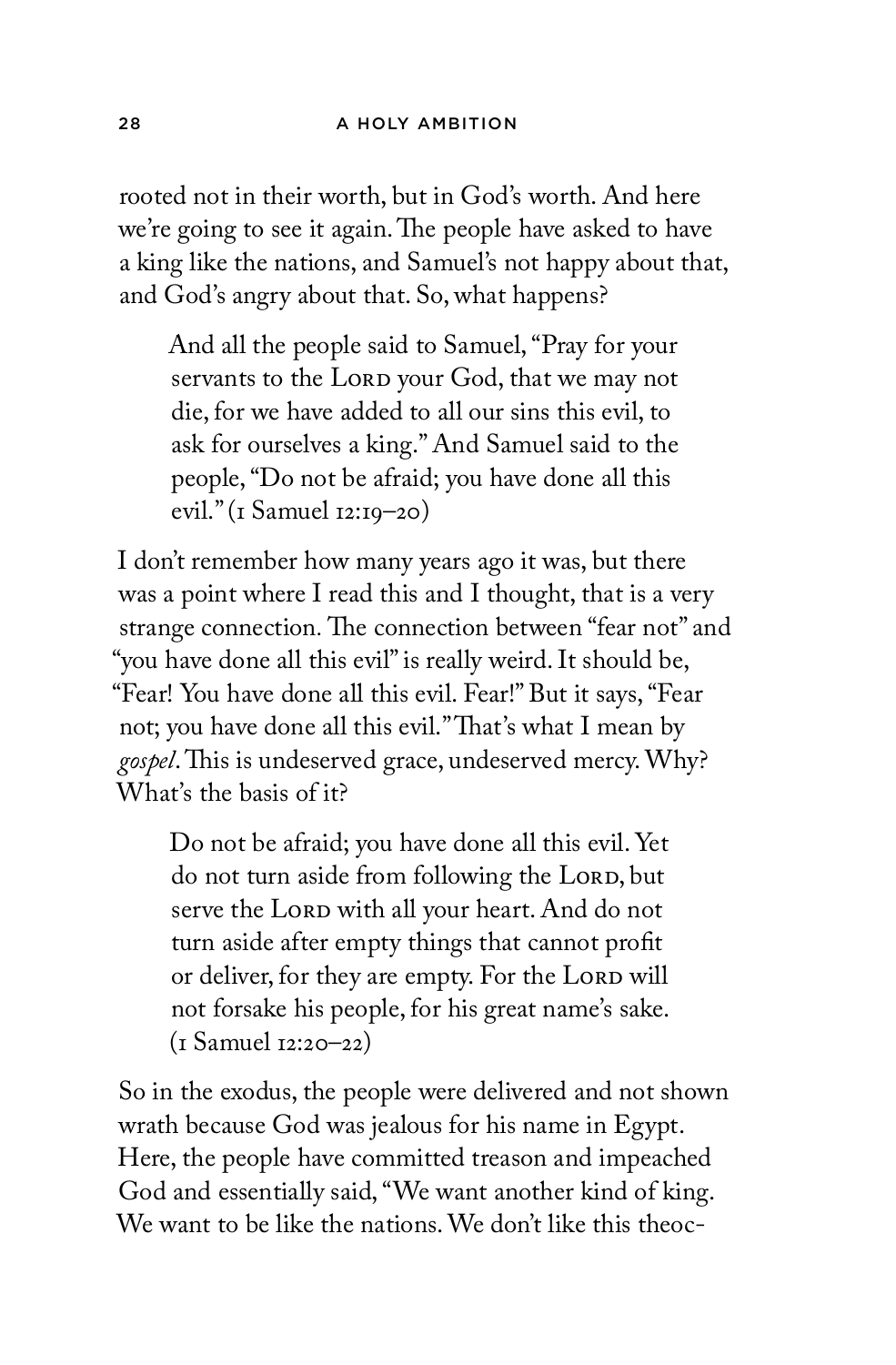racy business. We want another king." Later, they called it sin, and Samuel preached to them and told them not to be afraid. Samuel could have said, "Don't be afraid because God is merciful, God is gracious, God keeps covenant love." He could have said all these things and they would be true, but instead, he said, "The Lord will not cast away his people for his great name's sake."

## How Do You Pray?

How do you pray in response to that?

I remember being at Fuller Seminary in the spring of 1969, when my world was being blown to smithereens. I went through Copernican revolutions, because when you've been man-centered all your life, all the stars must come crashing down in order to rebuild your world. Noël and I had just gotten married in December of 1968, so she was walking through this with me.

Every night as a young couple, we knelt by the beige couch in the living room of that little house on Orange Grove Boulevard and prayed. I remember saying to Noël, "You know, you can tell when somebody's theology is being turned upside down by the way they pray." Because we just were praying differently. Texts like "Hallowed be thy name" were just exploding. That wasn't a throwaway phrase anymore! "Hallowed be your name" was a request to God to make himself strong in the world and great in our hearts. So I'm asking you: how does your discovery of God affect your praying?

Here's one way: "For thy name's sake, O LORD, pardon my guilt, for it is great" (Psalm 25:11). Do you pray that way? Does that kind of thinking come to your mind? It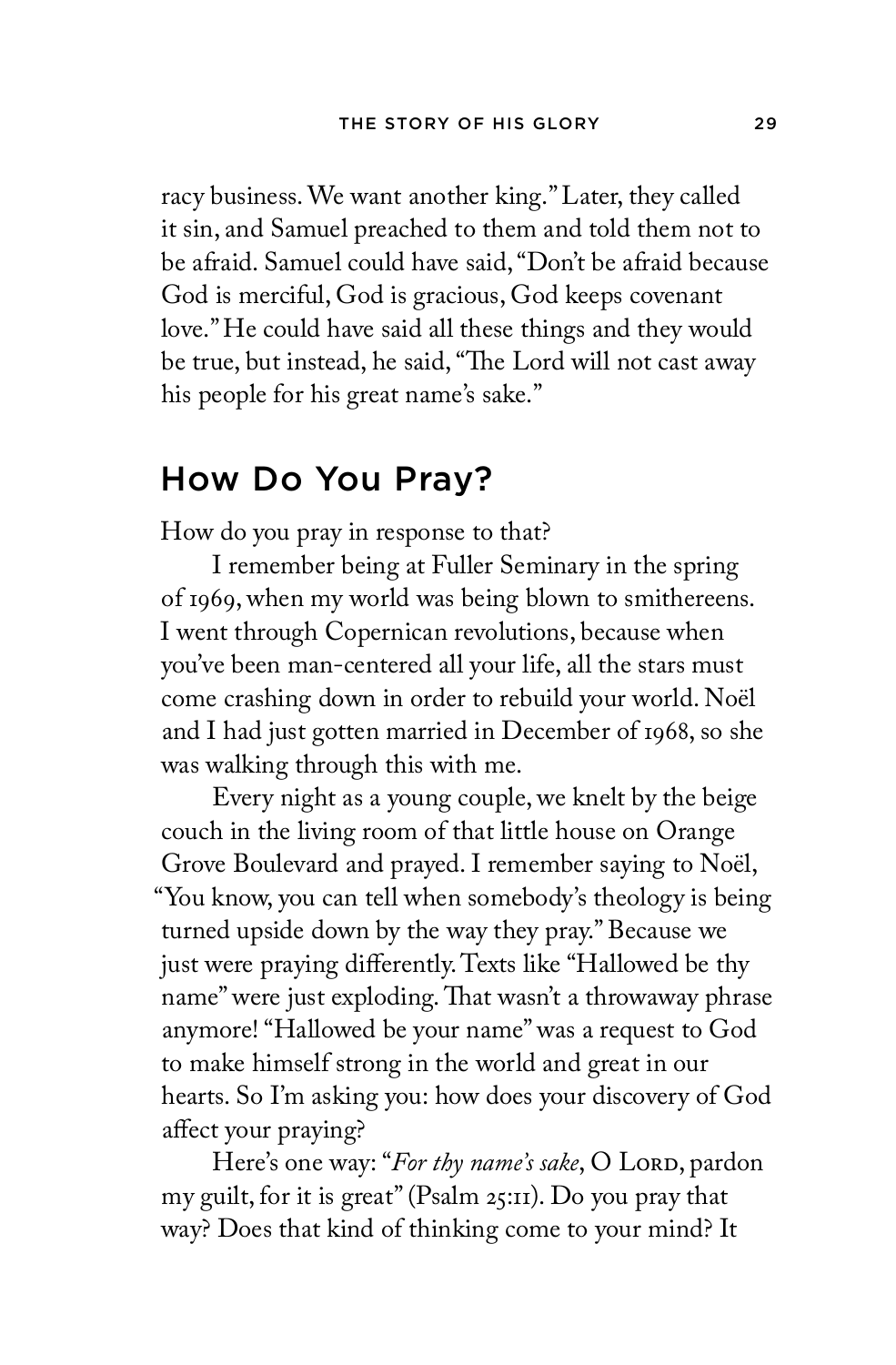sure didn't come to my mind until I had my eyes open to texts, hundreds of them, like that.

We do say this now, just in different words. We say, "In Jesus's name I pray, amen." Because on this side of the cross, we know *the name*—it's Jesus. God has put his Son forward to exalt his own righteousness and preserve his own justice in the saving of sinners. So when we call down mercy, totally undeserved, whom are we going to appeal to? Ourselves? Nothing works except this: "For your name's sake, O Lord, make your name great in forgiving my sins and using me, broken and imperfect as I am."

Or how about this prayer: "He leads me in paths of righteousness for his name's sake" (Psalm 23:3). Why does he sanctify you, leading you in paths of righteousness? Well consider how you might pray in response to that verse. "Lord, lead me in paths of righteousness *for your name's sake* today—I want you to *look great* today."

## Brokenness before Joy

Noël and I had a rocking chair that I bought for her when we had our first baby in Germany. I sat in that chair every Sunday night. There were no Sunday-evening events in Germany, and for about a year I read *Religious Affections*  by Jonathan Edwards. I read two or three pages a night—I could not take much of that book. It was absolutely convicting.

Ezekiel 36 jumped off the page in Edwards's section on what he called evangelical humiliation.

Therefore say to the house of Israel, Thus says the Lord God: It is not for your sake, O house of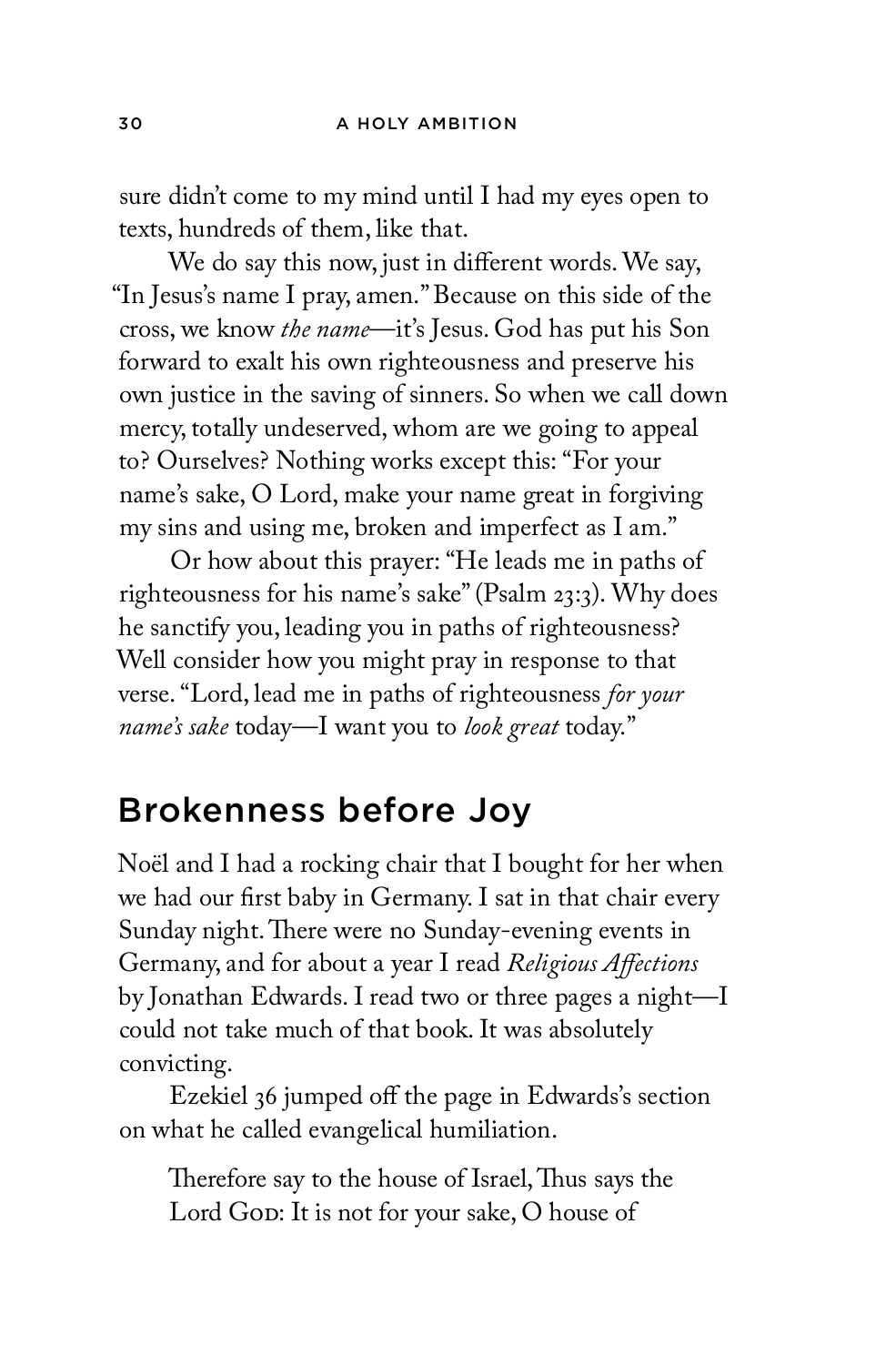Israel, that I am about to act, but for the sake of my holy name, which you have profaned among the nations to which you came. And I will vindicate the holiness of my great name, which has been profaned among the nations, and which you have profaned among them. And the nations will know that I am the Lord, declares the Lord God, when through you I vindicate my holiness before their eyes …. It is not for your sake that I will act, declares the Lord God; let that be known to you. Be ashamed and confounded for your ways, O house of Israel. (Ezekiel  $36:22-23, 32)$ 

The reason that blew me away in 1972 is because I was surrounded by books on self-esteem. And as I read Ezekiel 36, I thought, *None of those books would ever quote this text. They would never, ever, ever say, "It is not for your sake I will act, says the Lord; let that be known to you. Be ashamed and confounded for your sins, O house of Israel."*

We must feel genuine, devastating brokenness before we leap for joy at the cross. The cross first says, "It is because of you that I am here. Your sin is so horrible it requires the death of the Son of God for God to be vindicated in the saving of your soul."

## Jesus Glorifies the Father

We see the same thing in the New Testament. Jesus says, "I glorified you on earth, having accomplished the work that you gave me to do" (John 17:4).

In accomplishing the work that Jesus received from the Father, he was glorifying the Father. And in John 7:18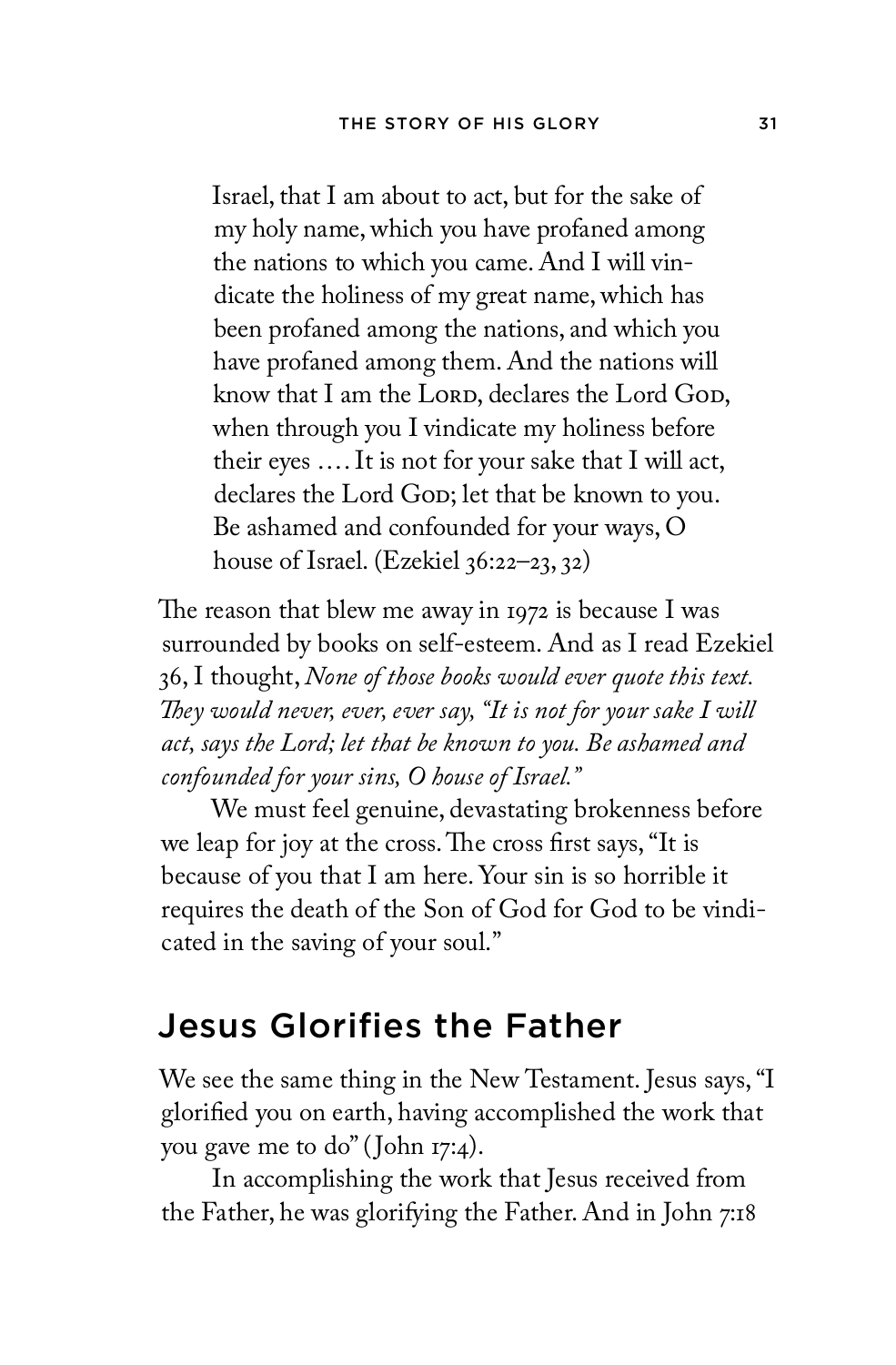Jesus says, "The one who speaks on his own authority seeks his own glory; but the one who seeks the glory of him who sent him is true, and in him there is no falsehood." God sent Jesus to get glory for God! That's why he sent him.

In Romans 15:8–9, Paul says, "For I tell you that Christ became a servant to the circumcised to show God's truthfulness, in order to confirm the promises given to the patriarchs, and in order that the Gentiles might glorify God for his mercy."

The reason God sent Jesus was so the Gentiles would glorify God for his mercy.

What does that little preposition *for* mean there: "glorify God *for* his mercy"? Wouldn't you paraphrase that, "glorify God *on the basis of* his mercy"? That is, the experience of mercy prompts the glorifying of God *for* the mercy. God gets the glory, we get the mercy, and that's the best of all possible worlds. I wouldn't want it any other way. The natural mind says, "No, I really can't be happy unless I get the glory, and I don't like a God who doesn't need a little bit of mercy." I sometimes hear people talk about "forgiving God." I've got to watch my language when I hear things like that.

## How God Justifies Sinners

Romans contains the most important paragraph in the Bible, probably. It's dangerous to say things like that, but if I had to choose, it would be somewhere in Romans 8 or somewhere in Romans 3.

In Romans 3, Paul sets up the issue of human sin in terms of glory: "All have sinned and fall short of the glory of God" (Romans 3:23). Back in Romans 1, we read that we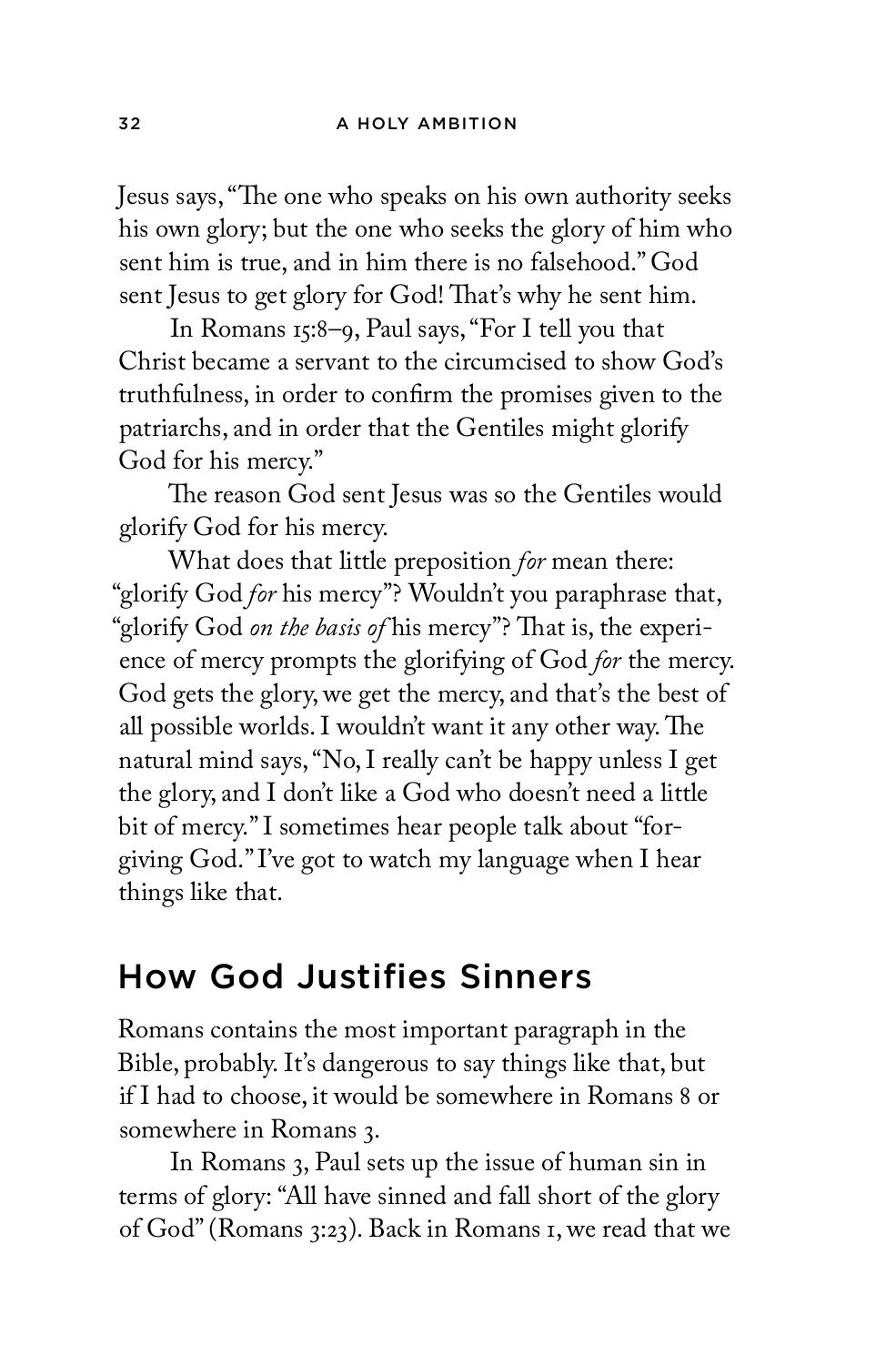have all exchanged the glory of God for images, especially the one in the mirror. Romans 1:23 says, "[We] exchanged the glory of the immortal God for images resembling mortal man and birds and animals and creeping things."

Then in Romans 3:23, Paul says, "All have sinned and *fall short*," which literally means *lack.* We lack because we have traded the glory of God for lesser things. We have turned away from it and embraced our favorite glory. *All have sinned*, and that's what sin is. Preferring another glory to God's glory is what sin is. *All have sinned and fall short of the glory of God*.

Now here is how God justifies sinners:

All have sinned and fall short of the glory of God, and are justified by his grace as a gift, through the redemption that is in Christ Jesus, whom God put forward as a propitiation by his blood, to be received by faith. This was to show God's righteousness, because in his divine forbearance he had passed over former sins. It was to show his righteousness at the present time, so that he might be just and the justifier of the one who has faith in Jesus. (Romans 3:23-26)

If God passes over sins in the Old Testament and in your life—if he just passes them over—what does it look like? Sins belittle the glory of God, making his glory of little value. How then can God be righteous and forgive you? And the answer is that he killed his Son to show how serious sin is. He bruised his Son in order to magnify the worth of his glory.

Everything in redemptive history has been God acting for his glory; therefore, everything in your life is to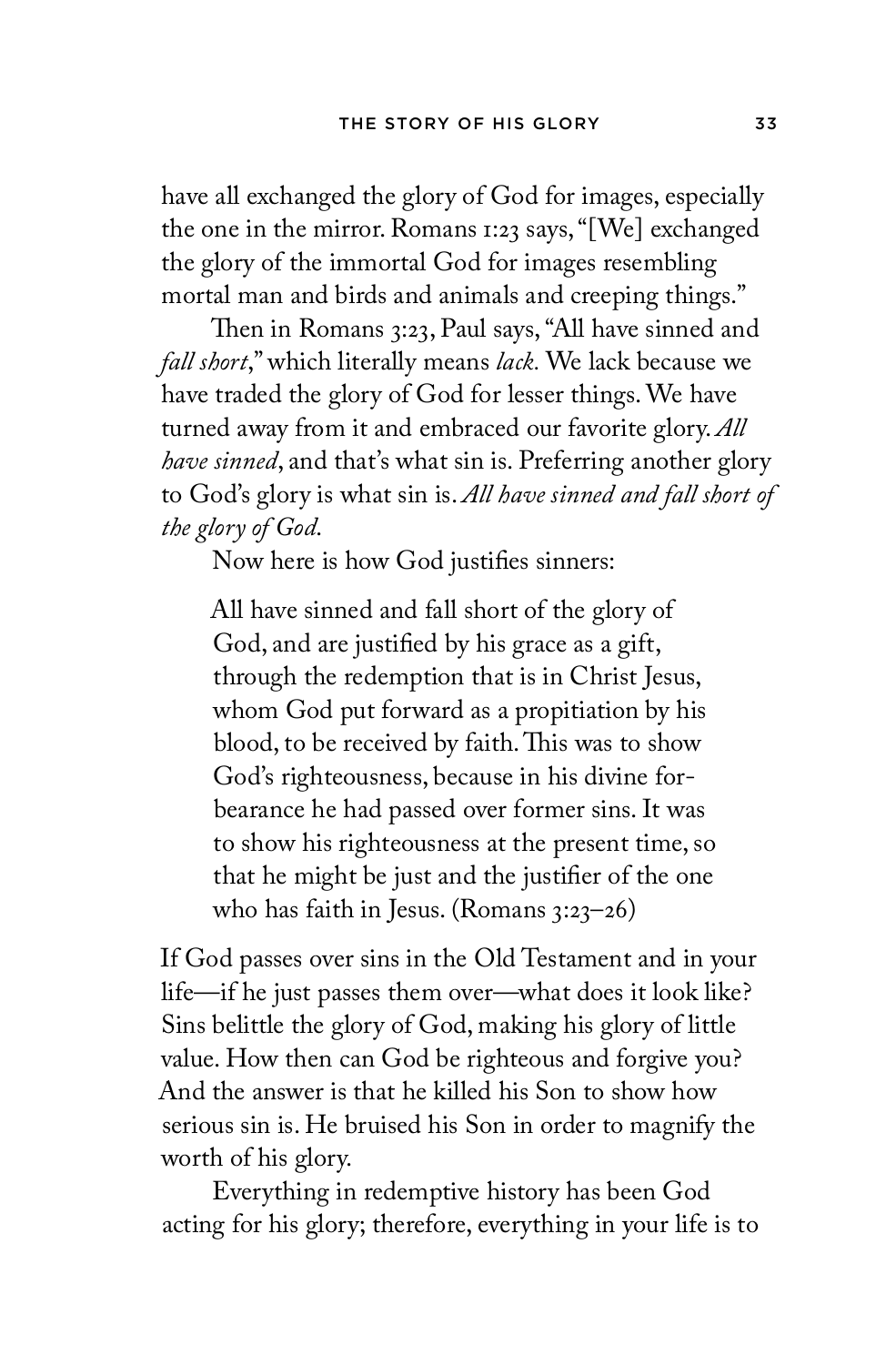join him in that purpose. The reason you're on the planet is to join God in making much of God. Every human being that you'll ever meet, anywhere in the world, in any culture, according to Romans 5, is disobedient and rebellious and needs to be justified by faith alone. They've all stopped glorifying God for who he really is, and we go to call them back to glorify God.

## Why Is Jesus Coming Back?

Let's jump all the way to the end now, to the second coming. Why is Jesus coming back?

They will suffer the punishment of eternal destruction, away from the presence of the Lord and from the glory of his might, when he comes on that day to be glorified in his saints, and to be marveled at among all who have believed, because our testimony to you was believed. (2 Thessalonians 1:9–10)

Second Thessalonians I gives us two reasons why the Son of God is returning to earth: to be glorified and to be marveled at. I never thought that for the first twenty-two years of my life. If anybody had asked me why Jesus is coming back, I'd have said, "He's coming back to get me—to save me." And that's true; it's just skewed. I was ignorant. My mind was not his mind. My thoughts were not his thoughts. They weren't based on what God's thoughts are based on. The Son of God is coming to be glorified, and the reason this is love is because your joy at that moment will consist in making much of him!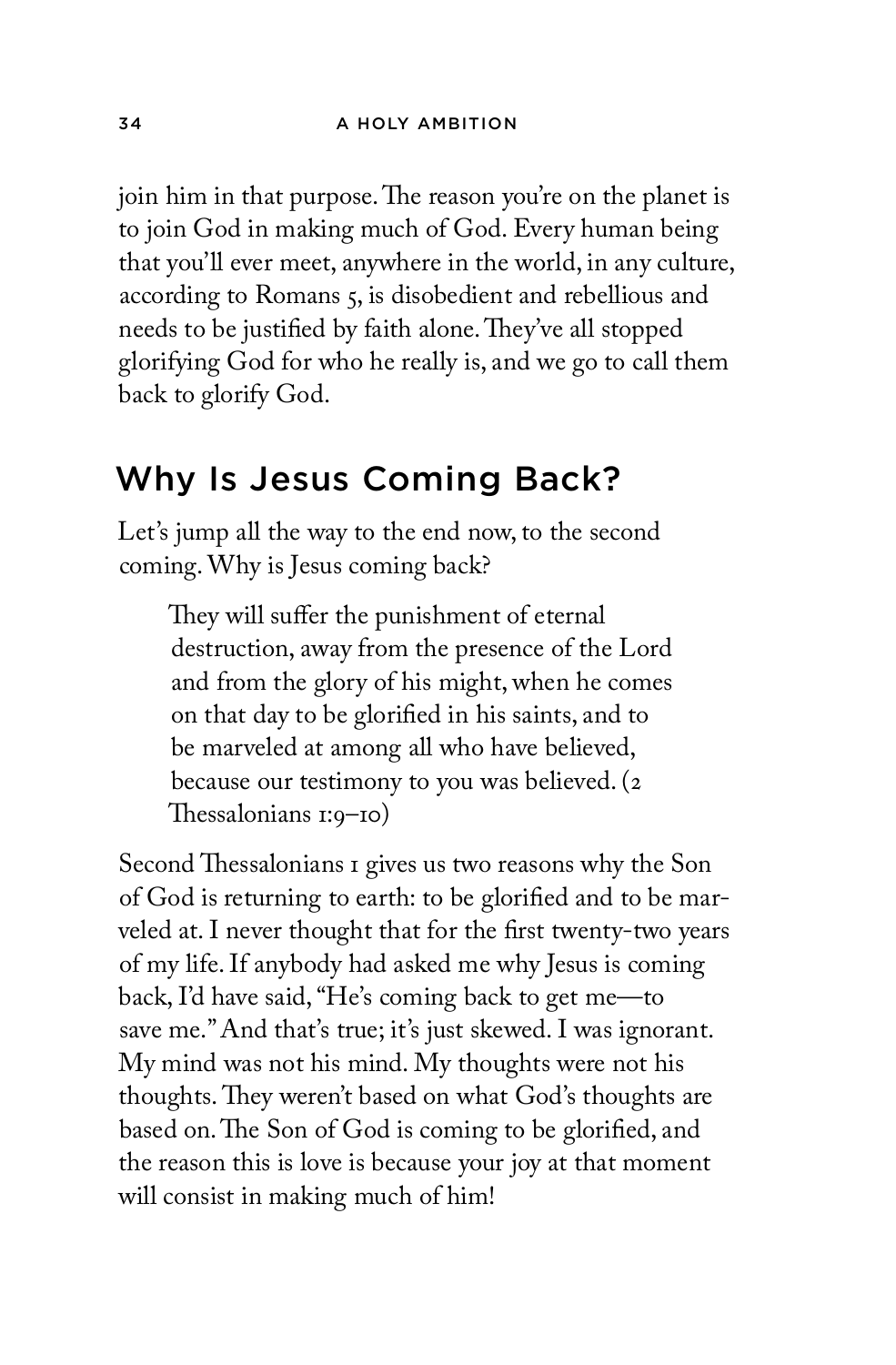## Admiring the Most Admirable

Ayn Rand, the atheistic philosopher novelist, said in *Atlas Shrugged*: "Admiration is the rarest of pleasures." Now, in her mouth, that was absolutely scornful, meaning, "There aren't any admirable people in the world except me and a few philosopher-business types." But in my mouth it means that, unlike all other creatures, as a human, I am made to be one who admires. And my deepest joy will consist in admiring the most admirable. And there is only one who is most admirable: Christ, the complete image of God. And when he comes, my fullest joy will consist in fulfilling the purpose for which he came—namely, to be admired. So his glory and my joy come together.

Now, if you embrace this, then you will know why Jesus came to purchase people from every ethnic group, and why the church sends out missionaries. It's all *for the sake of God's name*. If we want our heart for the nations to rest upon God's heart for the nations, it should rest upon the *basis* of God's heart for the nations—namely, God's heart for his own glory.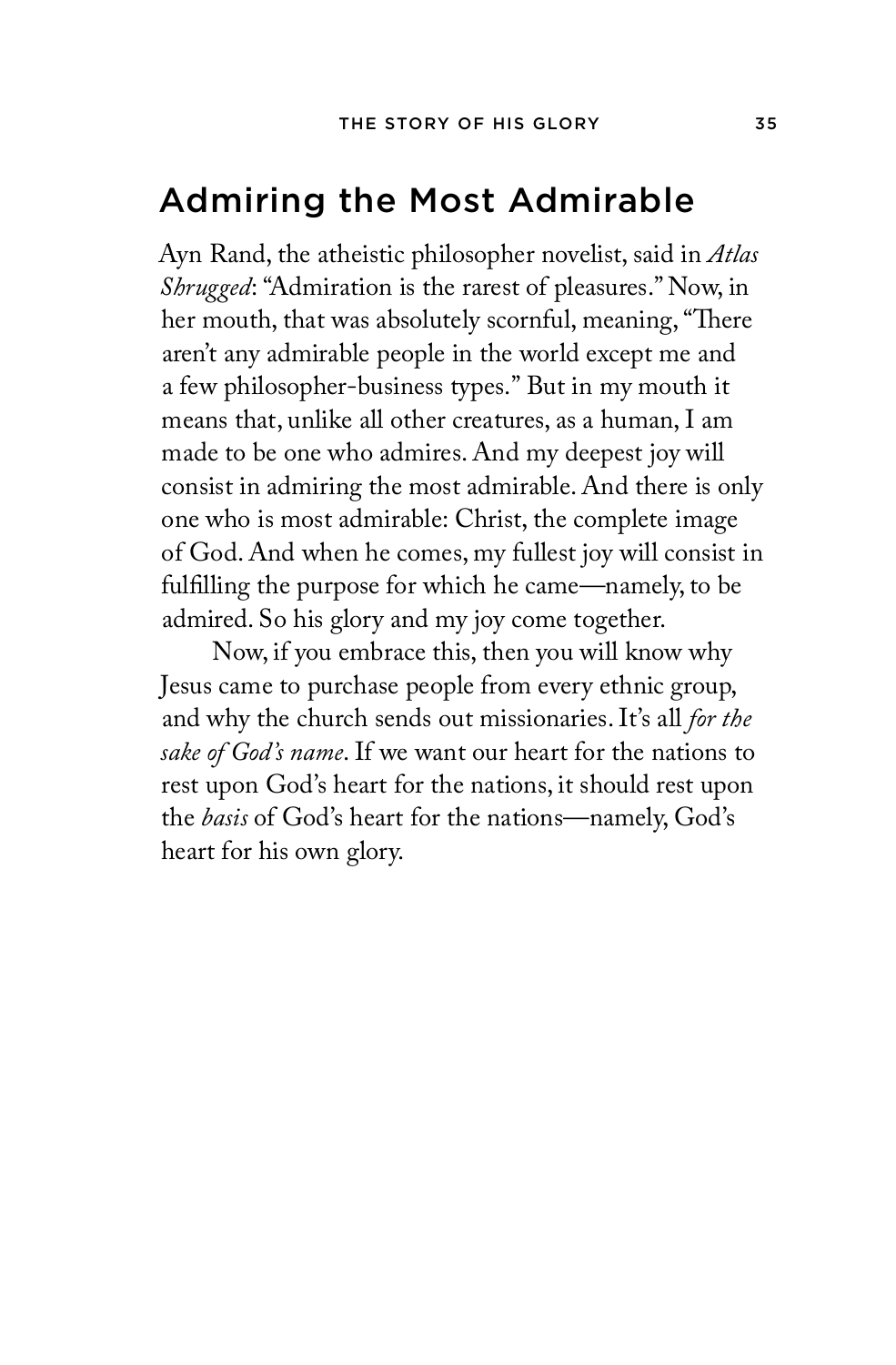#### **COLOSSIANS 1:24–26**

Now I rejoice in my sufferings for your sake, and in my flesh I am filling up what is lacking in Christ's afflictions for the sake of his body, that is, the church, 25 of which I became a minister according to the stewardship from God that was given to me for you, to make the word of God fully known, 26 the mystery hidden for ages and generations but now revealed to his saints.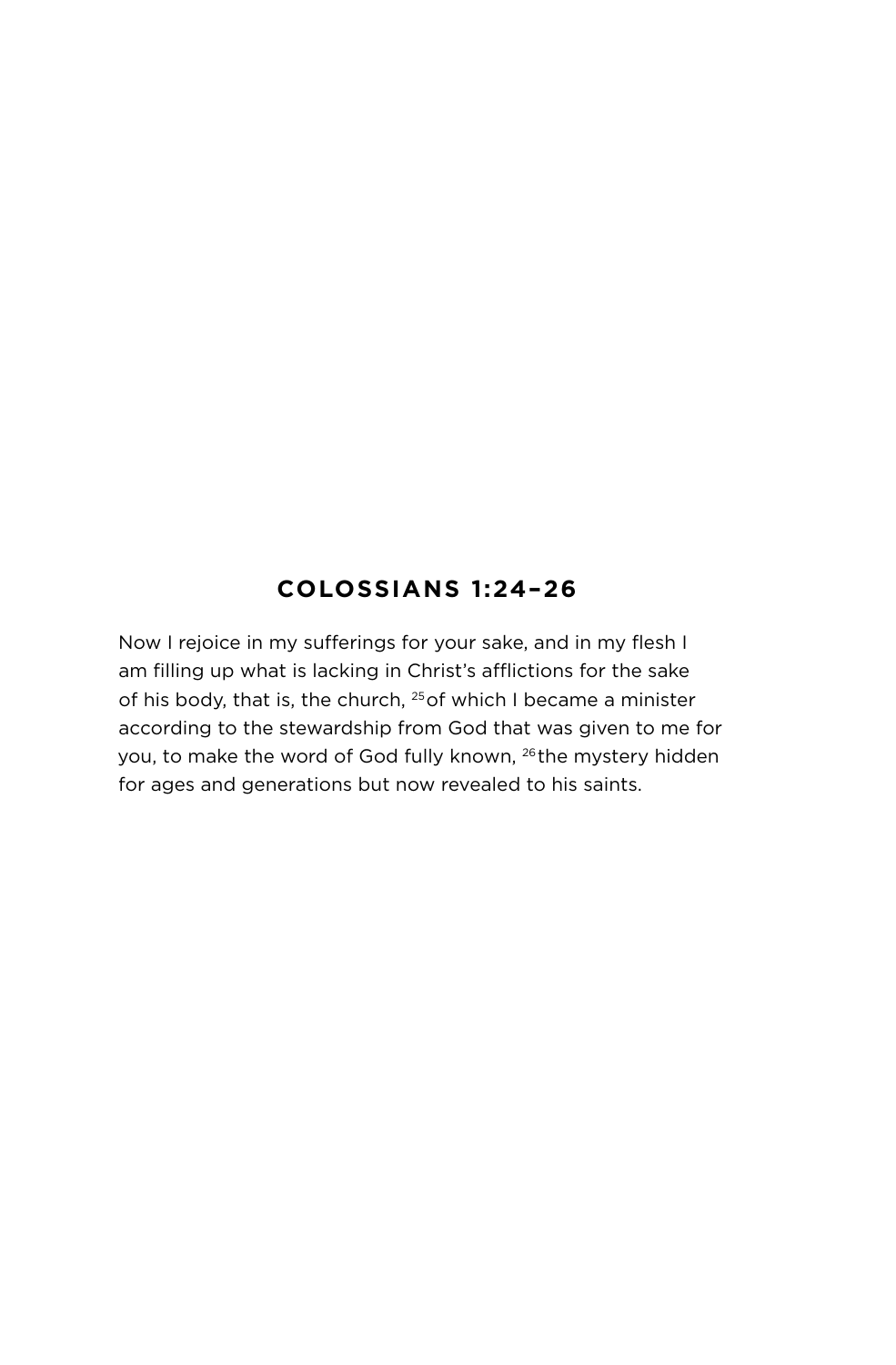## **2** Doing Missions When Dying Is Gain

My mission statement in life—and the mission statement of the church I served for thirty three years, from 1980 to 2013 is "we exist to spread a passion for the supremacy of God in all things for the joy of all peoples through Jesus Christ."

I love that mission statement for several reasons. One is because I know it cannot fail. I know it cannot fail because it's a promise from Jesus. "This gospel of the kingdom will be proclaimed throughout the whole world as a testimony to all the nations, and then the end will come" (Matthew 24:14). *Nations* in that verse does not refer to political states. It refers to something like what we call *people groups*, ethnolinguistic groupings, and we may be absolutely certain that every one of them will be penetrated by the gospel, and they will be gathered with God's global people in the new heavens and new earth.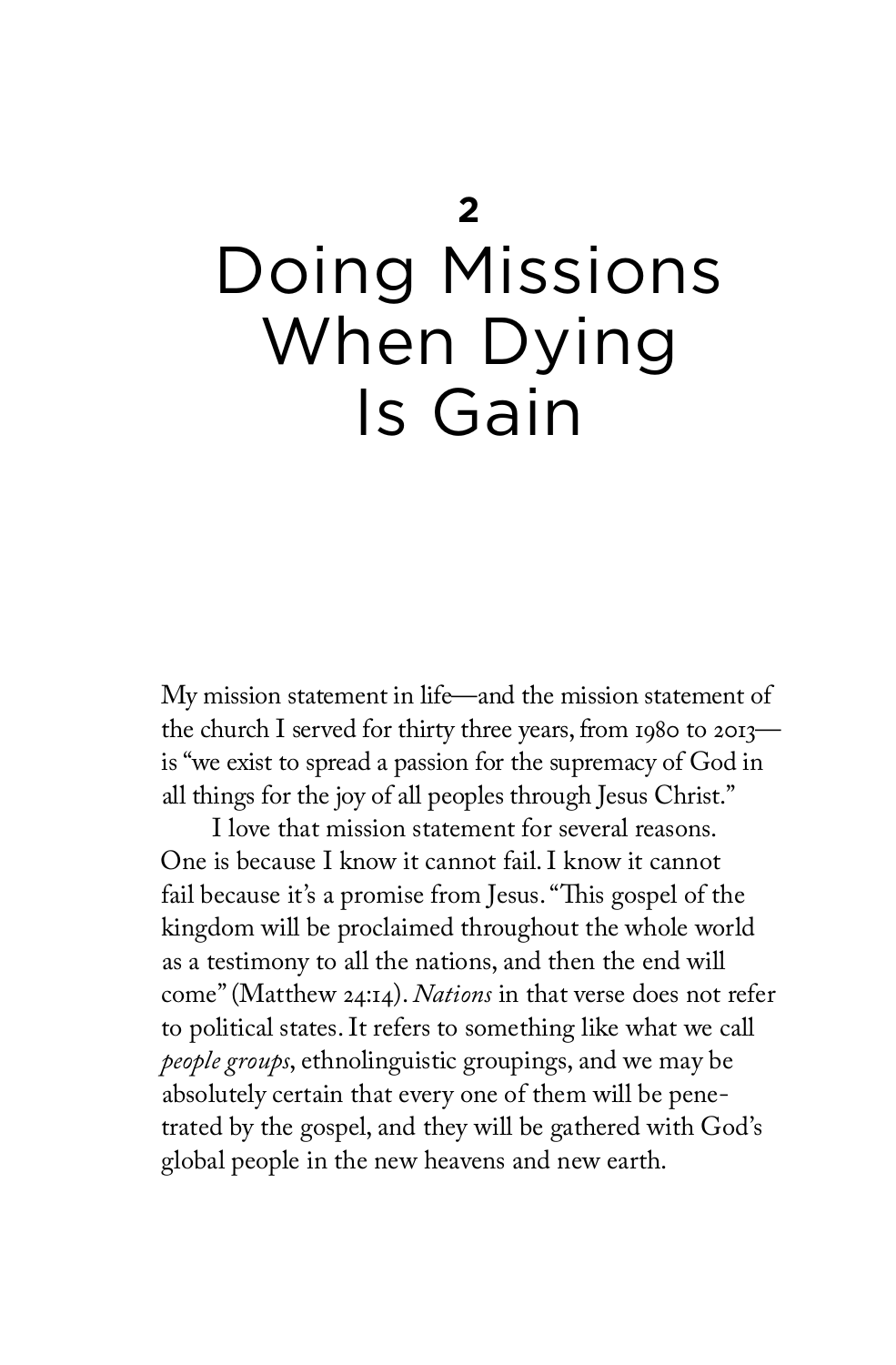## The Promise Is Sure

Let me give you four reasons why we can bank on that.

#### 1. Jesus never lies.

*Heaven and earth will pass away, but my words will not pass away. (Matthew 24:35)* 

Because Jesus spoke these words, this mission called *world evangelization* is going to be completed. It's going to be done, and you can either get on board and enjoy the triumph, or you can cop out and waste your life. You have only those two choices, because there is no middle option like, "Maybe it won't succeed, and I can be on the best side by not jumping on board." That won't happen.

## 2. The ransom has already been paid for God's people among all the nations.

*Worthy are you to take the scroll and to open its seals, for you were slain, and by your blood you ransomed people for God from every tribe and language and people and nation, and you have made them a kingdom and priests to our God, and they shall reign on the earth. (Revelation 5:9–10)* 

These people have been ransomed, paid for, and God will not go back on his Son's payment.

I love the story of the Moravians. In northern Germany, two of them were getting on a boat, ready to sell themselves into slavery in the West Indies, if necessary, never to come back again. And as the boat drifts out into the harbor they lift their hands and say, "May the Lamb receive the reward of his suffering." What they meant was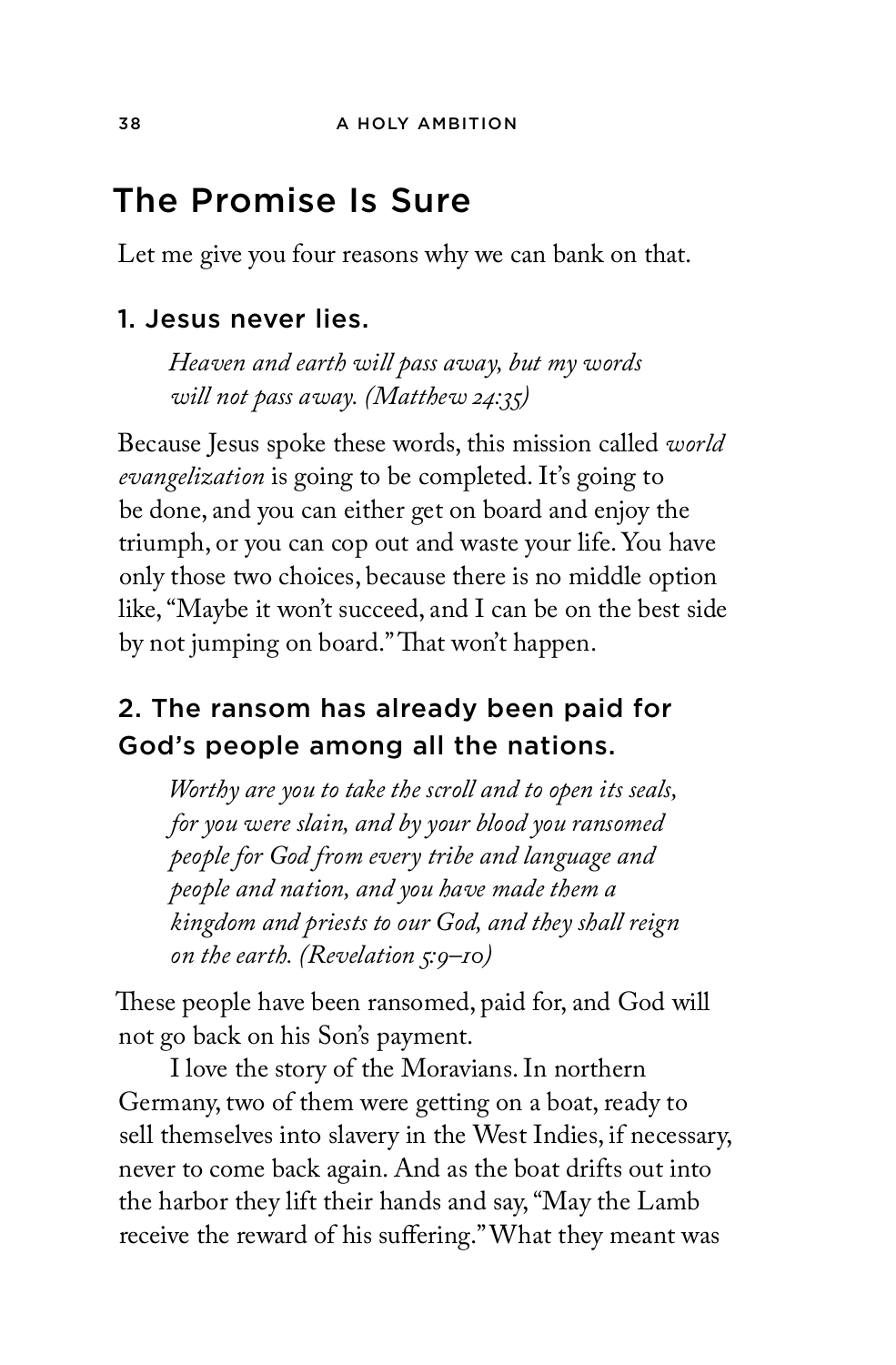that Christ had already bought those people. And they were going to find them. They would go preaching the gospel to everyone they could, and trusting God to call the ransomed to himself.

We know God's global mission can't abort because the debt has been paid for each of God's people everywhere in the world. Those lost sheep, as Jesus called them, that are scattered throughout the world, will come in as the Father calls them through the preaching of the gospel  $($  John  $\pi$ :51–52).

### 3. The glory of God is at stake.

*Christ became a servant to the circumcised to show God's truthfulness, in order to confirm the promises given to the patriarchs, and in order that the Gentiles might glorify God for his mercy. (Romans 15:8–9).* 

The whole purpose of the incarnation was to bring glory to the Father through the manifestation of his mercy to the nations.

The glory of God is at stake in the Great Commission. In 1983 at Bethlehem Baptist Church, Tom Steller—my partner in ministry for thirty-three years at the church and I were both met by God in amazing ways. Tom, in the middle of the night, couldn't sleep, so he got up, put on a John Michael Talbot album, lay down on the couch, and heard our theology translated into missions. We had been a glory-of-God-oriented leadership, but we had not yet made sense of missions like we ought. John Michael Talbot was singing about the glory of God filling the earth the way the waters cover the sea, and Tom wept for an hour.

At the same time, God was moving on my wife, Noël,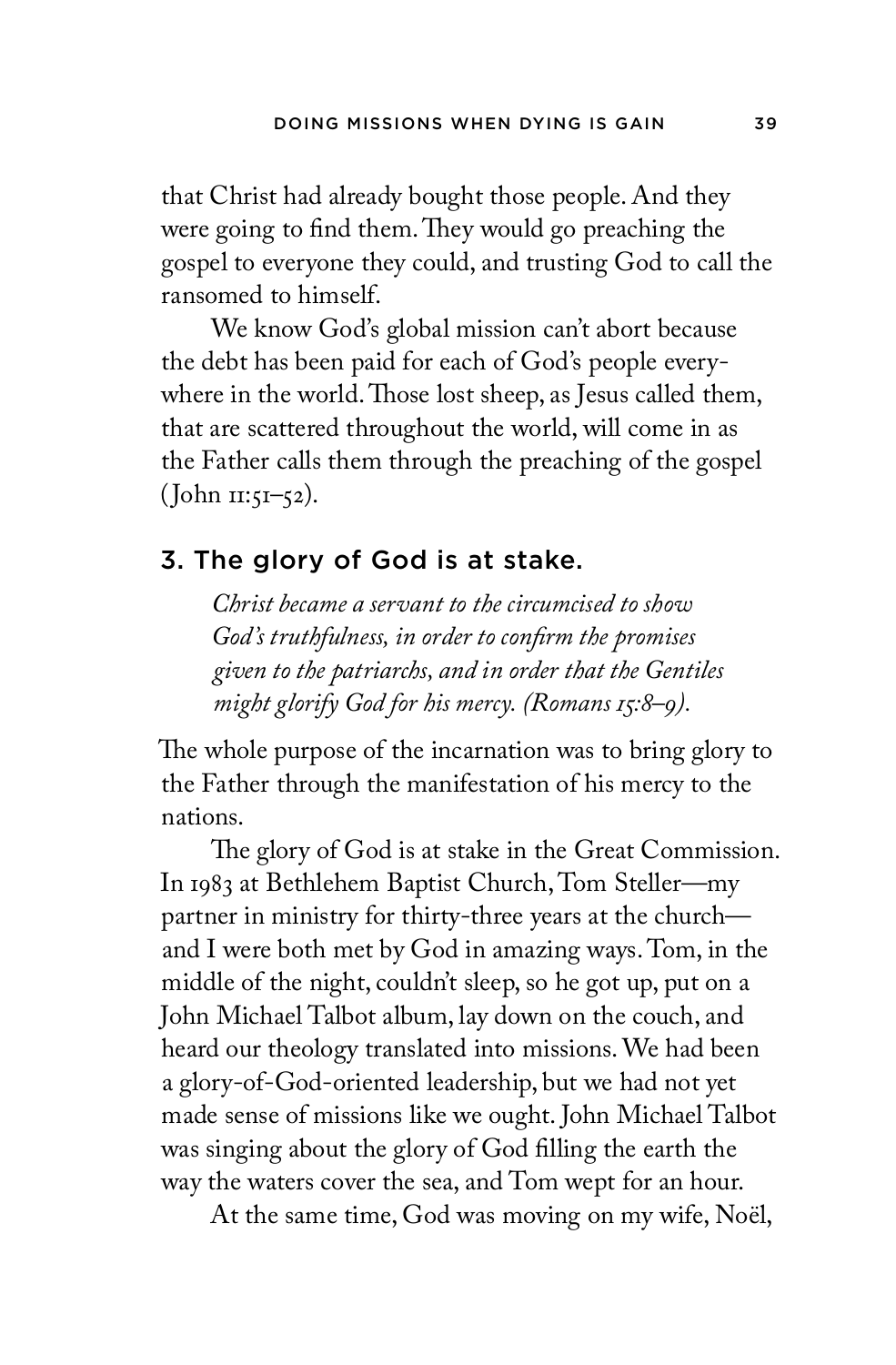and me to ask, "What can we do to make our church a launching pad for missions?" Everything came together to make an electric moment in the life of our church, and it all flowed from a passion for the glory of God.

#### 4. God is sovereign.

*Let us leave the elementary doctrine of Christ and go on to maturity. . . . And this we will do if God permits.(Hebrews 6:1, 3)*

In the late 1990s, as I was preaching sequentially through Hebrews, we arrived at Hebrews 6—a very difficult text about whether people who fall away are genuine Christians or not. In verses  $I_3$ , there is this amazing statement (just a tiny piece of the massive biblical evidence for why I'm a Calvinist).

When we looked at this together, there fell across my congregation the most amazing silence. We heard the implications of the words *if God permits*. Naturally, they asked, "You mean God might *not* permit a body of believers to go on to maturity?"

God is sovereign. He is sovereign in the church, and he is sovereign among the nations. One testimony to this is in that memorable article in *Christianity Today* years ago retelling the story of Jim Elliot, Nate Saint, Pete Flemming, Roger Youderian, and Ed McCully. Steve Saint, Nate's son, tells the story of his dad getting speared by Waodanis in Ecuador. He tells it after having learned new details of intrigue in the Waodani tribe that were responsible for this killing. These new details implied that the killings were very unlikely. They simply should not have happened; it made no sense. Yet it did happen.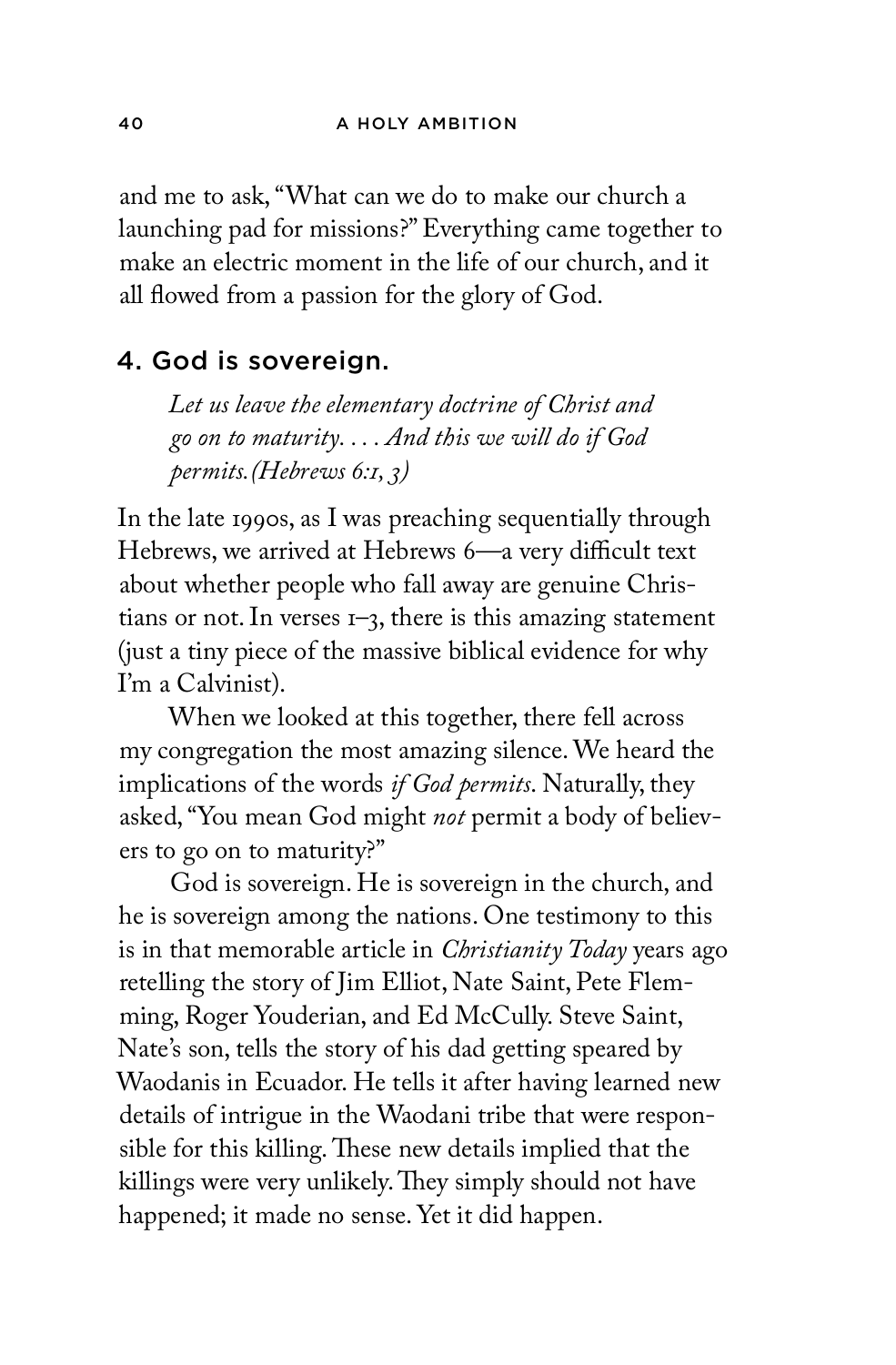Having discovered the intrigue, he wrote this article. There was one sentence that absolutely blew me out of my living room chair. He wrote, "As [the natives] described their recollections, it occurred to me how incredibly unlikely it was that the palm beach killing took place at all. It is an anomaly that I cannot explain outside of divine intervention."1

Don't miss that. He says, "I can explain the spearing of my dad only by virtue of divine intervention." Do you hear what this son is saying? "God killed my dad." He believes that, and I believe that. In Revelation 6:10, martyrs who shed their blood for the gospel are saying, "O Sovereign Lord, holy and true, how long before you will judge and avenge our blood?" The answer comes back, "Then they were each given a white robe and told to rest a little longer, until the number of their fellow servants and their brothers should be complete, who were to be killed as they themselves had been" (Revelation 6:11). God says, "Rest until the number that I have appointed is complete." He has in mind a certain number of martyrs. When it is complete, then the end will come.

God is sovereign over the best and worst that happens in world missions. Therefore, the mission cannot fail.

## The Price Is Suffering

The price of God's global mission is suffering, and the volatility in the world today against the church is not decreasing. It is increasing, especially among the groups that need the gospel most. There is no such thing as a

<sup>1.</sup> https://www.christianitytoday.com/ct/1996/september16/missionaries-did-they-haveto-die.html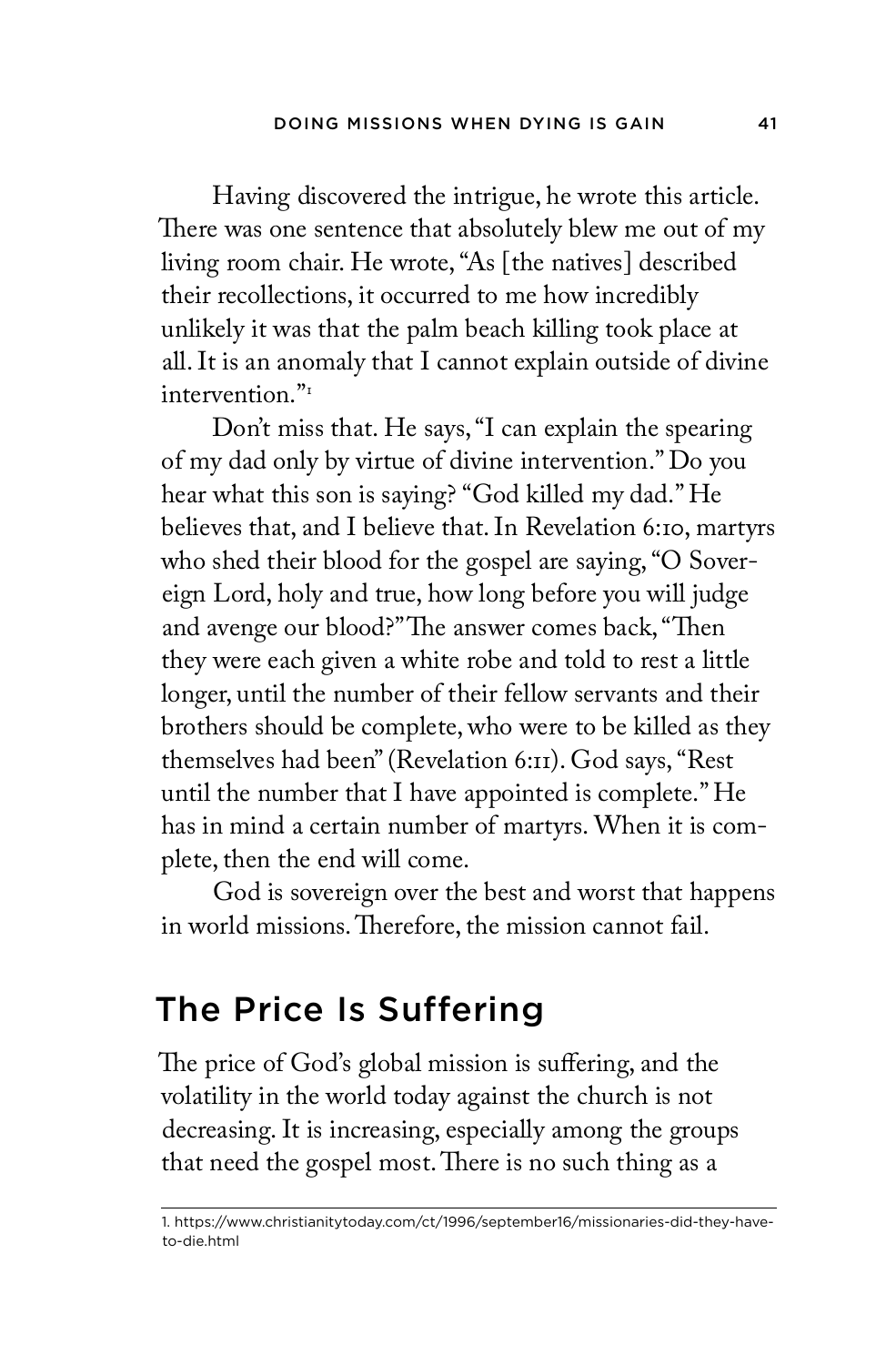

#### [Astonished by God](https://cruciformpress.com/product/astonished-by-god/)

Ten Truths to Turn the World Upside Down John Piper | 192 pages

**Turn your world on its head.**

bit.ly/AstonishedbyGod

[Published for Desiring God by Cruciform Press](https://cruciformpress.com/books/?filter_imprint=desiring-god)

*An easy read and, according to the author, the closest thing to a systematic theology that he will ever produce.*

For more than thirty years, John Piper pastored in the rough and tumble realities of downtown Minneapolis, preaching his people through the ups and down of life one Sunday at a time. When it came to capturing a generation of joy in one final sermon series, he turned to ten trademark truths to leave ringing in his peoples' ears.

These ten are world-shaking truths—each astonishing in its own way. First they turned Piper's own world upside down. Then his church's. And they will continue to turn the whole world upside down as the gospel of Christ advances in distance and depth.

These surprising doctrines, as Piper writes, are "wildly untamable, explosively uncontainable, and electrically future-creating."

Join a veteran author, pastor, and Christian leader as he captures the ten astonishing, compassionate, life-giving, joy-awakening, hope-sustaining truths that have held everything together for him.

*(This book is a revised, improved version of* Doctrine Matters*.)*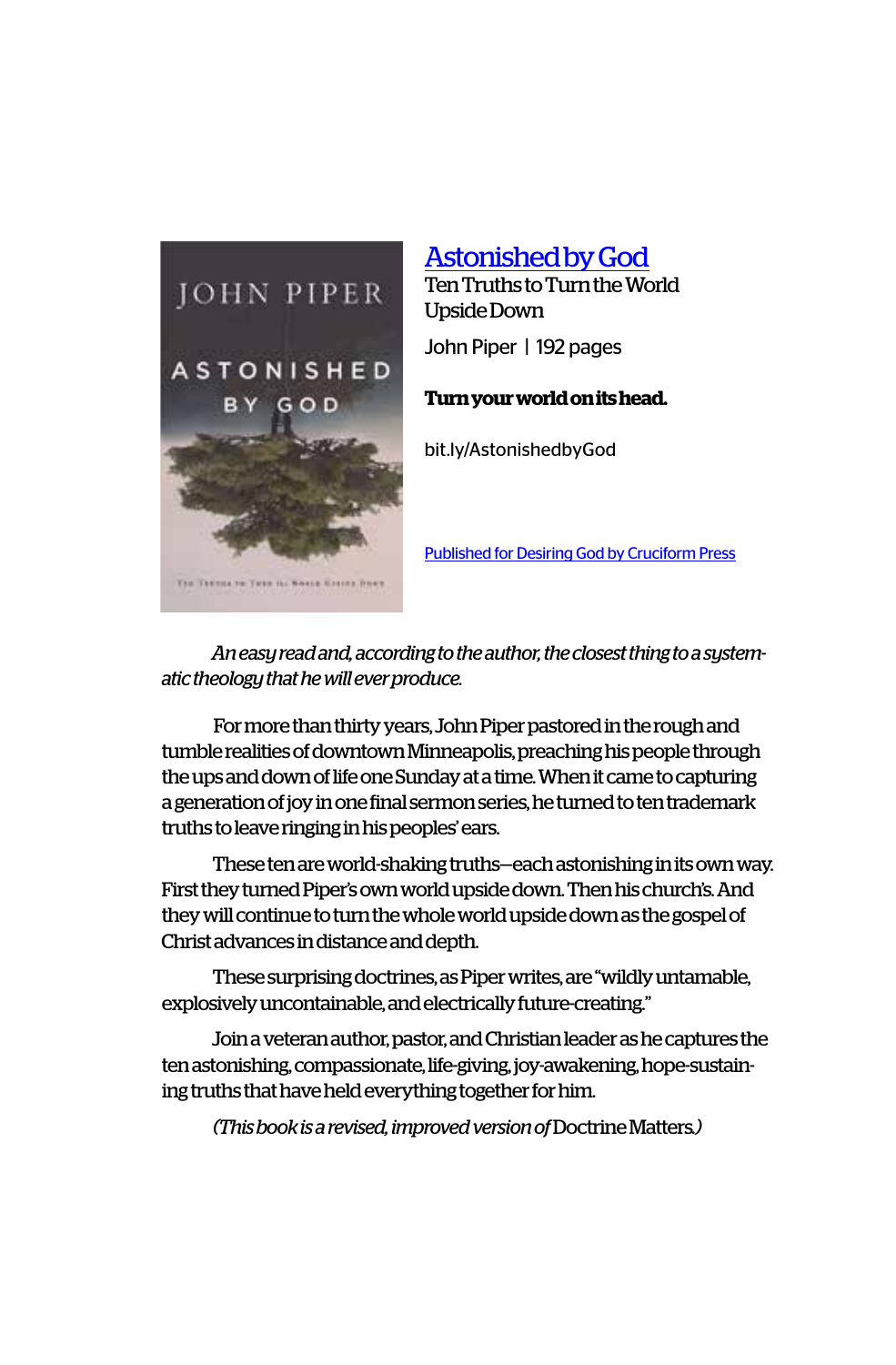

#### [Shaped by God](https://cruciformpress.com/product/shaped-by-god/)

Thinking and Feeling in Tune with the Psalms

John Piper | 86 pages

#### **The Psalms are not just commanding... they are contagious.**

bit.ly/ShapedbyGod

[Published for Desiring God by Cruciform Press](https://cruciformpress.com/books/?filter_imprint=desiring-god)

*God wants your heart.*

The whole Bible teaches truth and awakens emotions, but the Psalms are in a category of their own.

They do not just awaken heart; they put it in the foreground. They do not just invite our emotions to respond to God's truth; they put our emotions on display.

The Psalms are not just commanding; they are contagious. We are not just listening to profound ideas and feelings. We are living among them in their overflow.

We touch pillows wet with tears. We hear and feel the unabashed cries of affliction, shame, regret, grief, anger, discouragement, and turmoil. But what makes all this stunningly different from the sorrows of the world is that all of it—absolutely all of it—is experienced in relation to the totally sovereign God.

This book is an invitation. God wants our hearts. He will take them as he finds them.

And then, with the healing contagion of the Psalms, he will shape them. Accept his invitation to come.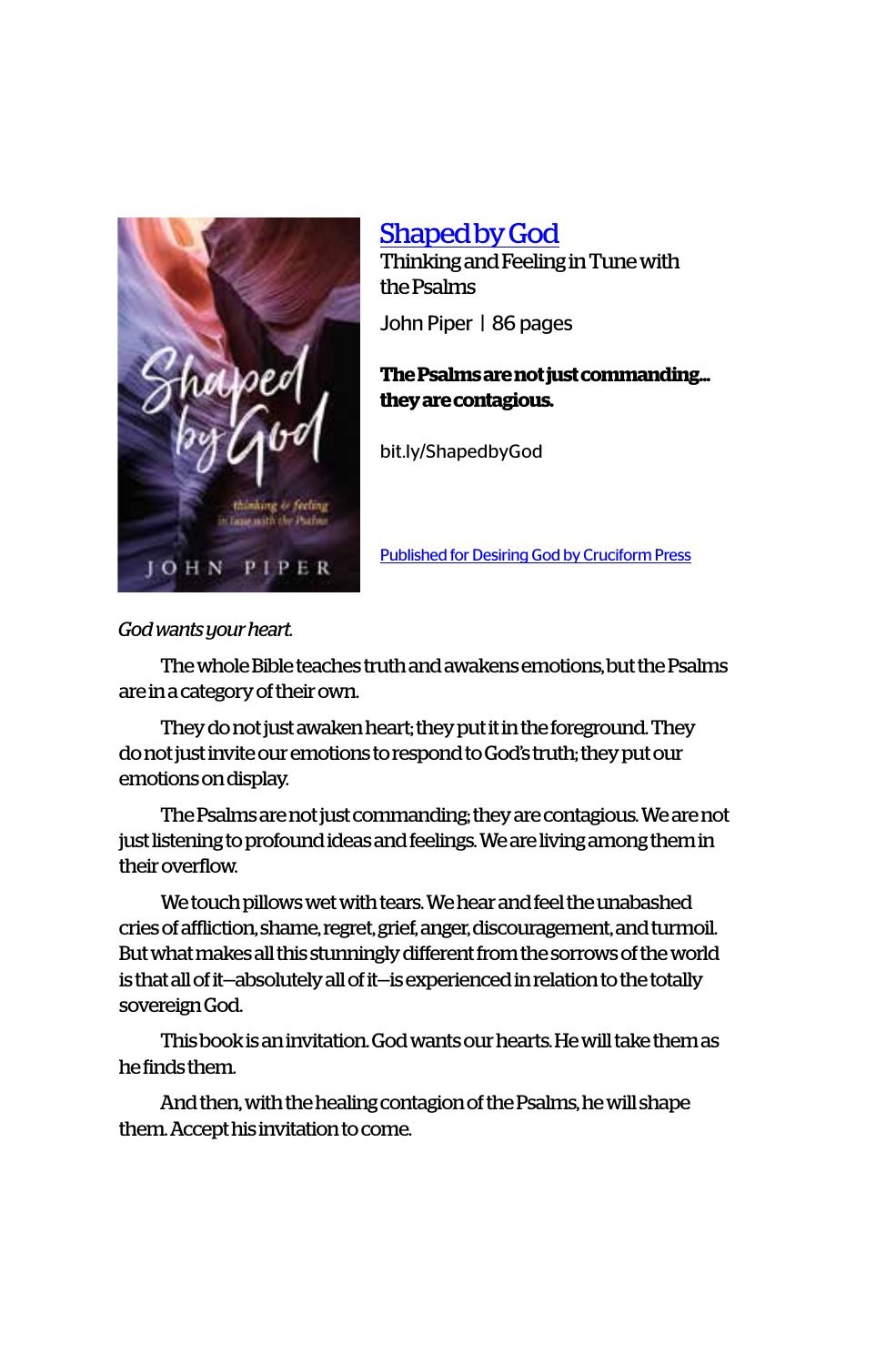VANEETINA BENDALL ROUNER



#### [The Scars That Have](https://cruciformpress.com/product/the-scars-that-have-shaped-me/) [Shaped Me](https://cruciformpress.com/product/the-scars-that-have-shaped-me/)  How God Meets Us in Suffering

Vaneetha Rendall Risner Foreword by Joni Eareckson Tada

178 pages

**"Raw, transparent, terrifying, and yet amazingly hopeful!" Brian Fikkert, co-author of** *When Helping Hurts*

#### bit.ly/THESCARS

"Vaneetha writes with creativity, biblical faithfulness, compelling style, and an experiential authenticity that draws other sufferers in. Here you will find both a tested life and a love for the sovereignty of a good and gracious God." *John Piper, author of* **Desiring God** *and many other books*

"*The Scars That Have Shaped Me* will make you weep and rejoice not just because it brims with authenticity and integrity, but because every page points you to the rest that is found in entrusting your life to one who is in complete control and is righteous, powerful, wise, and good in every way."

*Paul Tripp, pastor, author, international conference speaker*

"I could not put this book down, except to wipe my tears. Vaneetha's testimony of God's kindness to her in pain was exactly what I needed; no doubt, many others will feel the same. It has helped me process my own grief and loss, and given me renewed hope to care for those in my life who suffer in various ways."

#### *Gloria Furman, author,* **Missional Motherhood***;* **Alive in Him**

"Vaneetha Risner's credibility makes us willing to lean in and listen. Her writing is built on her experience of deep pain, and in the midst of that her rugged determination to hold on to Christ."

*Nancy Guthrie, author,* **Hearing Jesus Speak into Your Sorrow**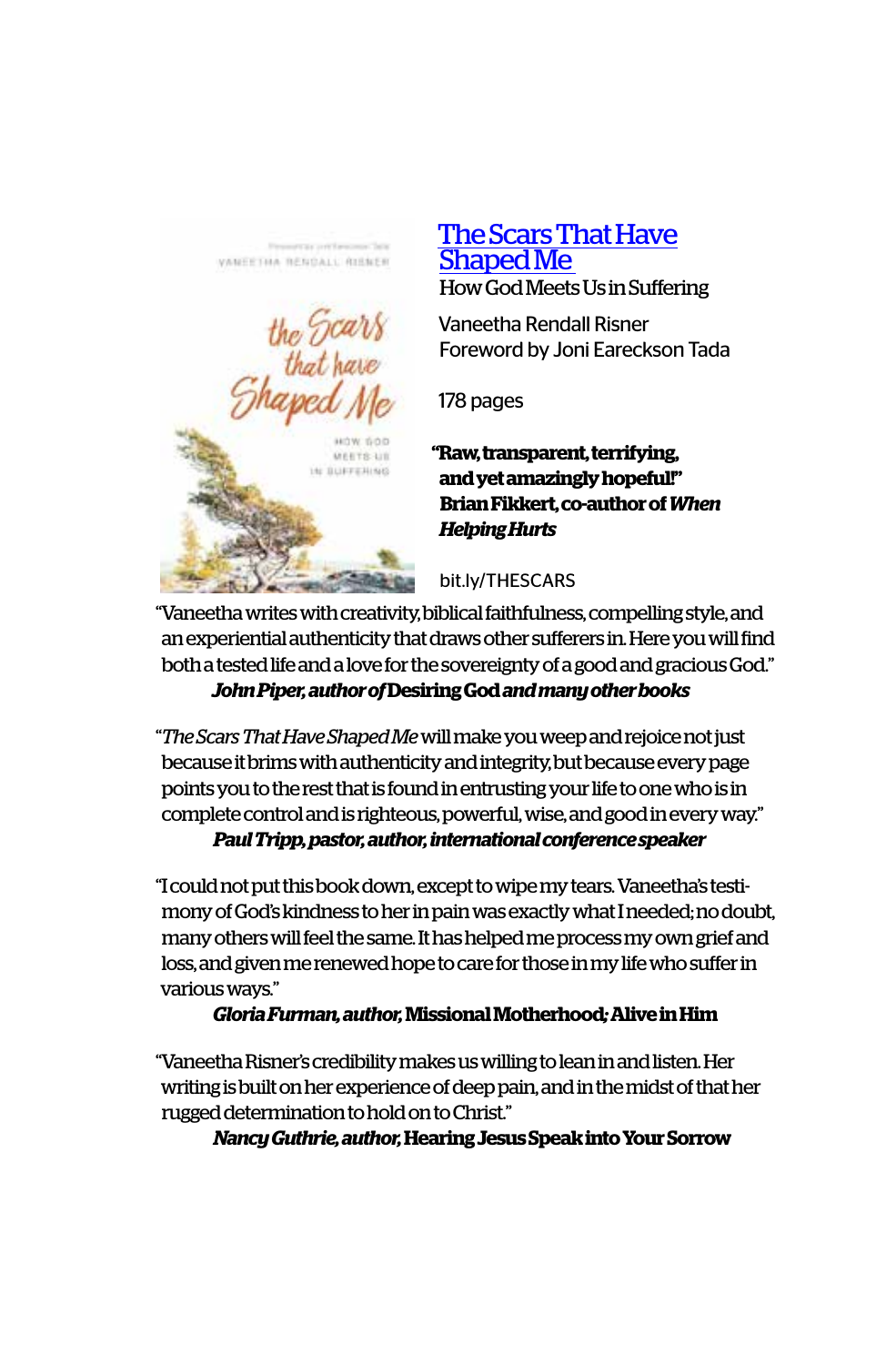

[Preparing for Marriage](https://cruciformpress.com/product/preparing-marriage/) Help for Christian Couples *(Revised & Expanded Edition)*

John Piper | 88 pages

**As you prepare for marriage, dare to dream with God.** 

bit.ly/prep–for–marriage

[Published for Desiring God by Cruciform Press](https://cruciformpress.com/books/?filter_imprint=desiring-god)

When preparing for marriage, or even in just beginning to consider it, it can be immensely helpful to have the perspective of someone like John Piper, not only a seasoned husband of nearly 50 years, but also a seasoned pastor, careful thinker, and faithful theologian.

**Chapter 1** includes John's counsel about engagement, **chapter 2** about wedding planning (and finances).

**Chapter 3** provides invaluable instruction about the beautiful, complementary dynamic the Bible teaches between husband and wife.

Sexual relations in marriage is the topic of **chapter 4.**

In **chapter 5,** John helps us ponder how we can guard our marriages in a day in which they are under assault from every side.

**Chapter 6** is based on perhaps John Piper's single most important message on marriage. There he goes more macro than many of us have ever dared to go in thinking about what marriage is, and what God designed it for. This is a glorious, true, life-changing vision.

**Appendix 1** contains almost 50 questions to ask each other, in 11 categories, and **Appendix 2** addresses hospitality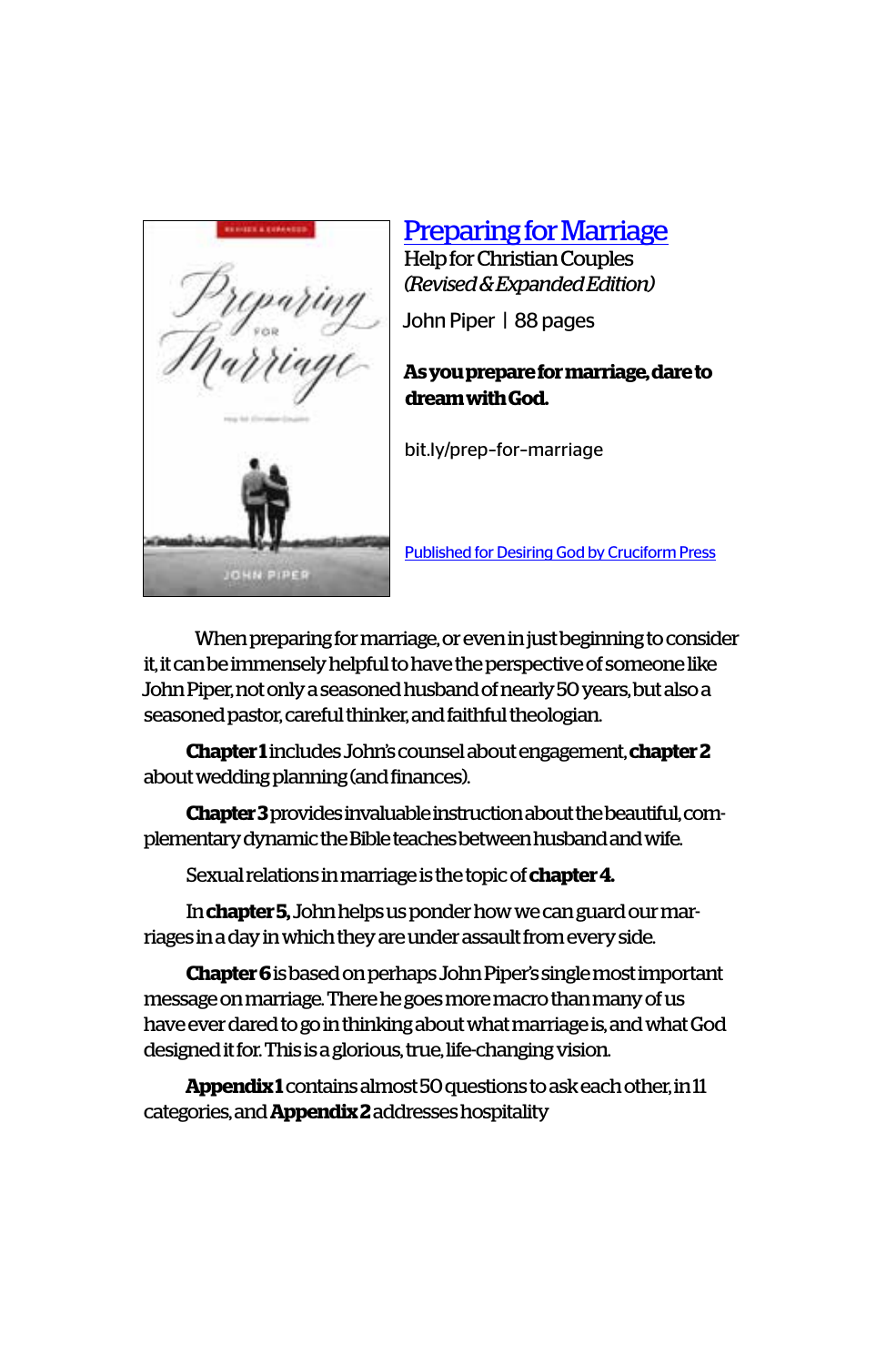

#### [Happily Ever After](https://cruciformpress.com/product/happily-ever-after/)

Finding Grace in the Messes of Marriage

John Piper, Francis Chan, Nancy DeMoss Wolgemuth, and 10 more | 117 pages

#### **Marriage** *…***Harder than you expected, better than a fairy tale.**

bit.ly/DG–HAPPILY

[Published for Desiring God by Cruciform Press](https://cruciformpress.com/books/?filter_imprint=desiring-god)

#### PARTIAL TABLE OF CONTENTS

1. The Goal of Marriage Is Not Marriage – FRANCIS CHAN 2. Seeing Jesus on the Stage of Marriage – P. J. TIBAYAN 3. Serpents, Seeds, and a Savior – NANCY DEMOSS WOLGEMUTH 4. A Special Agent for Change – MARSHALL SEGAL 5. Sex Is for Believers – JOHN PIPER 6. Marital Intimacy Is More Than Sex – JOSH SQUIRES 7. Superior Women—and the Men Who Can't Out-Give Them – DOUGLAS WILSON 8. Good Listening Requires Patience – DAVID MATHIS 9. We Need to Talk about Submission – KIM CASH TATE 10. As Long as Both Shall Live – DAVID MATHIS 11. Unembarrassed by the Bible – JOHN PIPER 12. Do You Expect Your Marriage to Be Easy? – ADRIEN SEGAL 13. The Call to Love and Respect – DOUGLAS WILSON 14. Love Is More Than a Choice – JOHN PIPER 15. Wedded in a Real War – FRANCIS CHAN 16. Five Things Submission Does Not Mean – JOHN PIPER 17. A Possible Marriage-Saver in Nine Steps – JOHN PIPER